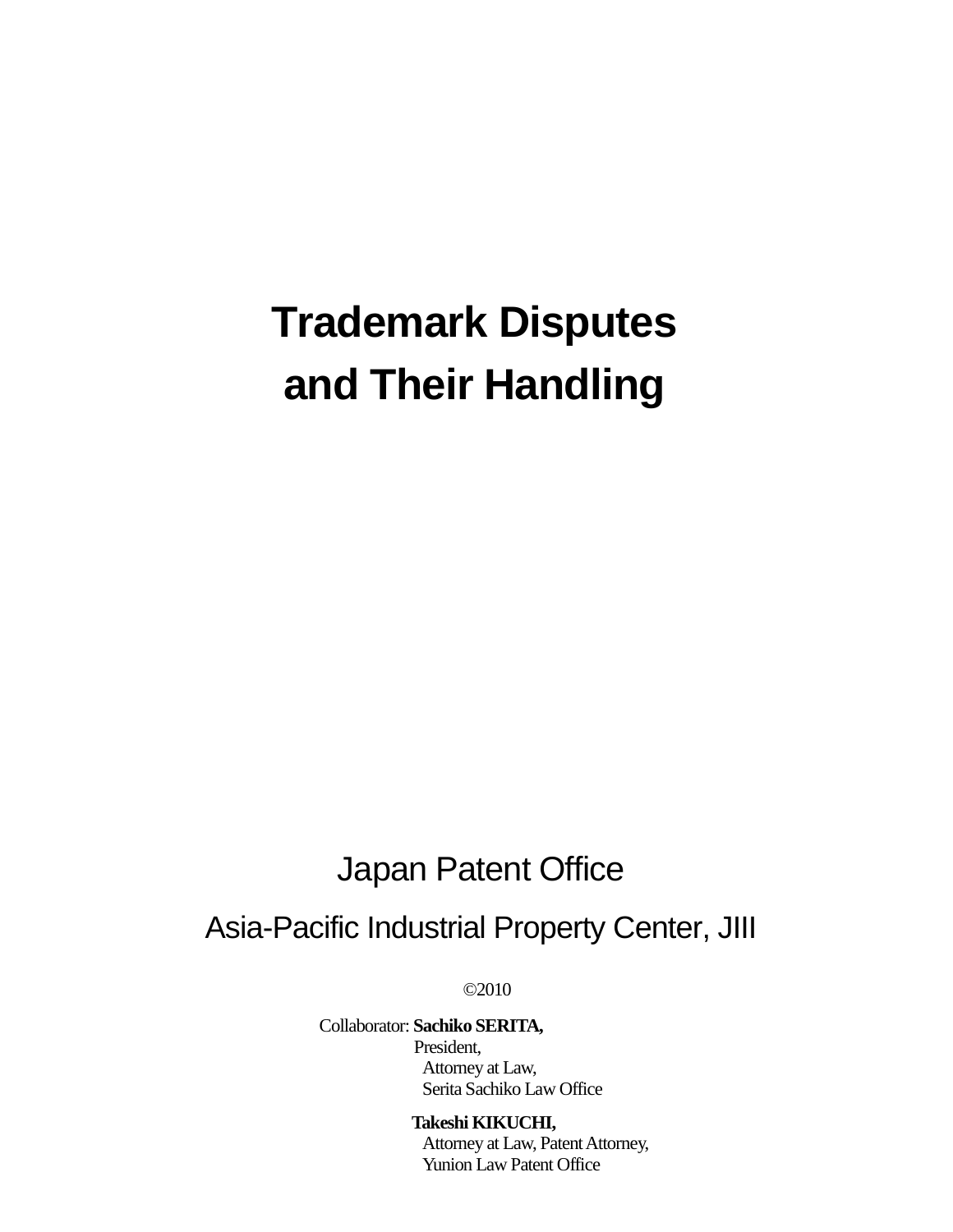# Contents

|    |                                                                                         | Page |
|----|-----------------------------------------------------------------------------------------|------|
| 1. |                                                                                         |      |
| 2. |                                                                                         |      |
| 3. |                                                                                         |      |
|    |                                                                                         |      |
|    |                                                                                         |      |
|    |                                                                                         |      |
|    |                                                                                         |      |
|    |                                                                                         |      |
|    |                                                                                         |      |
|    |                                                                                         |      |
|    |                                                                                         |      |
|    |                                                                                         |      |
|    |                                                                                         |      |
|    |                                                                                         |      |
|    | 3) Judgments to determine whether the alleged goods falls under the designated goods 10 |      |
|    | (8) Direct infringement of a trademark right due to unauthorized use of a trademark 11  |      |
|    | (9) Direct infringement of a trademark right due to acts other than unauthorized        |      |
|    |                                                                                         |      |
|    |                                                                                         |      |
|    |                                                                                         |      |
|    |                                                                                         |      |
|    |                                                                                         |      |
|    |                                                                                         |      |
|    |                                                                                         |      |
|    |                                                                                         |      |
|    |                                                                                         |      |
|    |                                                                                         |      |
|    |                                                                                         |      |
|    | (12) Trademark infringement vis-á-vis acts of violating the Unfair Competiti            |      |
|    |                                                                                         |      |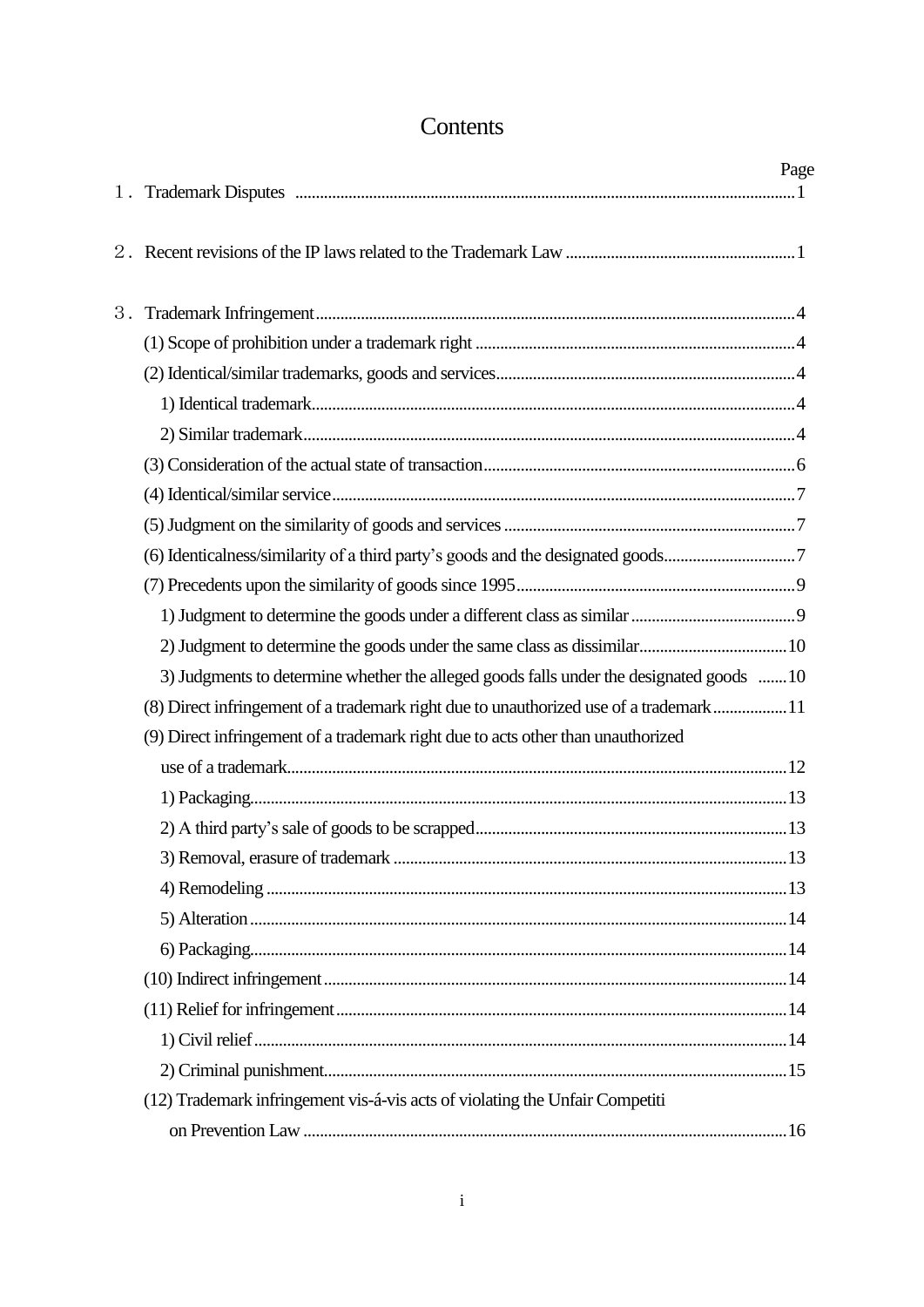|     | (1) In trademark infringement litigation, the infringed party (plaintiff) has               |  |
|-----|---------------------------------------------------------------------------------------------|--|
|     |                                                                                             |  |
|     |                                                                                             |  |
|     |                                                                                             |  |
|     |                                                                                             |  |
|     |                                                                                             |  |
|     | 17 Argument that the use of the mark does not intend the use as a trademark 17              |  |
|     | 2) Argument that the party obtained the trademark owner's, etc. consent for use 19          |  |
|     |                                                                                             |  |
|     | 4) Argument that the scope of use is beyond the effects of the trademark right              |  |
|     |                                                                                             |  |
|     |                                                                                             |  |
|     |                                                                                             |  |
|     |                                                                                             |  |
|     |                                                                                             |  |
|     | 9) Restriction on exercise of trademark right by reason of conflict with another's right 20 |  |
|     |                                                                                             |  |
| 6.  |                                                                                             |  |
|     |                                                                                             |  |
|     |                                                                                             |  |
|     |                                                                                             |  |
| 10. |                                                                                             |  |
|     |                                                                                             |  |
|     |                                                                                             |  |
|     | (3) Case relating to the legitimacy of methods for obtaining trademark rights               |  |
|     |                                                                                             |  |
|     |                                                                                             |  |
|     |                                                                                             |  |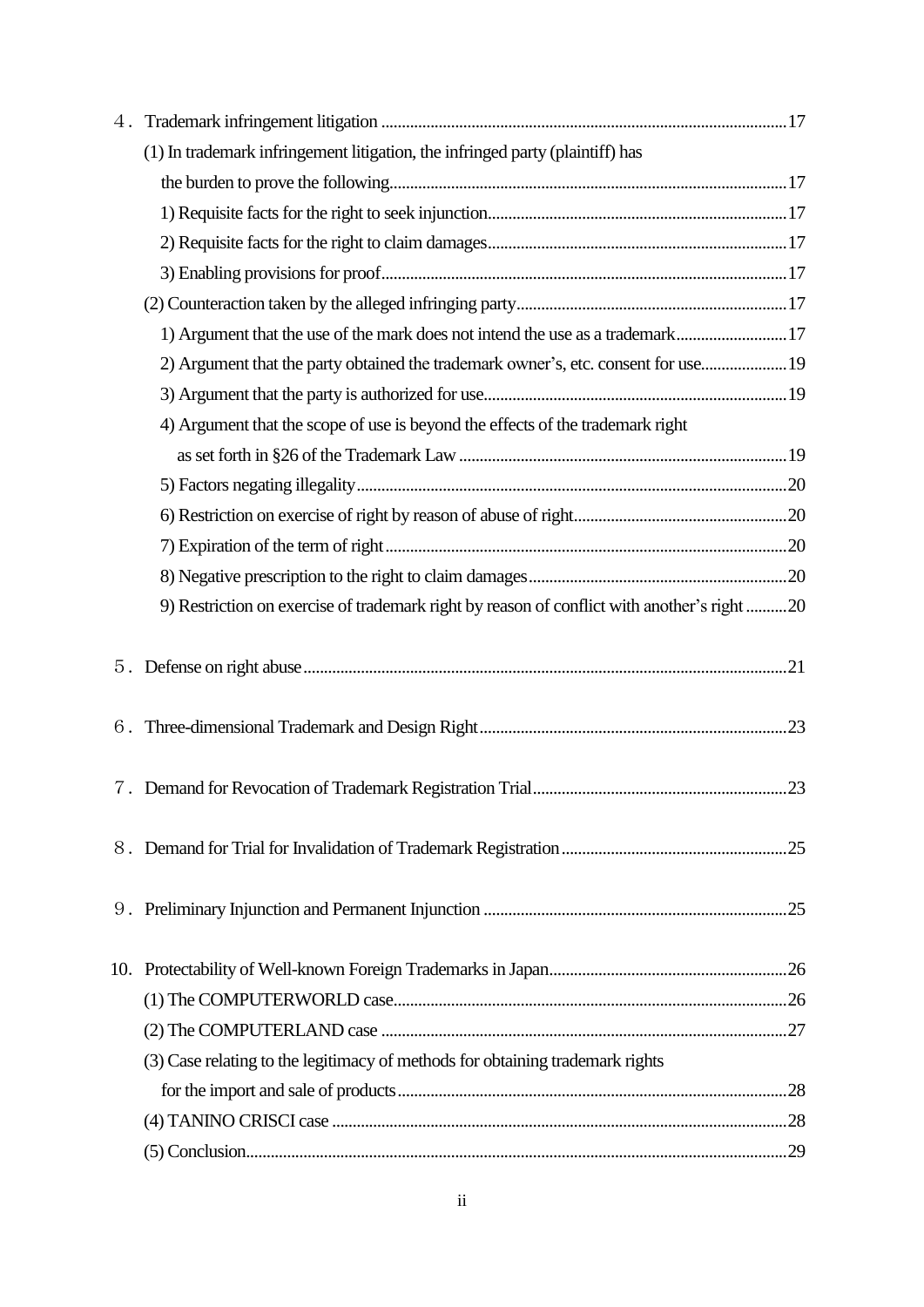|     | (2) Belongingness of a trademark after termination of a trademark licensing contract30 |  |
|-----|----------------------------------------------------------------------------------------|--|
|     |                                                                                        |  |
|     |                                                                                        |  |
| 12. |                                                                                        |  |
|     |                                                                                        |  |
|     |                                                                                        |  |
|     |                                                                                        |  |
|     |                                                                                        |  |
|     |                                                                                        |  |
|     |                                                                                        |  |
|     | 4) WIPO Overview of WIPO Panel Views on Selected UDRP Questions 33                     |  |
|     | 5) Explanatory material on the Unfair Competition Prevention Law                       |  |
|     |                                                                                        |  |
|     |                                                                                        |  |
|     |                                                                                        |  |
|     |                                                                                        |  |
|     |                                                                                        |  |
|     |                                                                                        |  |
|     | (1) The status of intellectual property-infringing good suspended from import          |  |
|     |                                                                                        |  |
|     | (2) Outline of the system of demand for injunction to suspend imports of intellectual  |  |
|     |                                                                                        |  |
|     |                                                                                        |  |
|     |                                                                                        |  |
|     | 2) The procedure for finding the existence of an infringement to be done               |  |
|     | by the superintendent of customs and the procedure in which the trademark              |  |
|     |                                                                                        |  |
|     |                                                                                        |  |
| 15  |                                                                                        |  |
|     |                                                                                        |  |
| 16  |                                                                                        |  |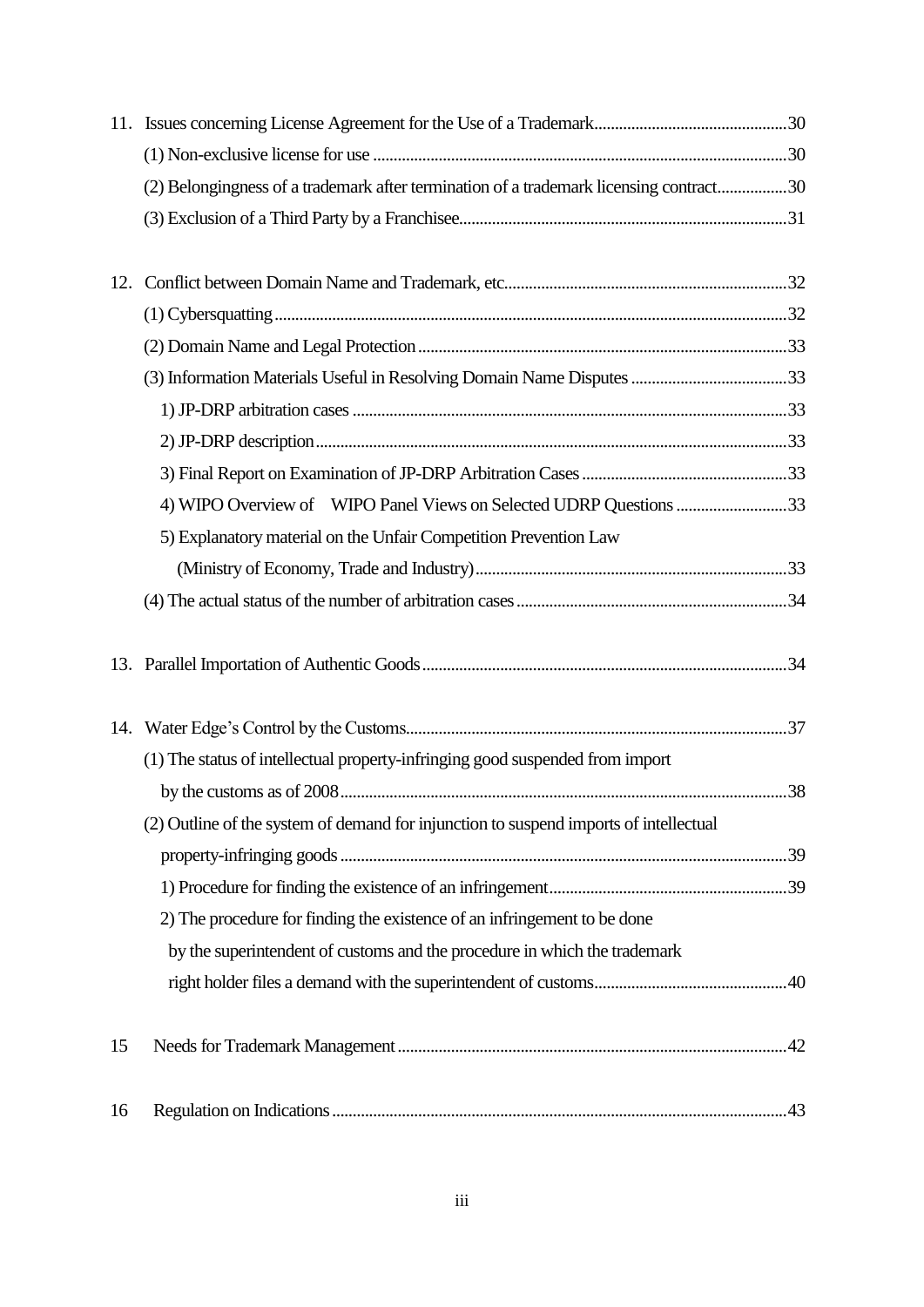Please note that where court cases are cited in this text without sources, records are publicly available on court websites.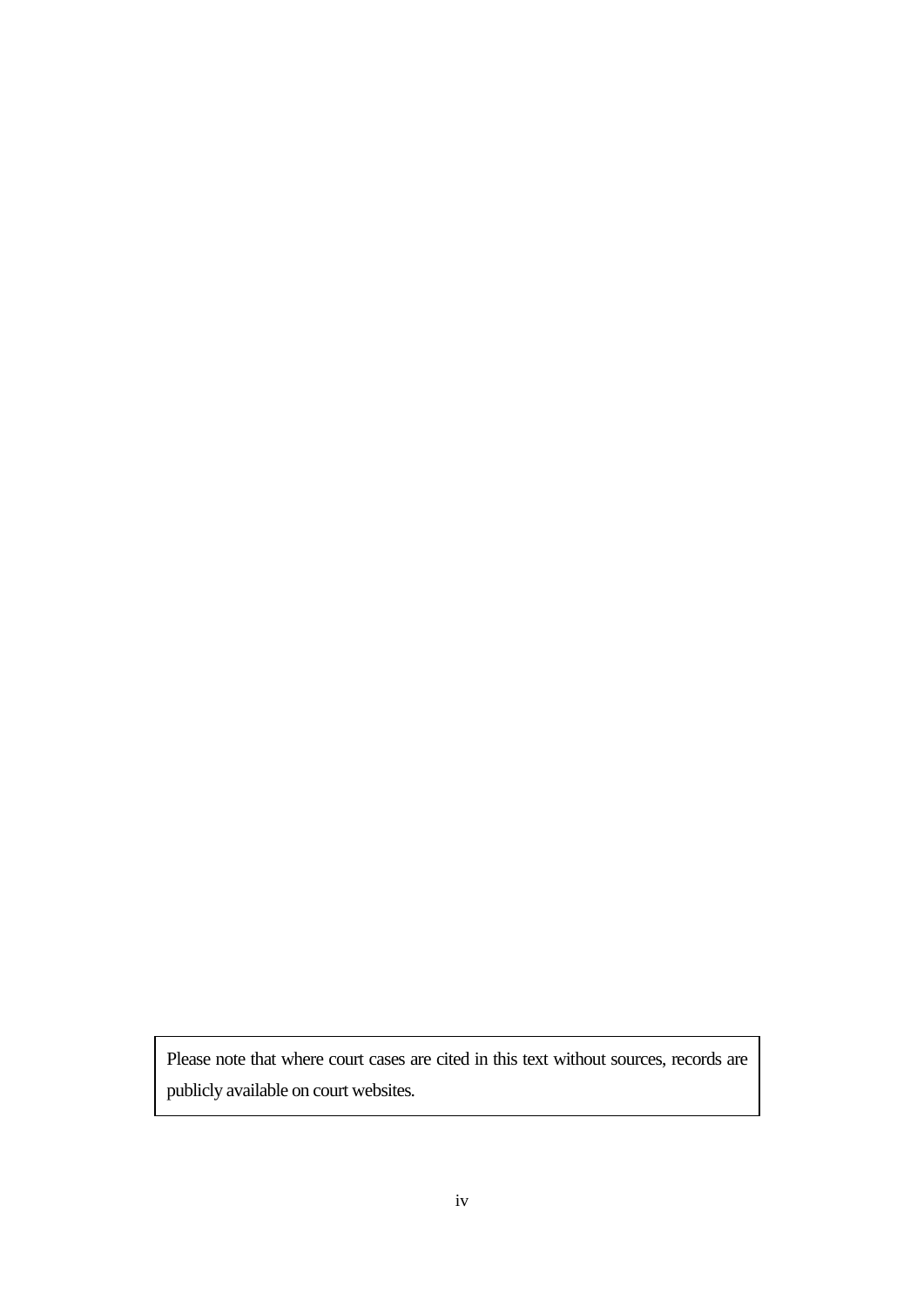# 1.Trademark Disputes

Causes of trademark disputes

Since a trademark right registered under the Trademark Law has a proprietary value, the nature of such right would bring about various types of disputes.

A trademark is a right which takes effect after a trademark application is filed. Its registration is granted by the Patent Office (the decision of registration), and the applicant pays the prescribed registration fee with respect to the trademark. As a corporation or an individual entitled to a trademark runs business, using the trademark, the prestige of the trademark will build up. Increasingly a trademark takes on such nature as a proprietary right with an exclusive right guaranteed under the law.

The causes of a trademark dispute are listed as follows:

◆Dispute over succession of a trademark right

Because a trademark right is a proprietary right, a dispute may arise over who is entitled to succeed the trademark when the right holder dies.

◆Dispute between the owner of trademark right and the holder of right to use

As a trademark is an important commercial means, a third party may obtain the right for the purpose of operating a business. This is a trademark license, which is a type of contract under which the owner of trademark right grants a third party the right to use the trademark. There is no fear of giving rise to conflict as long as the relationship between the owner and the holder is favorable. In the event the holder fails to pay the royalty or to report the use of the trademark as required, or in the event the sales volume falls short of the trademark owner"s expectations, however, it may result in a dispute between the parties in various respects.

◆Dispute arising from a third party"s infringement of a trademark right

A third party may exploit the profitability of another party"s trademark to gain profits for oneself, by way of using a brand identical with or similar to the said trademark without authorization by the trademark owner. It constitutes an infringement of a trademark.

2. Recent revisions of the IP laws related to the Trademark Law

In recent years, the IT laws have been frequently revised. With the focus on the Trademark Law, an overview is given of how these revisions have contributed to the protection of trademark rights.

- 1990: Revision of the Unfair Competition Prevention Law to include "acquiring trade secrets" in the category of acts of unfair competition
- 1991: Introduction of service mark registration system
- 1993: Revision of the Unfair Competition Prevention Law to add more acts of unfair competition, so as to reinforce the protection of famous identifications and to prohibit "imitating the configuration of another party"s goods; to set forth provisions on damages; to provide for more severe penalty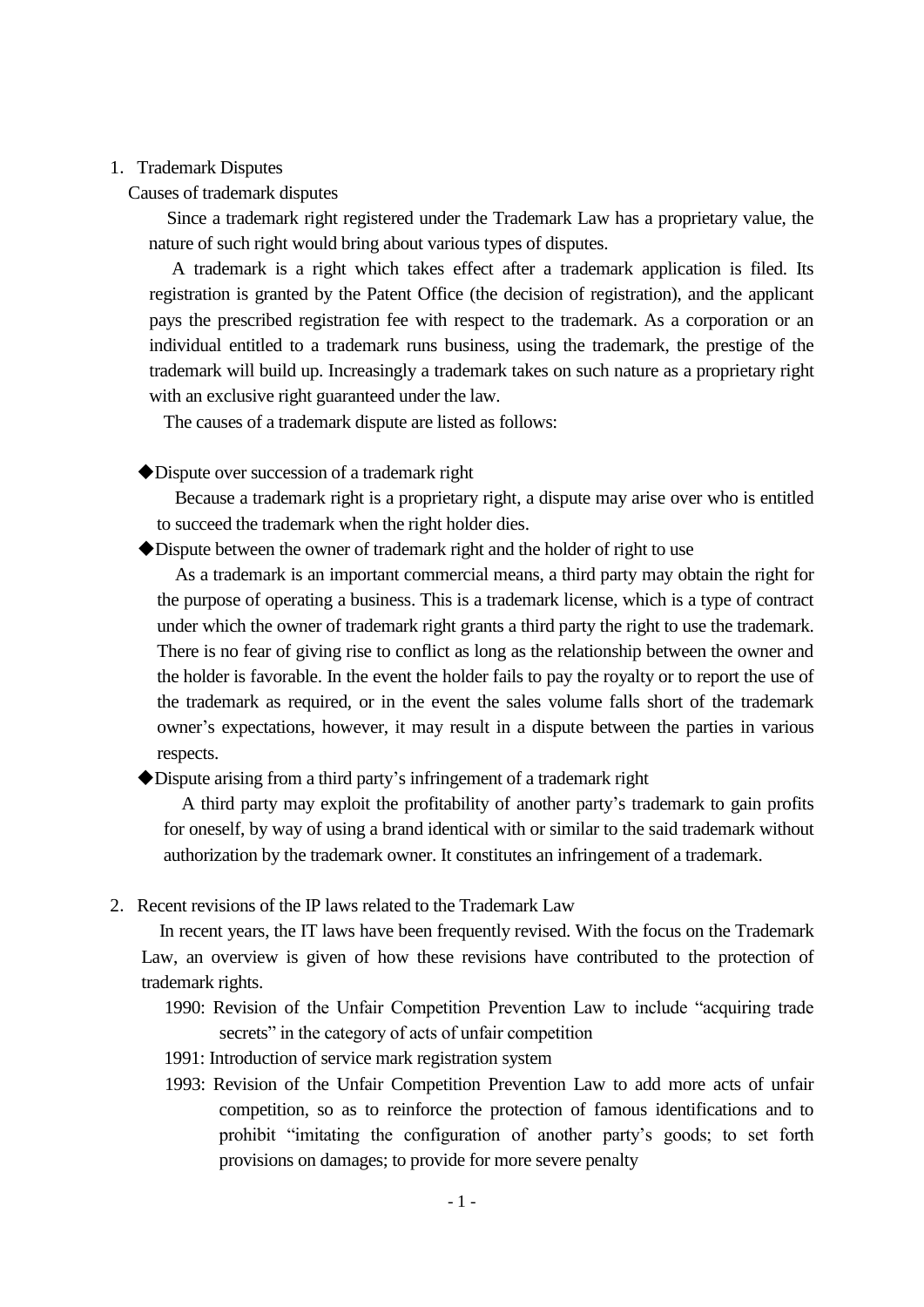- 1994: Provision of protection for geographical identifications of wines and spirits in accordance with the TRIPS Agreement; Provision of protection for marks/seals pertaining to TRIPS signatories
- 1996: Establishment of new multi-class application system; Introduction of three-dimensional trademark registration system and collective trademark system; Abolishment of associated trademark system; Adoption of post-grant opposition system; Revision of trial system for cancellation of registered trademark not in use; Revision of registration for renewal of trademark term (may be renewed by application); Provision of reinforced protection for famous trademarks
- 1998: Beginning of movement calling for more effective protection of IP rights (Coincidentally, the Supreme Court rendered judgment upon Ball Spline Case.)
- 1998: Revision of the law with regard to compensation for damage (enacted on January 1, 1999) and the law to set forth provisions on compensation for damage (§38(1)). Accordingly, set forth the Patent Law §102(1), the Utility Model Law §29(1), and the Design Law §39(1) to the same effect.
- 1999: Revision of the Patent Law.
- 1999: Establishment of precedent for IP cases available on Internet.
- 2000: Supreme Court judgment upon KIRBY Patent Case on April 11. Enforcement should be restricted in the event of abuse of a patent right (when the obvious ground for invalidation exists).
- 2001: Newly defined acts of acquiring a right to use a domain name without authorization under the category of unfair competition (Unfair Competition Prevention Law §2(1)(xii) (into force on December 25, 2001)
- 2002: Revision of provisions on indirect infringement under the Patent Law. Policy speech by Prime Minister regarding the building of an IP nation
- 2002: Partial revision of the definition of "use" under the Trademark Law §2(3) so as to articulate that acts of providing goods/services and/or displaying advertisements relating to goods/services through Internet, etc. fall under "use" as defined therein. 2003: Partial revision to the following: Code of Civil Procedure (so as to concentrate IP cases in competent courts); Customs Tariff Law (so as to expand the scope of on-the-border measures); Copyright Law (so as to reinforce protection for video content); Seeds and Seedlings Law (so as to apply more severe penalties for infringement); Patent Law (so as to review the fee, reform the dispute resolution system including patent appeal/trial, etc.); Unfair Competition Prevention Law (so as to impose criminal punishment for infringing trade secret).Revision of the law with regard to compensation for damage (§5(1)), so that the same provision should apply as the Patent Law §102(1), the Utility Model Law §29(1), and the Design Law §39(1) to the same effect.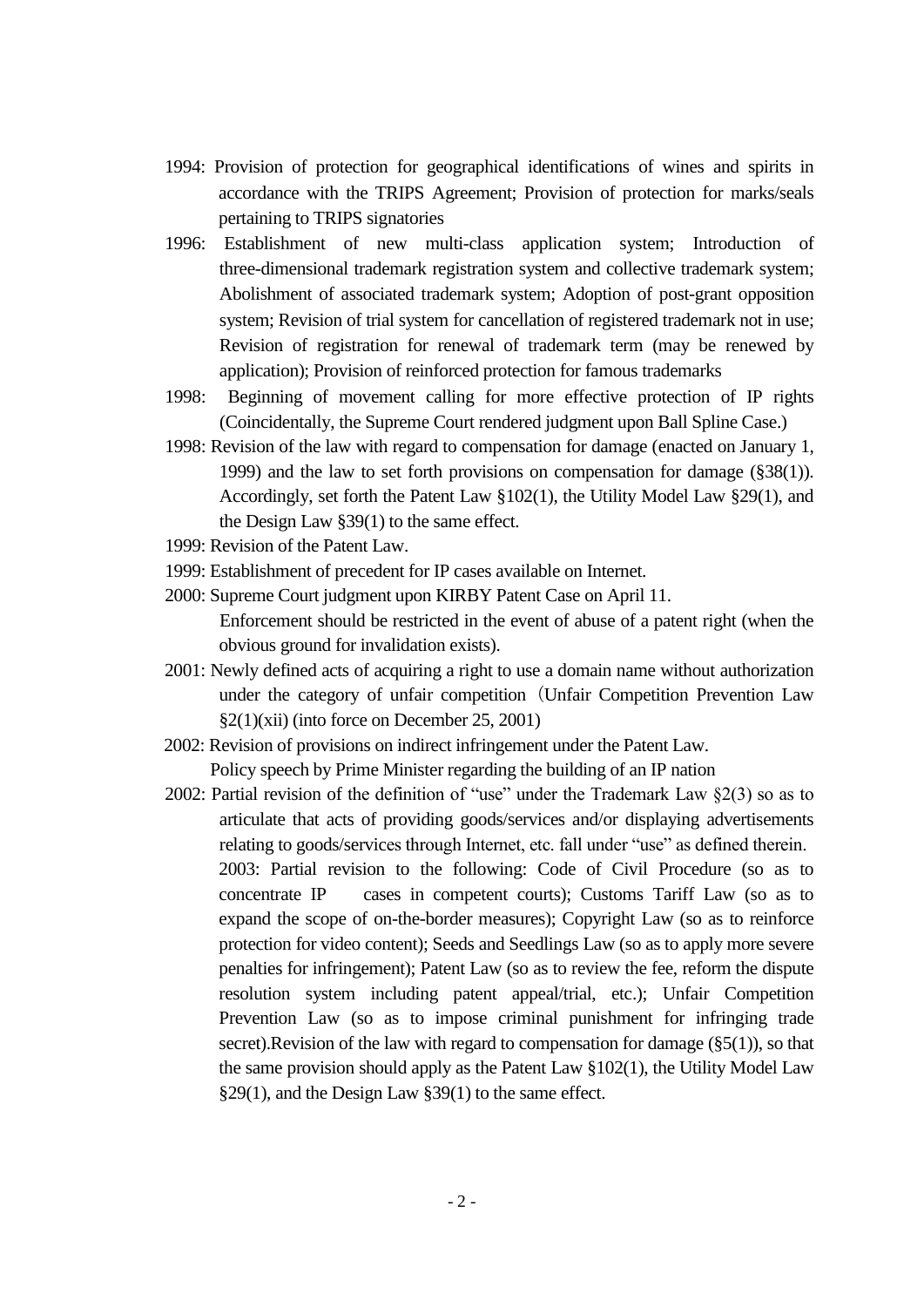2004: Revision to the Patent Law, Utility Model Law, Design Law, Trademark Law, Unfair Competition Prevention Law, and the Copyright Law in accordance with the Law for Partial Revision of the Court Law, etc. (Law No.120 of 2004).

The said revision to the Patent Law revised the provision to apply the Patent Law under the Trademark Law §39 mutatis mutandis. Such provisions as the restriction on the exercise of the patentee"s right (the Patent Law §104-3), expert opinion for proof of damages (Patent Law §104-2), award of reasonable damages (Patent Law 105-3), production of documents/in camera (Patent Law §105, and secrecy order (Patent Law  $§105-4$  through  $§105-6$ ) shall apply mutatis mutandis.

- 2004: Legislation of Law for Establishment of IP High Courts.
- 2004: Registration of Seeds and Seedlings Law.
- 2005: Establishment of new regional collective trademark system.
- 2005: Revision of Unfair Competition Prevention Law in relation to the Law for Punishment for Organized Crimes (the former Trademark Law §81-2(1)).
- 2006: Placement of border control under Customs Law in place of Customs Tariff Law so as to define as "goods prohibited from exportation or importation"(§69-2 through  $69-21$  | in Chapter 6, Section 4 of Customs Law.
- 2006: Revision in accordance with the Law for Partial Revision of the Design Law, etc. (Law No. 55 of 2006) with the view of reinforcing protection of rights and taking countermeasures against counterfeits; imposing more severe statutory punishment for infringement offenses under the Patent Law and Design Laws, and offense of trade secret infringement under the Unfair Competition Prevention Law(to a maximum sentence of imprisonment with labor not longer than 10 years, and a fine not exceeding 10,000,000 yen, provided that utility model infringement is punishable with imprisonment with labor not longer than 10 years, and a fine not exceeding 5,000,000 yen.

Under the revisions to the Trademark Law, the acts of exporting goods was added to the category of acts of trademark infringement; trademark registration was introduced for retail and other services; and reviewed the issue of independent collective marks.

2008: Reviewed the following: non-exclusive license system; time requirement for filing an appeal; and fees.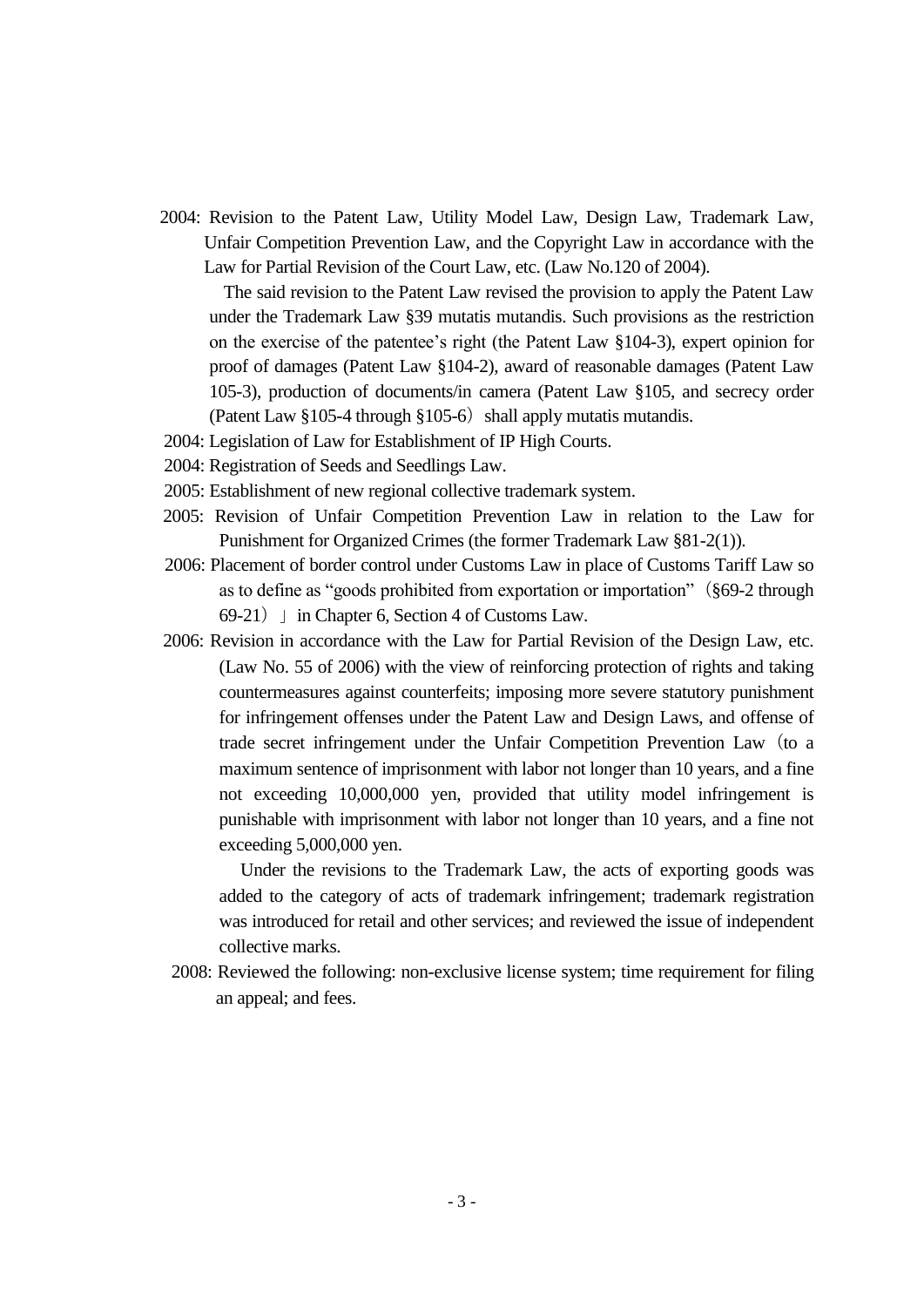# 3.Trademark Infringement

Trademark infringement is stipulated in the Trademark Law, Chapter IV, 2. Infringement (§36 through §39). To the letter of the law, §36 simply stipulates "infringement of a trademark right", but it does not specify what constitutes infringement. For clarification, an interpretation is given below in light of the effects of trademark rights, and the purpose of trademark protection. In general, §36(1) is construed to define the use of a trademark by an unauthorized third party in the same category of business where the trademark owner has the right to exclusive use as direct infringement. By way of §37(i), then, the scope of the right to prohibit direct infringement is expanded to the use of the registered trademarks or of trademarks similar thereto in the category of business under the right to exclusive use.

Since it is not sufficient to ensue the effectiveness of trademark protection only by means of prohibiting an unauthorized party from using a trademark, namely, prohibiting direct infringement of a trademark due to unauthorized use, the law provides for indirect infringement due to preparatory acts (§37(ii) through (viii).

Furthermore, an approach has been taken so as to interpret that direct infringement of a trademark right due to acts other than the unauthorized use of a trademark also constitute infringement

# (1) Scope of prohibition under a trademark right

Section 25 of the Trademark Law provides that the owner of a trademark right shall have an exclusive right to use the registered trademark with respect to the designated goods or services, which is the principal effect of trademark right (its positive effects). To effectuate the principal effects of a trademark right, the law extends the scope of prohibition to the use with respect to goods or services similar to the designated goods or designated services (§37(1)). By definition, it is premised that there may exist services in the scope of similarities of goods, and there may exist goods in the scope of similarities of services  $(\$2(6)).$ 

# (2) Identical/similar trademarks, goods and services

# 1) Identical trademarks

It is judged whether a particular trademark is identical with a registered trademark or not, in terms of the criteria with consideration to the business practice in the industry where the said registered trademark has been in use. By contrast, in an infringement case, the practical use of a trademark identical with a registered trademark is rarely the main focus of dispute. Rather, what is at issue is the matter of trademark similarity.

# 2) Similar trademarks

The similarity factor in trademark infringement disputes is common to the similarity/ dissimilarity requirement for registrability. In a trademark infringement case, therefore, it is challenged whether the alleged trademark contravenes the rationale of "one and sole trademark" under the Trademark Law, or whether it has caused confusion with regard to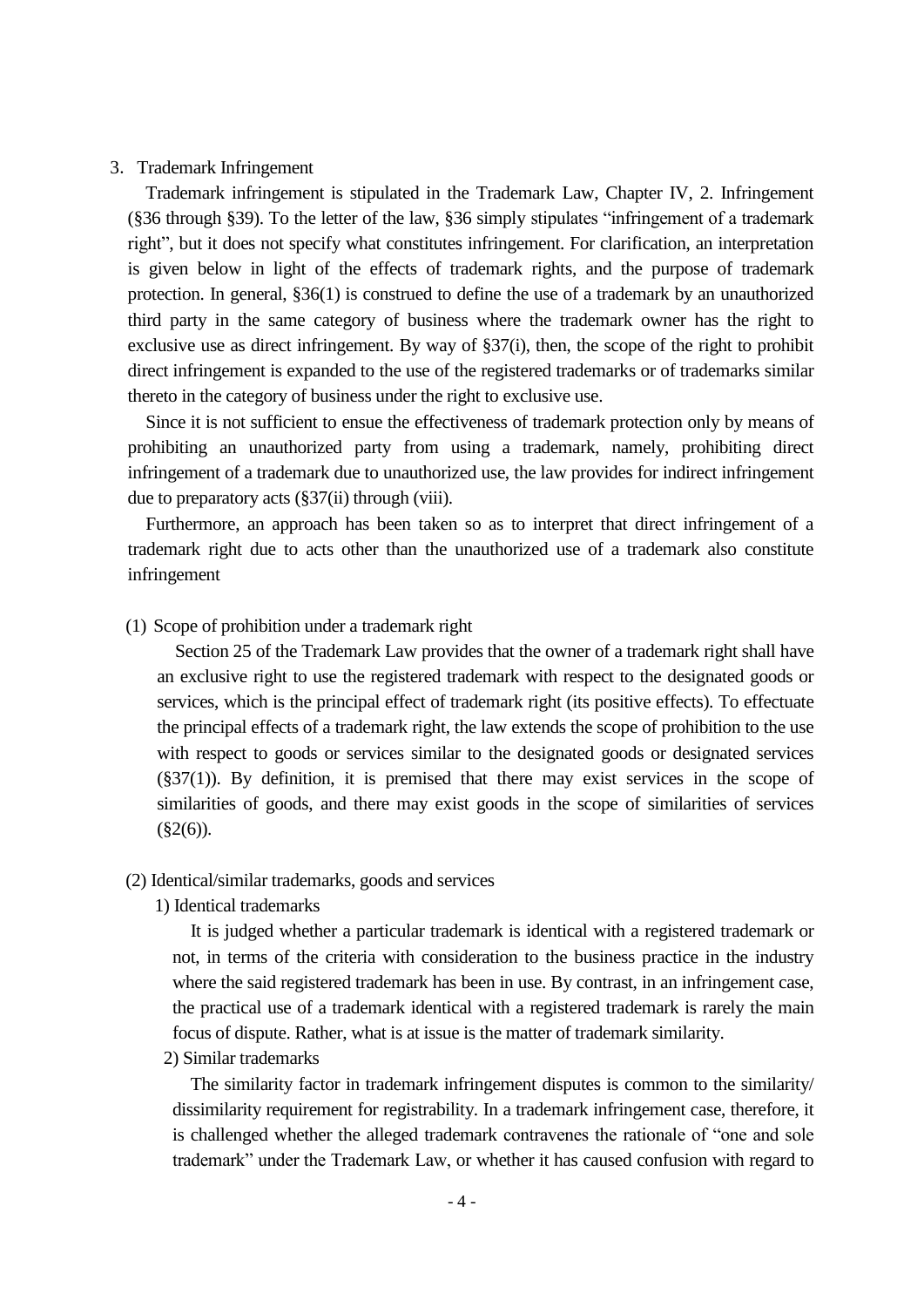the source of the goods/services. In practice, similarity/dissimilarity has been determined consistently pursuant to the Trademark Examination Guidelines. Also, there are a significant number of precedents citable in determining similarity/dissimilarity for a particular trademark (goods trademark) in an infringement dispute, which contributes to establishing a standard approach to similarity determination. Trademarks are deemed similar when the trademarks under comparison are confusing to the extent that it is likely to cause confusion over the source of the goods when respectively used for the goods in the course of transaction.(Hiyama Case, the Supreme Court Judgment of February 27, 1968; Reporter: Saiko-Minshu Vol.22, No.2, at 399).

Decisive elements in judging the similarity of a trademark (i.e., determining the likelihood of causing confusion) are its appearance, sound and concept. Of these three, the sound is the most important element in cases of trademarks composed of characters/letters. If one of these elements is common, the two trademarks are considered similar, unless judged otherwise for a special reason. In definition, "sound/concept" does not mean any sound/concept conceivable for the composition of a trademark, but such sounds/concepts that are expected to be generated in the course of transaction among general consumers of the goods/services relating to the trademark. A sound/notion widely used over a long period of time is the most decisive element, but these elements do not necessarily provide the sole basis for similarity judgment. It might be possible that a single trademark has more than one sound/concept.

The likelihood of confusion is to be determined by measure of attentiveness on the part of the consumer/trader of the goods relating to the relevant trademark. In this context, "consumer/trader" means not the actual consumer/trader, but a representative of the population of consumers/traders in general.

Concerning the similarity of a composite trademark (a trademark composed of two or more words, letters and figures in combination), a similarity judgment, if depending only on observations as a whole, might arrive at an irrational conclusion. In such a case, it is necessary to divide or separate the trademark for detailed observation. For example, cases wherein the combination of characters is unnatural in a trademark composed of characters, or where there is no marked difference in appearance between figures in a trademark composed of two or more figures in combination.

 In the TSUTSUMI-NO-OHINAKKOYA Case (Supreme Court Judgment of September 8, 2008), the appellee filed a lawsuit against the JPO decision to dismiss the demand for invalidation of the following trademark registration with the appellant as the trademark owner. The Supreme Court quashed the original judgment and remanded the case to the original court on the grounds that the determination of the original court to find the trademark in question " つつみのおひなっこや" (phonetically, 'tsutumi-no-ohinakkoya')) similar to the cited trademarks " $\supset \supset \mathcal{F}$ "(phonetically, "tsutsumi") and "堤"(phonetically, "tsutsumi")) is erroneous in applying/construing the law concerning similarity judgment for a trademark, for the following reason: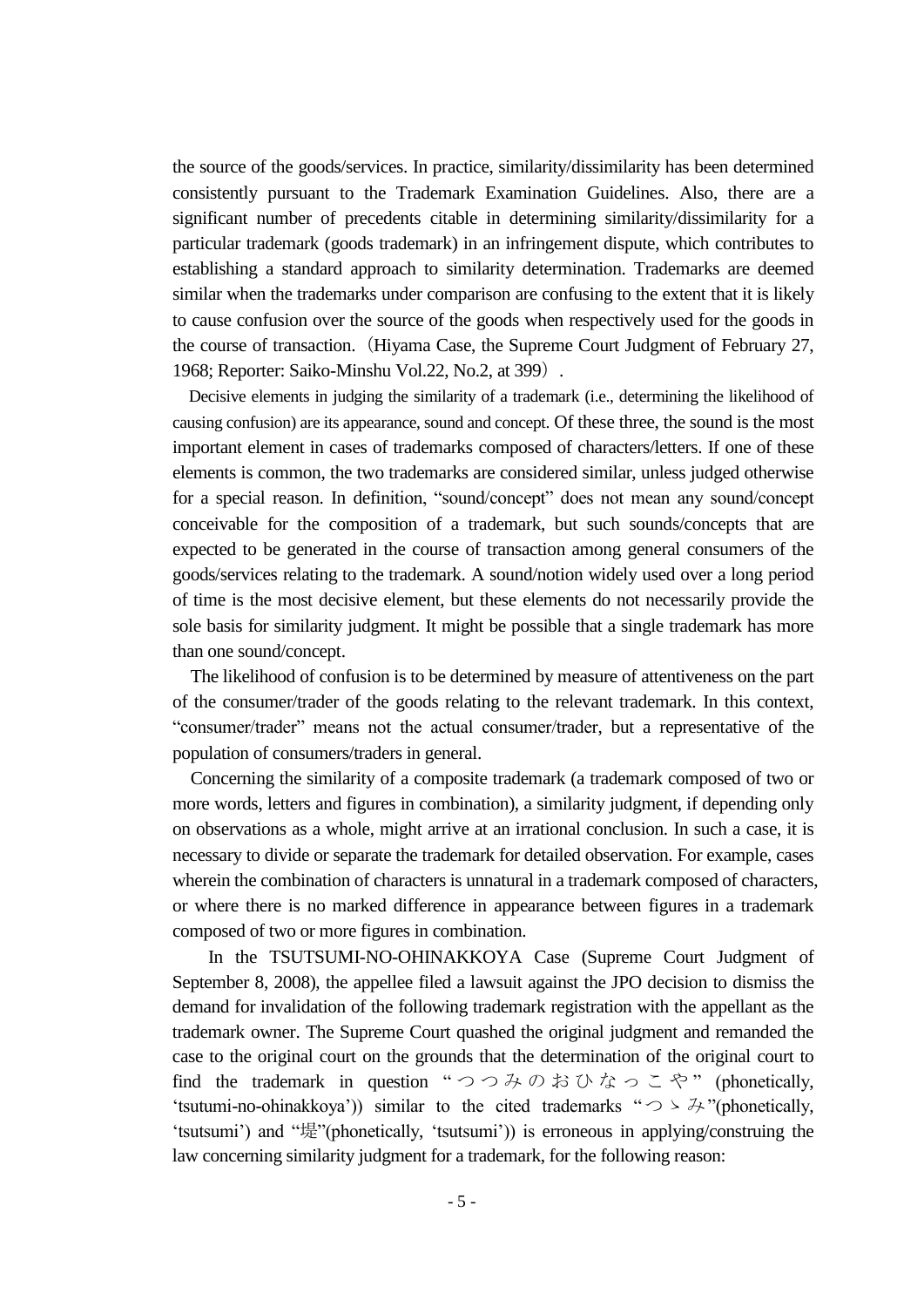"A judgment on the similarity of a trademark under  $\S4(1)(xi)$  of the Trademark Law, needs to, with impression, memory, association, etc. invoked by its appearance, concept, sound and so on upon traders and consumers when it is used in respect of identical or similar goods or service taken into account, be made based on attentiveness by the user, with consideration given to the state of transaction of the goods or the provision of the service; therefore, it is not acceptable to make a judgment on the similarity of a composite trademark composed of two or more elements by extracting one of these elements to be compared with another party"s trademark, except for the cases where the said element is found strong and dominant as a function for indicating source, or the cases where the remaining elements are not found to generate a sound or concept as a function for indicating source."

# (3) Consideration of the actual state of transaction

Since the purpose of the right to seek injunction is to protect the function to distinguish, it does not require a specific event of confusion over the source. It is obviously true, judging from the purport of the Trademark Law that provides for the right to seek injunction with regard to a registered trademark even not in use. However, it is important to note that when similarity/dissimilarity is considered as the decisive element in an infringement case, the defendant"s trademark has been in use, while the registered trademark has been in use by the trademark right holder, which helps determination at this stage more specifically to the actual state of transaction than similarity judgment at the stage of establishment of a right. In an infringement case, consideration should be given not only to the manner/modality of trading the goods and other general circumstances, but also to factors specific to the relevant trademark such as whether the trademark is well-known, whether other trademarks exist, how the trademark has been used, and in what manner/modality (DAISHINRIN Case, Supreme Court Judgment of September 22, 1992, Reporter: Hanrei-Jiho No.1437, at 139; KOZO-SUSHI Case, Supreme Court Judgment of March 11, 1997, Reporter: Minshu Vol.51, No.3, at 1055). Also, it is necessary to consider whether the alleged trademark is famous or not (CAMEL Case, Osaka District Court Judgment of January 30, 1992, Reporter: Hanrei-Jiho No. 1419, at 101).

In the DAISHINRIN Case, both first-instance and second-instance courts determined that the alleged trademark infringement was not established, on the grounds that the defendant's mark "木林森" (phonetically, 'dairinshin') affixed to a hair restorer and put on the market—considering that elderly men who care seriously about their hair check marks carefully when purchasing hair restorers—was dissimilar to the plaintiff"s registered trademark "大森林" (phonetically, "daishinrin") (including hair tonic as the designated goods). Upon appeal, the Supreme Court remanded the case to the original court, on the grounds that "木林森" and "大森林" are difficult to distinguish since both have an image of flourishing trees in common. It was also considered that since not only users but also family members go to buy hair restorers, it is necessary to give substantial deliberation to the status of transactions.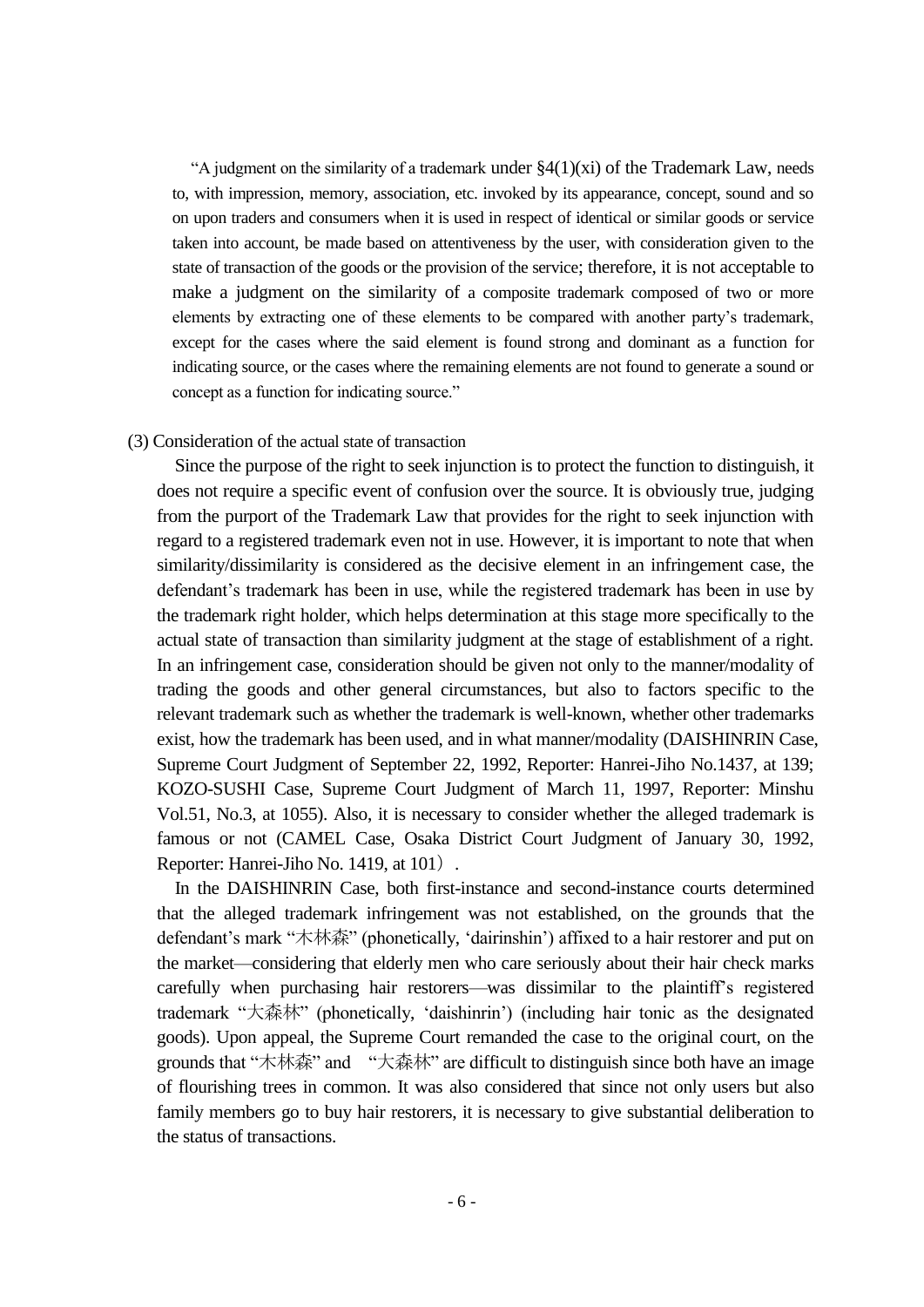# (4) Identical/similar services

For the purpose of making a judgment for services, it is helpful to refer to cases of Unfair Competition Prevention Law violations. In the VILLAGE Case (Tokyo High Court Judgment of September 28, 2000), the appellant (the first-instance defendant) engages in the sale of lots, provides a variety of explanations, makes a model room open to visitors, shows the site, arranges for housing loans, and informs regarding material matters pursuant to Article 35 of the Building Lots and Buildings Transaction Business Law. These acts of the said business operator are to be categorized into acts incidental to the service of purchasing/selling buildings, which is identical with or similar to the designated "service" of "purchasing/selling buildings" relating to the registered trademark. Thereby, the trademark right was infringed upon.

 In this regard, the original judgment (Tokyo District Court Judgment of October 21, 1999, Reporter: Hanrei-Jiho No.1701, at 152) concluded that an infringement of the trademark right had occurred, judging the similarity of the goods and services on the grounds that the defendant"s mark was affixed to the said condominium, viewing the building, which is similar to the said designated service, in light of "a trademark in respect of the goods."

(5) Judgment on the similarity of goods and services

The Examination Guidelines for Trademarks sets forth:

In judging the similarity of goods and services, a substantial decision is made on a case-by-case basis with consideration generally given to the following criteria:

- (a) Whether it is common for the same business operator to engage in the production and sales of goods and in the provision of services
- (b) Whether goods and services correspond in intended purpose
- (c) Whether goods and services corresponding in the points of sales (goods) and provision (services) are identical
- (d) Whether goods and services correspond with regard to the range of consumers and customers they are targeted at

The Examination Guidelines for Trademarks sets forth the criteria for trademark registration, and yet the same approach is taken for infringement cases.

(6) Identicalness/similarity of a third party"s goods and the designated goods

When it comes to judging goods as identical/similar, two measures have been employed: attributes of goods, and confusion over source. The precedent rest upon the latter. "Confusion over source" means that in judging whether or not the alleged goods are similar to the designated goods relating to the registered trademark, even if there is no likelihood that those goods are falsely recognized to cause confusion in the course of transaction, due to such circumstances that those goods are usually manufactured or sold by the same business entity and so forth, if it is likely that will cause traders and consumers to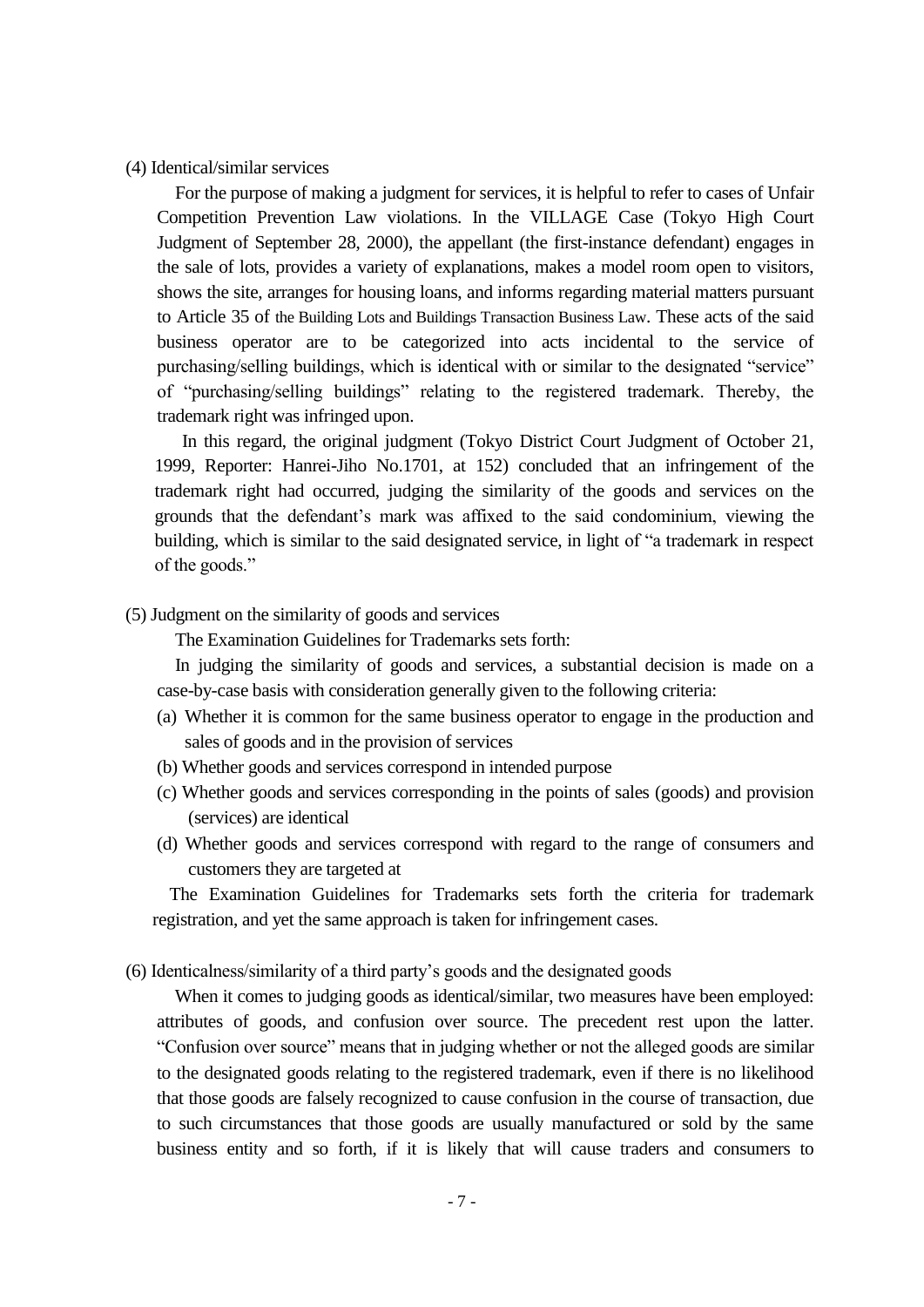confusedly and falsely recognize the goods as manufactured or sold by the same business entity when using the identical or similar trademark. In respect of those goods, the alleged goods are judged as similar to the designated goods relating to a registered trademark. In practice under JPO, regarding identicalness/similarity of a third party"s goods and the designated goods, consistent and stable judgments have been made according to the description of classes in the "Examination Standards for Similarity of Goods and Services" compiled by the Trademark Division of JPO. At the stage of courts, consideration is given to the status of transaction, which suggests that the scope of similarity of goods/services might be set wider or narrower depending on the fame or well-known-ness of the trademark to be compared, as well as the level of similarity.

The Examination Guidelines for Trademarks set forth examination standards in judging the similarity of goods and the similarity of services, as well as the similarity of goods and services under paragraph 10 through 12 of Article 4(1)(xi) (Examination Guidelines for Trademarks,  $9<sup>th</sup>$  edition), as follows:

10. To judge the similarity of goods, the following criteria are comprehensively taken into consideration, basically following the Examination Standards for Similarity of Goods or Services:

- (a) Whether they correspond in the production stage
- (b) Whether they correspond in the sales stage
- (c) Whether they correspond in materials and quality
- (d) Whether they correspond in intended purpose
- (e) Whether they correspond in the range of consumers they are targeted at
- (f) Whether they are in a finished-product-and-parts relationship.

The outline of the Tachibana Masamune Case (Supreme Court Judgment of June 27, 1961; Reporter: Minshu Vol. 16, No.6, at 1730) is as follows: the appellee (defendant) filed an application for registration of a trademark composed of the characters "Tachibana-Masamune" (vertically written in *Kaisho*-font Japanese) in respect of the designated goods under the old Class 38 "Japanese *Sake* and its imitation," but received refusal following examination. The appellee (defendant) appealed against the refusal decision. In the course of the appeal proceedings, the appellee (defendant) amended the designated goods to "Class 38 Japanese *Sake* and its imitation, except for *Shochu*." It was decided to dismiss the appeal on the grounds that both the trademark applied by the defendant for registration and the registered trademark No.246955 (characters of "Tachibana-Masamune" vertically written in *Kaisho*-font Japanese; in respect of the designated goods under old Class 38 *Shochu*) cited in the decision of refusal in the original examination are similar to each other with a common nickname and notion, since the word "Tachibana" (one Chinese character) is essential to both trademarks, and since the classes of designated goods also overlapped.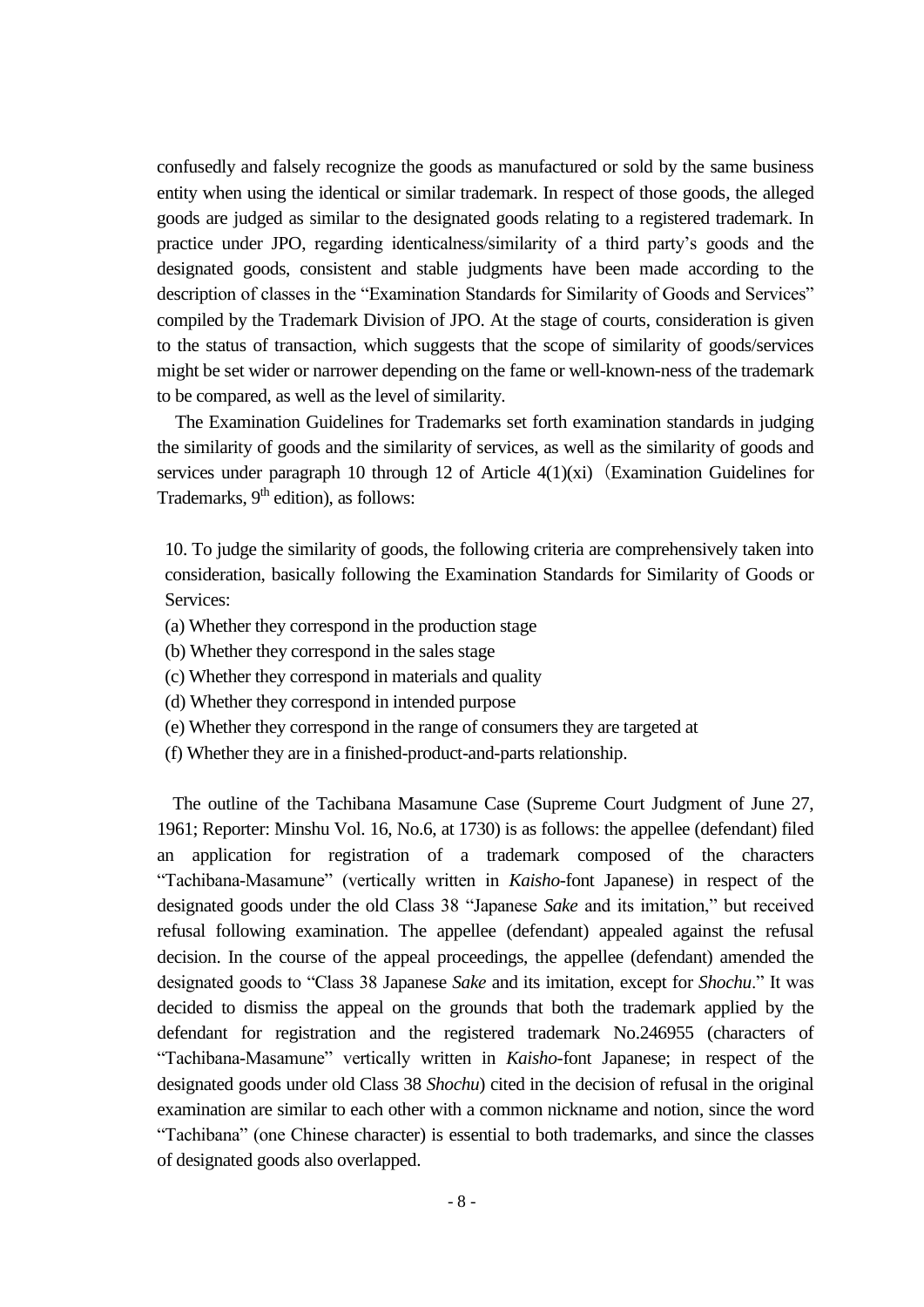The appellee filed an appeal to the Tokyo High Court against the dismissal decision. The Tokyo High Court revoked the dismissal decision, stating that judging from the evidence that "Seishu" and "Shochu" are strictly distinguished by consumers based on their tastes, and also by traders due to common sense, these are unlikely to be confused with each other, "Masamune" and "Shochu" must be essential parts of both trademarks, and people are unlikely to call or to understand these two kinds of products in the absence of these words, since it is obvious that these two trademarks are not identical nor similar, without the need for ruling on similarity for the designated goods.

The Supreme Court Judgment quashed the said High Court Judgment and dismissed the appeal by the appellee (defendant), holding that even if there is no likelihood that two products are falsely recognized to cause confusion in business, it is appropriate to hold that those goods should be considered similar as defined under  $\S2(i)$  and  $(ix)$  of the old Trademark Law (the law of 1921), if it is contemplated that there is a likelihood of those products being falsely recognized as produced or sold by the same business entity when using the identical or similar trademark in respect of those goods.

In this present case, "Masamune" in the "Tachibana-Masamune" trademark is considered as a conventional mark meaning *Seishu*, and "Shochu" in the "Tachibana-Shochu" trademark is a common noun. It is not only because the two said trademarks have the essential part in common, but also because in many cases, one and the same maker have license to produce both *Seishu* and *Shochu*, it is obviously likely to cause the general public to falsely recognize that both products come from one and the same business entity in this present case, where a business entity manufactures Shochu using the trademark "Tachibana-Shochu," and another business entity manufactures Seishu using the trademark "Tachibana-Masamune." Whether such trademarks as "Tachibana-Shochu" are famous or not has no bearing on the said court-holding. Therefore, "Tachibana-Shochu" and "Tachibana-Masamune" should be considered as similar trademarks. Furthermore, the designated goods in relation to the respective trademarks should be considered as similar.

The Masamune Tachibana Case precedent dates back 46 years, and still remains the precedent often cited in judgments (e:g. Tokyo High Court Judgment of 2004.7.26 upon SUMCO Case; Osaka District Court Judgment of 2006.4.18 upon YODEL Case; Reporter: Hanji No.1959, at 121, etc.).

(7) Precedents upon the similarity of goods since 1995

To evaluate the impact of the Judgment upon TACHIBANA-MASAMUNE case on the subsequent judgments.

1) Judgment to determine the goods under a different class as similar

① KAMIGEN Case(Tokyo High Court Judgment of May 22, 2003)

Because health food products and supplements classified under the old Class 32 "processed foodstuffs" in the designated goods relating to the trademark in question and the designated goods, vitamins and nutrients classified under the old Class 1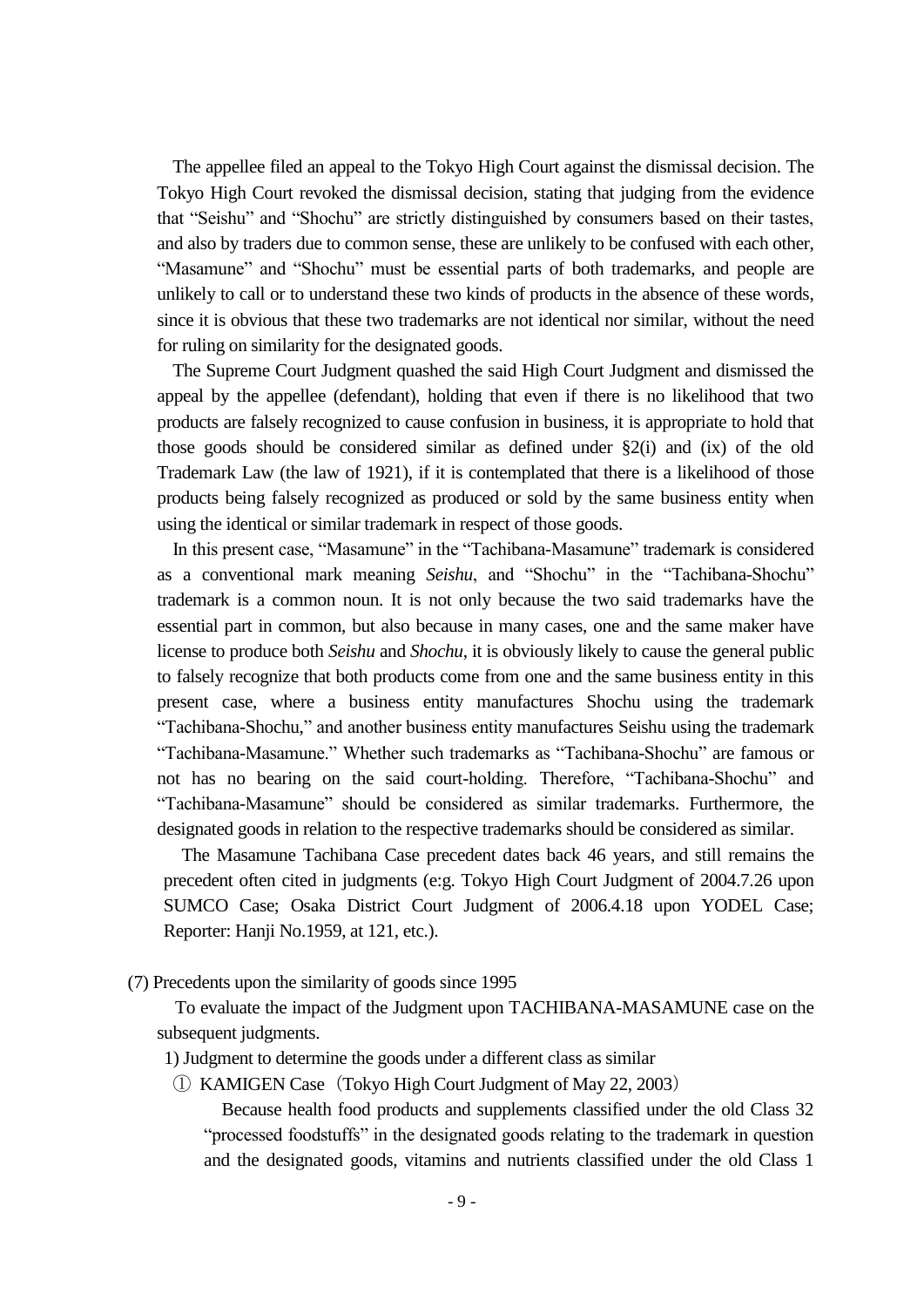"drugs" relating to the cited trademark "A" had the contents and use of the goods, point of sale, and marketing in common as of the date of the appeal board"s decision on registration in question. Therefore, it is proper to determine them as similar goods.

② AOBA Case(IP High Court Judgment of May 29, 2007)

The trademark in the application concerned, the designated Class 5, the designated goods "liquid nematicide, with Fosthiazate as the chief ingredient, in the category of non-medical deleterious substance and dangerous substance" is similar to the cited trademark, Class 1 (the designated goods "soil conditioner made of tuffaceous sandstone powder"). The similarity judgment is based on common factors such as manufacturers, agricultural/horticultural use, retail at farmers" cooperative stores and DIY stores, as well as partially similar efficacy.

2) Judgment to determine goods under the same class as dissimilar

SUMCO Case (Tokyo High Court Judgment of July 26, 2004)

"Semiconductor wafer" goods (Class 9) and "electric machines, apparatus and their parts" (old Class 11) such as integral circuits cannot be said to be manufactured or sold by the same business entity in usual cases. Semiconductor wafers are not general consumer goods, as the consumers of semiconductor wafers are device manufacturers, and traders are limited to those equipped with clean room facilities and so forth. In light of these circumstances, it is proper to conclude that when identical or similar trademarks are used in respect of "semiconductor wafers" and "electric machines, apparatus and their parts" such as integrated circuits, there is no likelihood of causing the semiconductor wafer consumers, including device manufacturer,s to confusedly and falsely recognize these goods as manufactured or sold by the same business entity.

- 3) Judgments to determine whether the alleged goods fall under the designated goods
	- ① CCD Camera Case(Tokyo District Court Judgment of December 10, 2003)

The main body of the defendant's goods, e.g. the security CCD camera, does not fall under "photographing machinery/appliances" of the plaintiff"s designated goods (the old Class 10).

The defendant's goods are the main body of a monitoring/security CCD camera (not equipped with a lens) to be installed at buildings, stores, warehouses, entrances of residential buildings, mainly for business use or the like. This is different from SLRs, compact cameras, digital cameras, and instant cameras that target general consumers.

Judging comprehensively from the fact that "photographing machinery/appliances" and the defendant"s goods are different in terms of use, manufacturer, and consumer, as well as different in sales channel since retailers handling photographing machinery/appliances, except for large-sized stores, usually do not handle monitoring CCD cameras, even large-sized stores handling both product categories allocate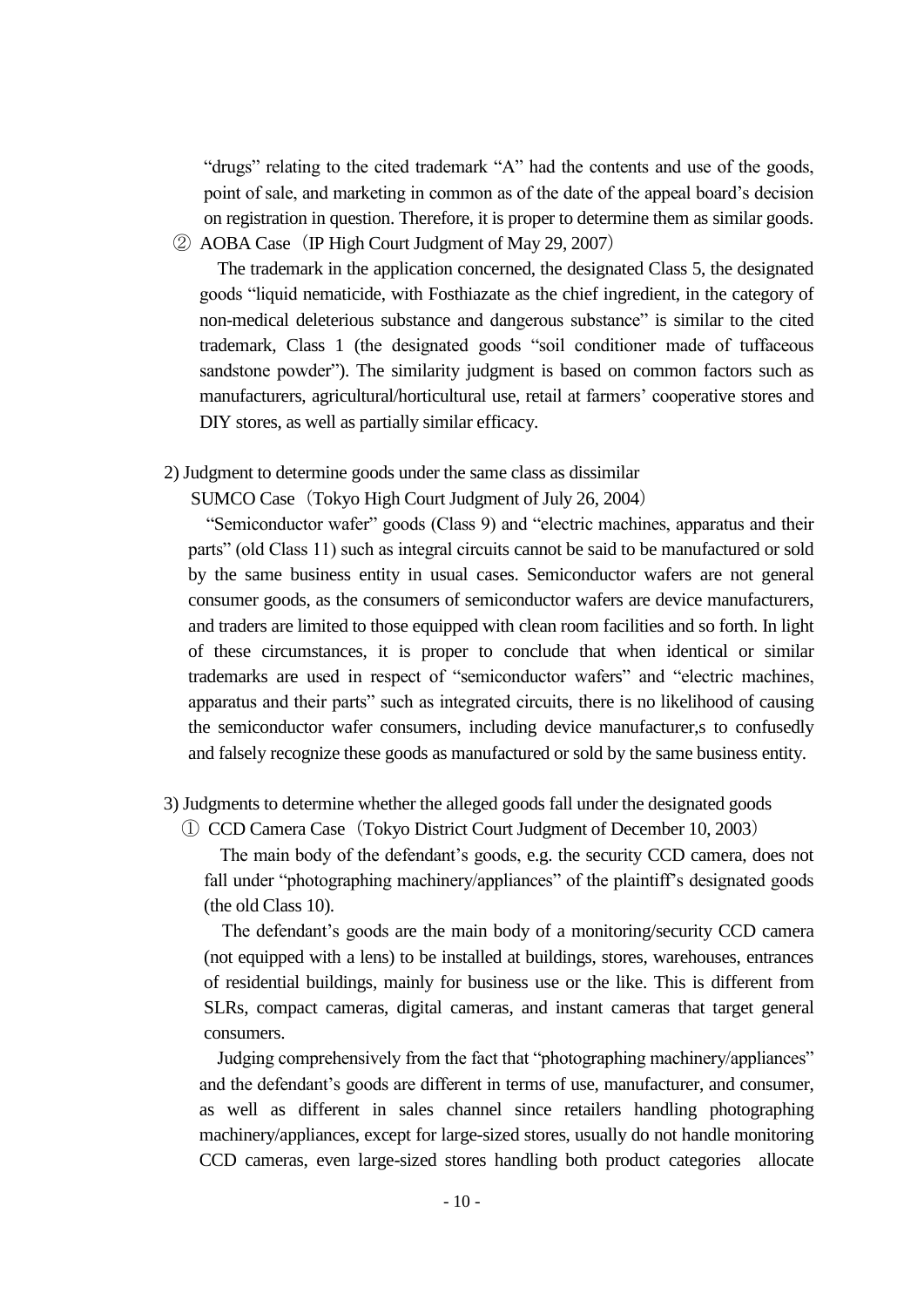different selling space for monitoring CCD cameras and photographing machinery/appliances. Therefore, the designated goods "photographing machinery/appliances" and the defendant"s goods have few things in common, and are not similar.

②YODEL Case(Osaka District Court Judgment of April 18, 2006, Reporter: Hanrei-Jiho No.1959, at 121)

The designated goods relating to the plaintiff"s trademark are drugs in general, while the defendant's goods are health supplement foodstuffs with the advertised diet effect. The judgment holds that health supplement foodstuffs (so called "supplements") are specially designed foods to maintain/improve physical health by taking supplemental nutrients. These health supplements have been advertised as having the same function as drugs in terms of maintaining/improving health by means of intake, and are put on sale in drugstores in high quantity. At the same time, pharmaceutical companies have engaged in manufacturing/selling supplements directly or through their affiliate companies. Judging from these findings, it is likely that the designated goods/drugs, relating to the plaintiff"s trademark, and the defendant"s goods, health supplements, if identical or similar trademarks are used, would be misleading and cause confusion in recognizing the goods as manufactured or sold by the same business entity. For this reason, these products are judged to be similar to goods.

③ CHOUNOURYOKU Case(IP High Court Judgment of September 26, 2007)

The trademark in question is "腸能力" (phonetically, "chounouryoku") in the standard font, the designated Class 29, the designated goods "capsuled processed foods with soy milk as the chief ingredient", whereas the cited trademark is "腸脳力", (phonetically, "chounouryoku") written horizontally in brush style typeface, the designated Class 29, with "soy milk added with lactic acid extracts through co-incubation, and other types of soy milk" of the designated goods "capsuled processed foods with soy milk" as the chief ingredient. To this extent, the products are judged as similar goods

The judgment holds that both products use soy milk as the chief ingredient, and includes the goods that fall under health foods/foodstuffs. In light of these common factors, both share the practical aspects of transaction: the nature, use of the goods, raw materials, production process, marketing, targeted consumers and so on. Even supposing that "a trademark similar to" as described in  $\S4(1)(x)$  of the Trademark Law is used, the level of commonness between the two is too strong to rule out the likelihood of misleading or causing confusion.

# (8) Direct infringement of a trademark right due to unauthorized use of a trademark

As "use" is an element constituting a trademark under the provisions for the definition of a trademark (the Trademark Law  $\S2(1)$ ), trademark infringement takes place in cases that fall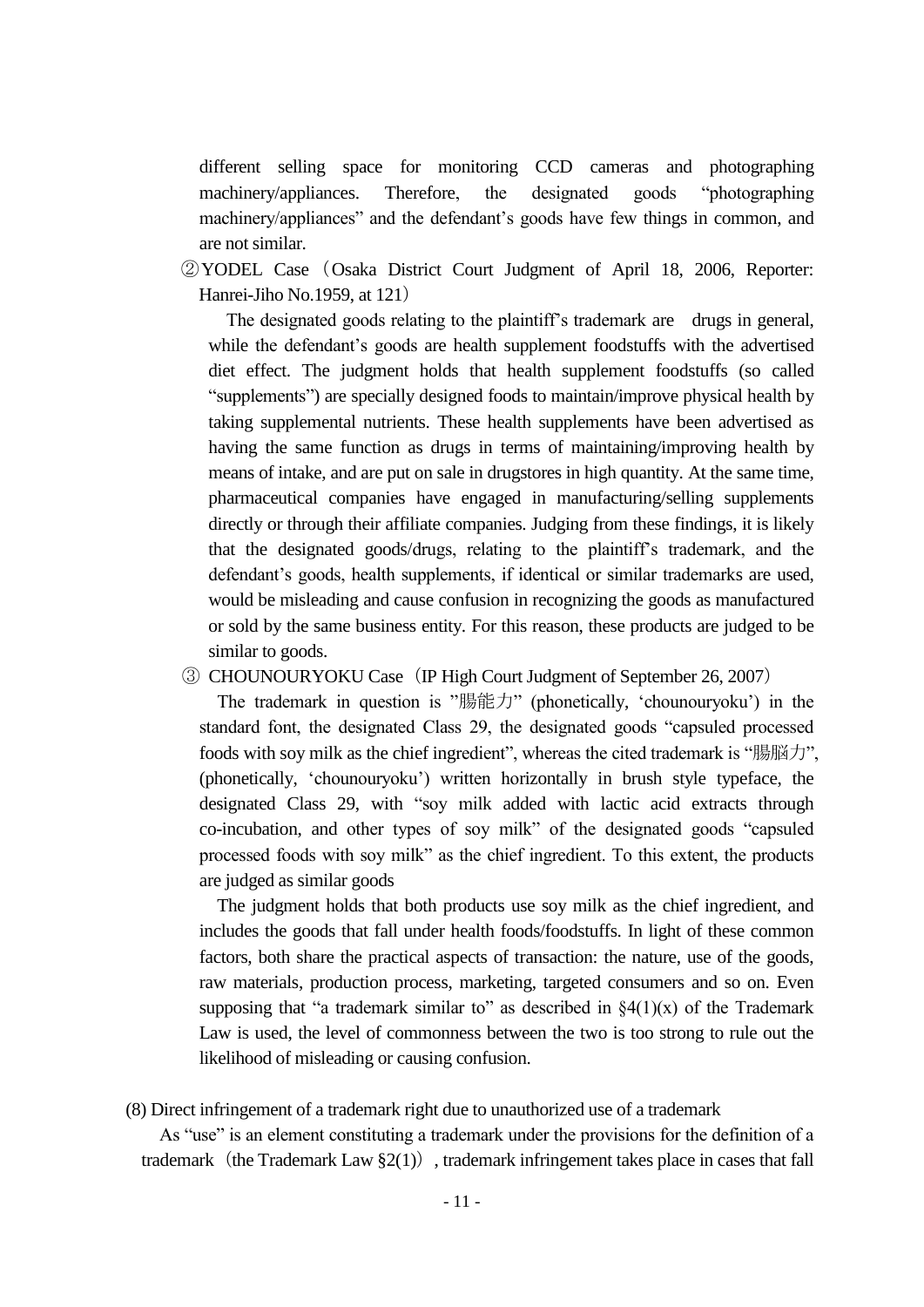under acts of "use" $(\S2(3))$ , that is, acts of applying a mark on goods' packaging, as well as acts of assigning, delivering, displaying for the purpose of assignment or delivery, importing, exporting, displaying or distributing advertisements, and so forth. The trademark owner has an exclusive right to use the said mark (Trademark Law §25). If another party uses the said mark, it constitutes "interference with the exclusive use of a registered trademark." Such unauthorized use of a trademark constitutes trademark infringement. The law extends the scope of probation to cover defensive marks (the Trademark Law §67). In an extensive sense, this provides for a mechanism to prevent any form of undermining the principal effects of a trademark right, so as to effectuate the negative effects of a trademark right.

(9) Direct infringement of a trademark right due to acts other than unauthorized use of a trademark

For a registered trademark to be exclusively used, it is not sufficient to exercise the right to claim injunction by virtue of the negative effects of a trademark against indirect infringement due to an alleged preparatory act for direct infringement due to the unauthorized use of a trademark. Hence, since there is no statutory provisions to limit "infringement of a trademark right" solely to unauthorized use, an interpretation allows non-use acts affecting a relationship between a trademark and goods to constitute direct infringement of a trademark right. Since the purpose of the Trademark Law is laid down as "to ensue the maintenance of the business reputation of a party using trademark(s) by protecting trademarks, and thereby to contribute to the development of industry and to protect the interests of consumers  $(\S1$  of the Trademark Law), the subject of trademark right protection should be the relational function of a mark and its use, namely, a trademark"s function to distinguish. Hence, to the extent that the value of a trademark right is affected, the following acts of undermining the trademark function other than unauthorized use should constitute an infringement of trademark right, just like the cases where the unauthorized use of a trademark constitutes direct infringement, or any preparatory acts constitute indirect infringement.

Compared to direct infringement cases due to acts other than unauthorized use of a trademark, such as the VANHOUTEN Case (Fukuoka High Court Judgment of March 4, 1966), and the STP Case (Osaka District Court Decision of August 4, 1976), earlier precedents focused on deteriorated quality, misrepresented quality (whether new or not) and other hygienic factors. It is hardly possible to detect deterioration externally at the stage of transaction. If determination re. whether or not a right has been infringed is grounded on factors specific to each case, such as genuineness of the source of goods, the nature of goods, the way of packing, the quality of packing material, etc., it would make remedy for the trademark owner"s interests increasingly complicated. In other words, third party acts of packaging, refilling, and repacking in the course of distribution are likely to preclude the trademark owner from exclusively using a registered trademark for the designated goods and dysfunction re. the trademark"s capability to distinguish the said goods before reaching the targeted consumer, undermining the interests of the trademark owner seeking to improve the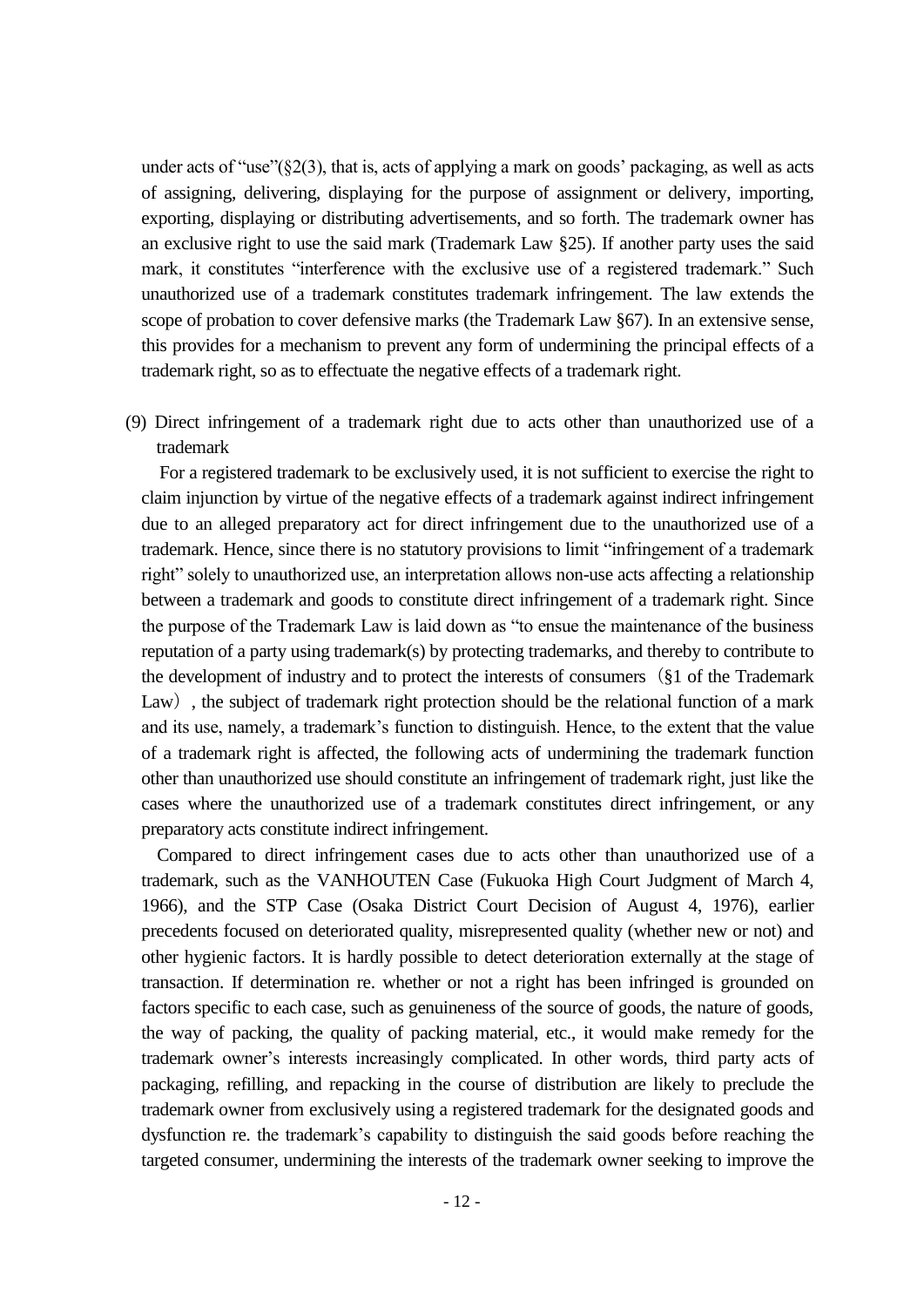quality of the goods and maintain the business reputation, and eventually going against the consumer"s benefit, which must constitute an infringement of a registered trademark. No party other than the trademark owner or the authorized party can carry out packaging, refilling, repacking, etc. It should be construed as non-infringement when requisites for negating illegality are satisfied, such as exhaustion of a trademark right, or parallel importation of authentic products. By way of illustration, judgments are listed below:

1) Packaging(Hi-Me Case (criminal), Supreme Court Judgment of July 20, 1971)

In the Hi-Me Case (criminal), the appellant TY is the CEO of a food company. The appellant TS is the manager of its sales branch. The appellants purchased the "Hi-Me" seasonings that they had once sold to pachinko parlors by wholesale, and prepared new cardboard boxes. They had "Hi-Me" a registered trademark of Ajinomoto Co., Inc. (No. 663283), printed on those cardboard boxes without authorization. They packed the Hi-Me seasonings in three hundred boxes and sealed them, with the intent to sell to their advantage by disguising them as new. The Supreme Court Judgment holds that nothing precludes the constitution of infringement under Section 37 and Section 78-2 of the Trademark Law, even if packaging of the authentic product contain the new products of the trademark owner.

- 2) A third party"s sale of goods to be scrapped (WISE Case, Osaka District Court Judgment of July 11, 1955, Reporter: Hanrei-Jiho No. 1522, at 139)
- 3) Removal, erasure of trademark(SUNTORY RESERVE Criminal Case, Osaka High Court Judgment of September 20, 1988, Reporter: Hanrei-Jiho No. 1306, at 135)

In this case, the defendant was indicted on a charge of violating the Trademark Law due to the act of transferring possession of 800 of 1600 bottles of fake whiskey, the evidence for earlier conviction of violating (1600 of 4596 bottles were confiscated ) another for compensation. The main point at issue involves indicativeness. Specifically, when the bottles were returned, in negotiation with the defendant, (x) was marked on the surface of aluminum caps with the use of a rasp, and "fake" labels and neck stickers were incompletely removed. "Fake" was indicated on the bottles in white paint, which the defendant transferred to another. For the said act of transferring, the conviction judgment held that it constitutes a trademark infringement, on the grounds that these trademarks still function as trademarks because the respective trademark on the surface of the aluminum cap, even crossed out, could be easily recognized.

4) Remodeling (Golf Club Head Case, Tokyo District Court Judgment of December 25, 1998,Reporter: Hanrei-Jiho No. 1680, at 112; the Appeal Case, Tokyo High Court Judgment of April 25, 2000)

This case deals with the act of remodeling the shaft of an authentic golf club. The Nintendo Case (Tokyo District Court Judgment of May  $27$ , 1992) deals with the act of changing the internal structure of the body, and the controller of the plaintiff"s goods (video game machines), and selling with the name of goods "ハッカージュニ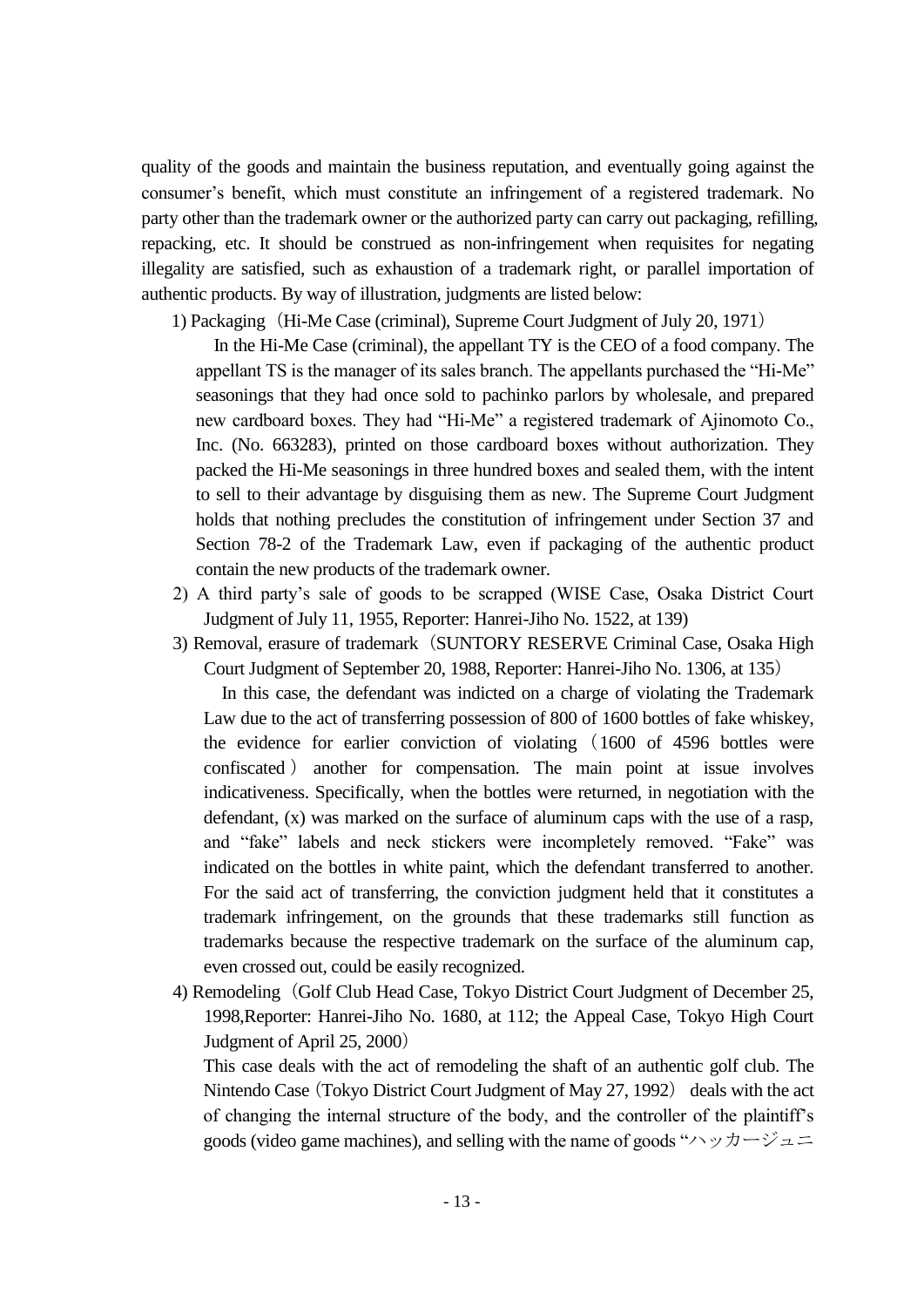$\mathcal{F}$ ", "HACKER JUNIOR", while using the registered trademark [Nintendo] affixed to the plaintiff's goods and the plaintiff's indication "ファミリーコンピュータ  $-$ "as they were.

5) Alteration (AFTER-DIAMOND Case, Tokyo District Court Judgment of December 20, 2005, Reporter: Hanrei-Jiho No.1932, at 135)

This case deals with the act of fully covering the dial of an authentic wristwatch with diamonds.

6) Packaging (MAGAMP K Case, Osaka District Court Judgment of February 24, 1994, Reporter: Hanrei-Jiho No. 1522, at 139)

This case deals with packaging of gardening fertilizer.

(10) Indirect infringement (§37(ii) through (viii) of the Trademark Law)

To effectuate the protection of a trademark right from infringement, there are provisions laid down to define preparatory acts prior to the commission of acts of infringement as indirect infringement. While the right to seek injunction may be executed regardless of subjective requirements, indirect infringement must be established with additional subjective requirements such as "for the purpose of assignment, delivery or exporting" ((ii), (iv)), "in the provision of the services" ((iii)), "for the purpose of using such trademark" $f(v)$ ), "for the purpose of causing such trademark to be used"  $f(vi)$ , "for the purpose of using such trademark, or causing it to be sued" ((vii)), and in particular, acts set forth in (viii) are preparatory for preparatory acts which need to be done "in the course of trade." For "in the course of trade" to be established, it does not require to prove whether or not the alleged infringing party had a profit-making purpose, but even if the alleged act was committed just once, when the alleged infringing party had the intention of continuing to commit the act repeatedly, the case falls under "in the course of trade." As long as indirect infringement is deemed infringement, acts of indirect infringement committed by "any party who has infringed a trademark right or a right to exclusive use" under §78 (Offense of Infringement) of the Trademark Law should constitute offense of infringement.

# (11) Relief for infringement

1) Civil relief

A trademark right is a specific right to such intangible property as business reputation embodied by a trademark. Because of this nature, it is susceptible to infringement, and infringement hardly comes to light. Besides, infringement, if continued, undermines the function of trademarks to distinguish, resulting in lost business reputations, and rendering the trademark into a common name. As a consequence, it causes damage irrevocable by monetary compensation. In recognition of insufficiency of the provisions of relief for torts under the Civil Code to address trademark infringement, provisions supplementary to the Civil Code are laid down, including the right to seek injunction (§36(1) of the Trademark Law), the right to claim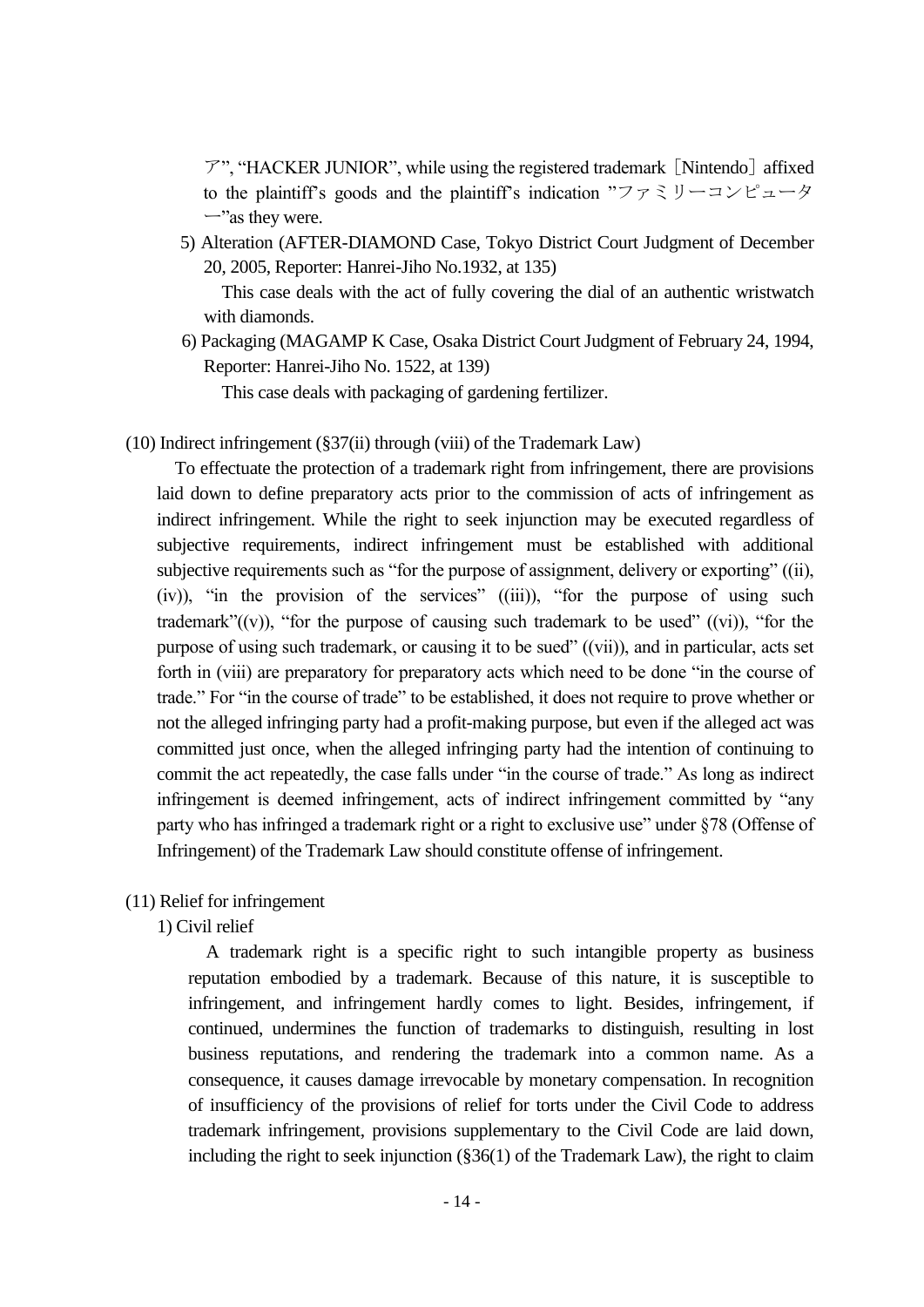damages (§38 of the Trademark Law), presumption of negligence (§39 of the Trademark Law, §103 of the Patent Law), obligation to clarify the relevant act in a concrete manner, production of documents, expert opinion for proof of damage, award of reasonable damages, and measures for recovery of reputation (§39 of the Trademark Law, §104-2 through §106 of the Patent Law), the right to demand the destruction of the infringing articles) (§36(2) of the Trademark Law), indirect injunction (§37 of the Trademark Law), and provisions for estimation of damage (§38 of the Trademark Law). Measures to be taken pursuant to the right to demand recovery of reputation includes putting remedial advertisement in the newspaper, etc.

2) Criminal punishment (§78 of the Trademark Law)

Since the interest to be protected by law in the criminal offense of trademark infringement is not only the private interests of the trademark owner but also that of the consumer/trader to guarantee fair trade (public interest), it is not the type of offense subject to prosecution upon complaint. Negligence is not sufficient. but intention is indispensable for the alleged infringement to constitute a criminal offense. In this respect, criminal infringement is markedly different from trademark infringement in civil terms.

An example of criminal offense is the Hi-Me Criminal Case involving packaging of authentic goods (Supreme Court Judgment of July 20, 1972); an example involving the removal/erasure of a trademark is the Suntory Reserve Criminal Case (Osaka High Court Judgment of September 20, 1988, Reporter: Hanrei-Jiho No.1306, at 135); and an example of remodeling is the Pinball Slot Machine Case(Supreme Court Judgment of February 24, 2000). Other cases are also available for reference.

In the Pinball Slot Machine Case, the defendant, who is the representative director of a company that manufactures and markets the so-called pinball slot machine "RINO", was in an unauthorized conspiracy with the employees of the company to possess electronic parts affixed with a trademark identical to "SHARP", a trademark registered by Sharp Corp., which were installed on the main board of RINO, for the purpose of selling, and sold and transferred to another RINOs incorporating the said CPU. The defendant was convicted of having infringed the trademark right.

In the RALPH LAUREN Case (Tokyo District Court Judgment of March 24, 1997, Reporter: Hanrei-Jiho No. 1619, at 154), Y was indicted for and convicted of possessing—for the purpose of selling/transferring—polo shirt products affixed with trademarks (a composite trademark composed of a polo player figure and characters "Polo Crocus ", and a trademark composed of a polo player figure) similar to The Polo/Lauren in U.S.A. (Lauren Corporation)'s registered trademark in Japan, a composite trademark composed of a polo player figure and characters of "RALPH LAUREN", without authorization—thereby infringing the trademark right to the Lauren Corporation. The conviction judgment holds through fact-finding that the figure of a polo player used by Lauren was created by a famous American designer, Mr.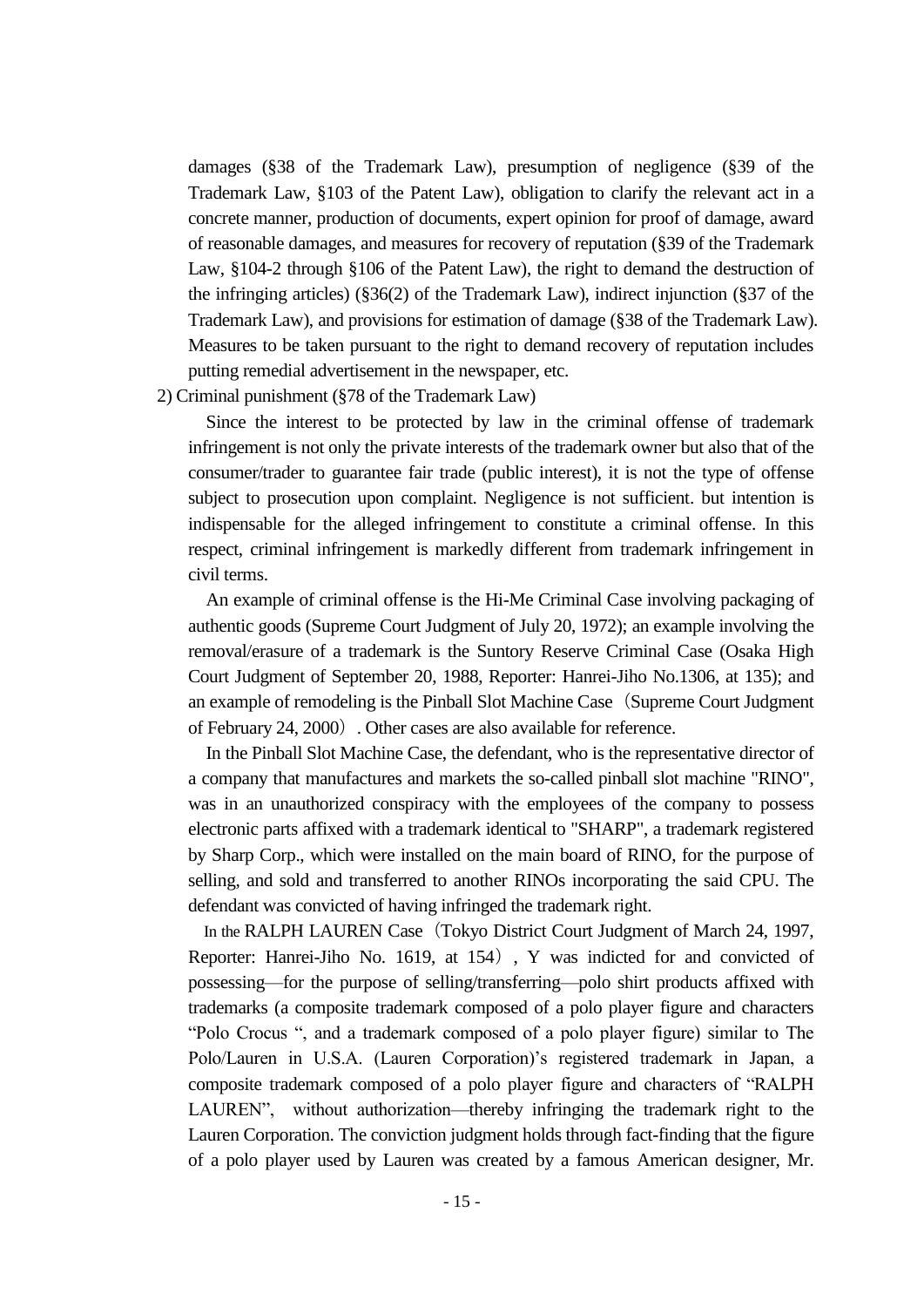Ralph Lauren, who enjoyed a reputation and became famous in the U.S.A. in the first half of the 1970s, and then around the world gradually. In Japan, Seibu Department Stores, Ltd. entered into a licensee agreement with the Lauren Corporation and engaged in marketing a variety of apparels with a figure mark of a polo player, "POLO", "RALPH LAUREN", and trademarks of their combinations; which became well-known and famous enough among users and traders no later than 1991. Y pled innocent of the charge, arguing that it was discriminatory to indict only Y while another company had applied for registration of a trademark composed of the letters "Polo Club" (registration was refused thereafter), and sold clothing affixed with it extensively. But his argument was not accepted.

(12) Trademark infringement vis-á-vis acts of violating the Unfair Competition Prevention Law In such case that trademark right protection is of no avail although the function of the trademark has been undermined and the value of the trademark right has been lost, the relevant right is to be protected under the Unfair Competition Prevention Law. In employing the Unfair Competition Prevention Law for protection, the decisive key is the well-known-ness of unregistered trademarks. "Well-known" means being widely known in certain regions in Japan. The afore-cited two cases deal with brands known to everybody. By contrast, "well-known" does not require such a level of famousness as brands. Another requirement is "misleading/confusion." The use of marks identical with or similar to a well-known trademark is likely to cause the general customer to confusedly and misleadingly recognize the source of goods/services. Thus, the Unfair Competition Prevention Law has the effect of protecting customers from being deceived into buying the wrong goods. Primarily, however, the purpose of the law is to protect the legitimate right holder. It does not directly intend to protect customers.

In Japan, even an unregistered trademark, if found to be widely known in certain regions of the country (well-known), is entitled to protection under the Unfair Competition Prevention Law. Protection under the Unfair Competition Prevention Law covers not only trademarks, but the wider spectrum of indications ranging from another"s name/trade name/container of goods and other indications of another's goods to marks and trade indications, etc. It is generally understood that the Unfair Competition Prevention Law provides for protection, regardless of registered or unregistered trademarks. In many cases of infringement litigation where a case is brought by virtue of the plaintiff"s registered trademark, the plaintiff chooses to claim trademark infringement and violation of the Unfair Competition Prevention Law, selectively and alternatively.

It is important to note that the Unfair Competition Prevention Law has been laid down specifically as torts law under the Civil Code. For this purpose, the law stipulates types of acts of unfair competition, by measure of which the alleged act is determined as unfair competition or not. If so determined, claims for an injunction and damages are then allowed. Unlike the Trademark Law, the structure of the Unfair Competition Prevention Law is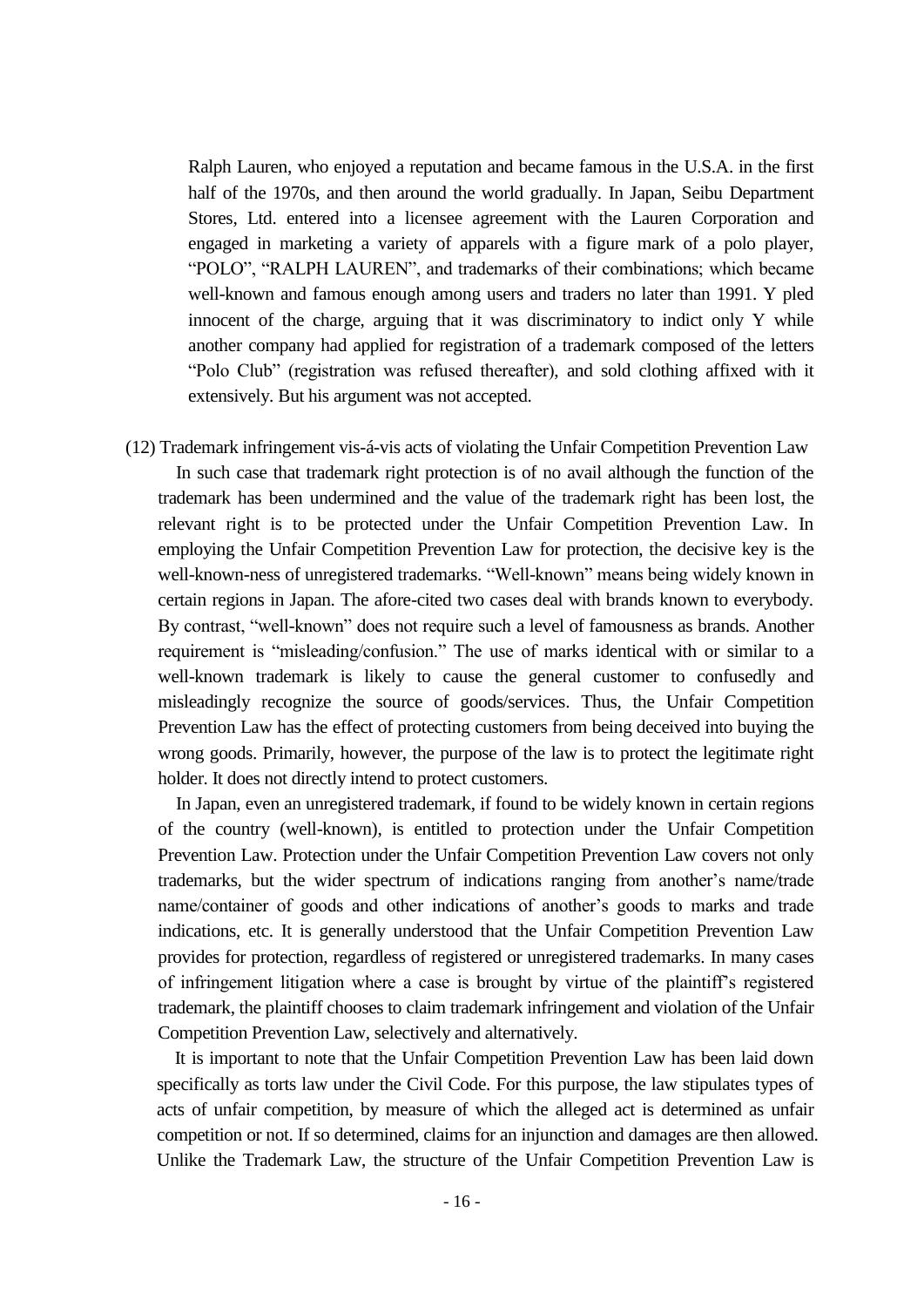rights-oriented.

Historically, the Unfair Competition Prevention Law has been revised by adding types of unfair competition acts.

- 4.Trademark infringement litigation
	- (1) In trademark infringement litigation, the infringed party (plaintiff) has the burden to prove the following:
		- 1) Requisite facts for the right to seek injunction
			- ① that the plaintiff"s trademark right exists
			- ② that the plaintiff is the owner of a trademark right or the owner of a right to exclusive use pertaining to the registered trademark
			- ③ that the alleged infringing party/defendant has committed act(s) of infringement
			- ④ that the defendant has used a particular mark for a particular class of goods
			- ⑤ that the defendant"s mark is identical with or similar to the plaintiff"s registered trademark
			- ⑥ that the defendant"s goods and services are identical with or similar to the designated goods/services relating to the plaintiff"s registered trademark

In the case of indirect infringement, the plaintiff needs to claim and prove the requisite facts as provided under §37 (ii) through (viii) of the Trademark Law.

2) Requisite facts for the right to claim damages

In addition to the requisite facts above-mentioned in the preceding 1), the plaintiff has the burden to prove the following:

① that there exists intention/negligence on the part of the infringing party

For proof of negligence, presumption of negligence is provided (applying the provisions of §103 of the Patent Law mutatis mutandis under §39 of the Trademark Law).

- ② that damage has occurred
- 3) Enabling provisions for proof

§39 of the Trademark Law provides for application mutatis mutandis of the provisions of the Patent Law, such as production of documents (§105 of the Patent Law), expert opinion for proof of damage  $(\S105-2)$  of the Patent Law), and award of reasonable damages  $(\S105-3 \text{ of the Patent Law})$ .

- (2) Counteraction taken by the alleged infringing party (defense)
	- 1) Argument that the use of the mark does not intend the use as a trademark (so as to distinguish own goods/services from others)

 For example, even if the alleged act is deemed "use" of a trademark in terms of formality, letters/figures indicated on the goods do not have the function for indicating source, the principal function of trademark (e.g. simply by way of description/explanation about the goods, used purely as a design, etc.). The case where a mark is affixed to something far from goods does not fall under "use" of a trademark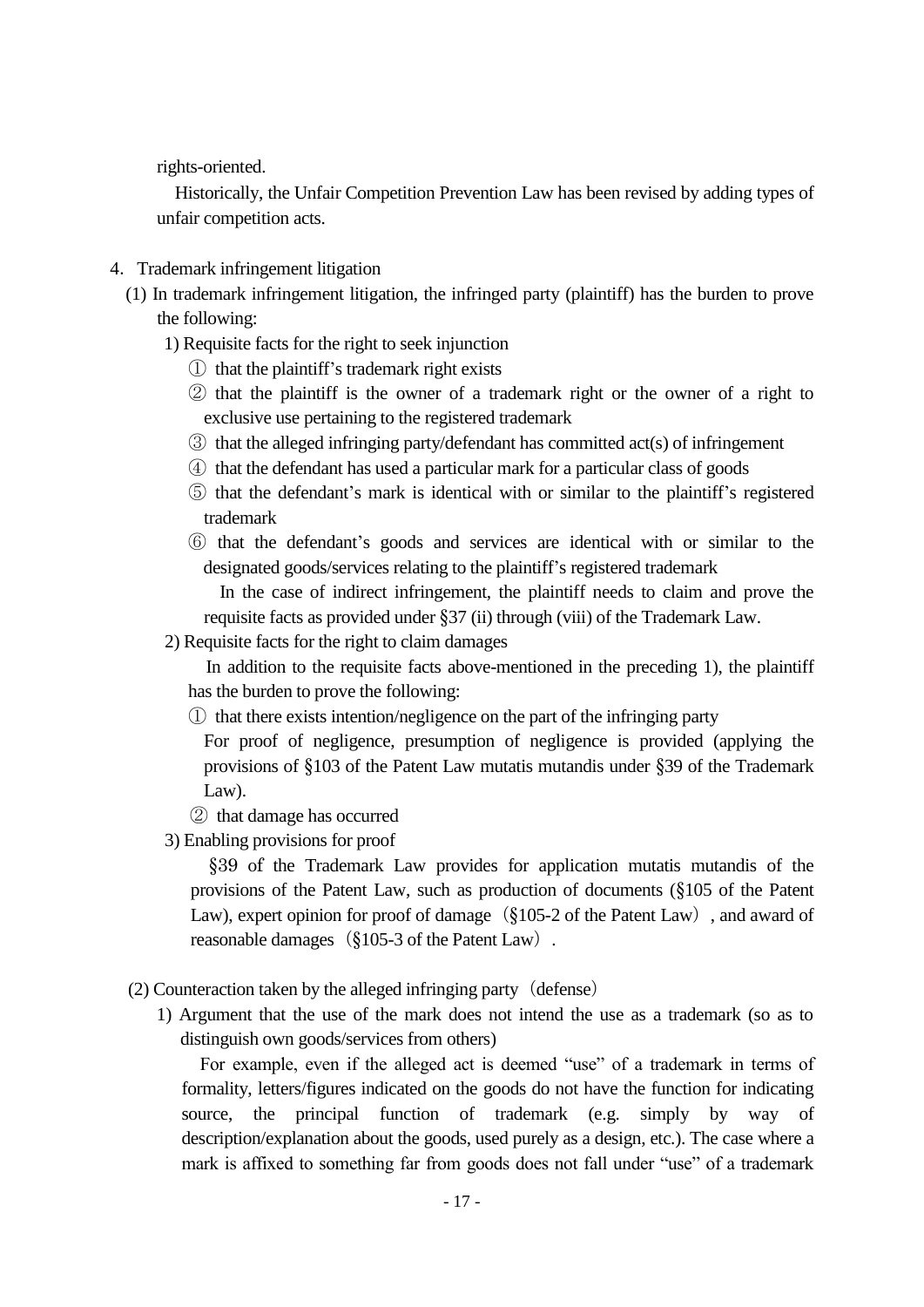under the Trademark Law  $(\S2(3))$ , so that infringement cannot be established.

 There are few precedents addressing the issue of whether a trademark infringement is established or not (§36 through §38 of the Trademark Law) by working on the definition of "trademark."

 The Tokyo District Court Judgment of July 11, 1980 upon a TV Cartoon Case (Reporter: Mutai-Zaisan-Hanreishu Vol.12, No.2, at 304 and so forth) construes the definition of a trademark to literally determine whether or not a trademark infringement is established by finding out if "the manner/modality of use" by the alleged infringing party enables the trademark"s function to distinguish.

The following judgments do not permit use as a trademark:

◆1st POPEYE Case (T-shirt) (Osaka District Court Judgment of February 24, 1976) Like the  $3<sup>rd</sup>$  POPEYE Case discussed below, the judgment holds that regarding the use of the mark "Y" and the use of the mark "Z", both are used as a design, and therefore neither constitutes a trademark infringement.

Note that the following titles of publications are determined as being used to indicate the content of publications rather than indicating the source of goods/publications:

- ◆KIKOJUTSU Case (Tokyo District Court Judgment of April 27, 1994, Reporter: Hanrei-Jiho No.1510, at 150)
- ◆POS Case (Tokyo District Court Judgment of September 16, 1988) POS stands for "Problem Oriented System." The title of a publication entering problem oriented medical record (POMR) was brought into dispute in this case.
- ◆CHINTTAI-JUTAKU JOHO Case (Tokyo High Court Judgment of October 23, 2001), and SWING JOURNAL Case (Tokyo District Court Judgment of February 19, 1999, Reporter: Hanrei-Jiho No. 1688, at163)

Holding that it is used as the title of a publication, namely for indicating the contents of a journal or publication, while it is entered otherwise when used as a mark indicating the source of a journal or publication (used as a trademark).

◆GAN-CHIRYO-NO-SAIZENSEN (publication) Case (Tokyo High Court Judgment of July 30, 2004)

Holding that "GAN-CHIRYO-NO-SAIZENSEN" is the title of a publication, indicating the contents of the publication, while it is entered otherwise when used as a mark indicating the source of a journal or publication (used as a trademark). Judgments not admitting the use as a trademark for other than title are listed below:

◆UNDER THE SUN Case (Tokyo District Court Judgment of February 22, 1995)

Holding that "UNDER THE SUN" is the title of a collection of 11 pieces of music contained in the CD in question, namely, the album title of the CD in question, an edited work, but it is not used to indicate the subject who produces and sells the CD in question, tangible property (used as a trademark).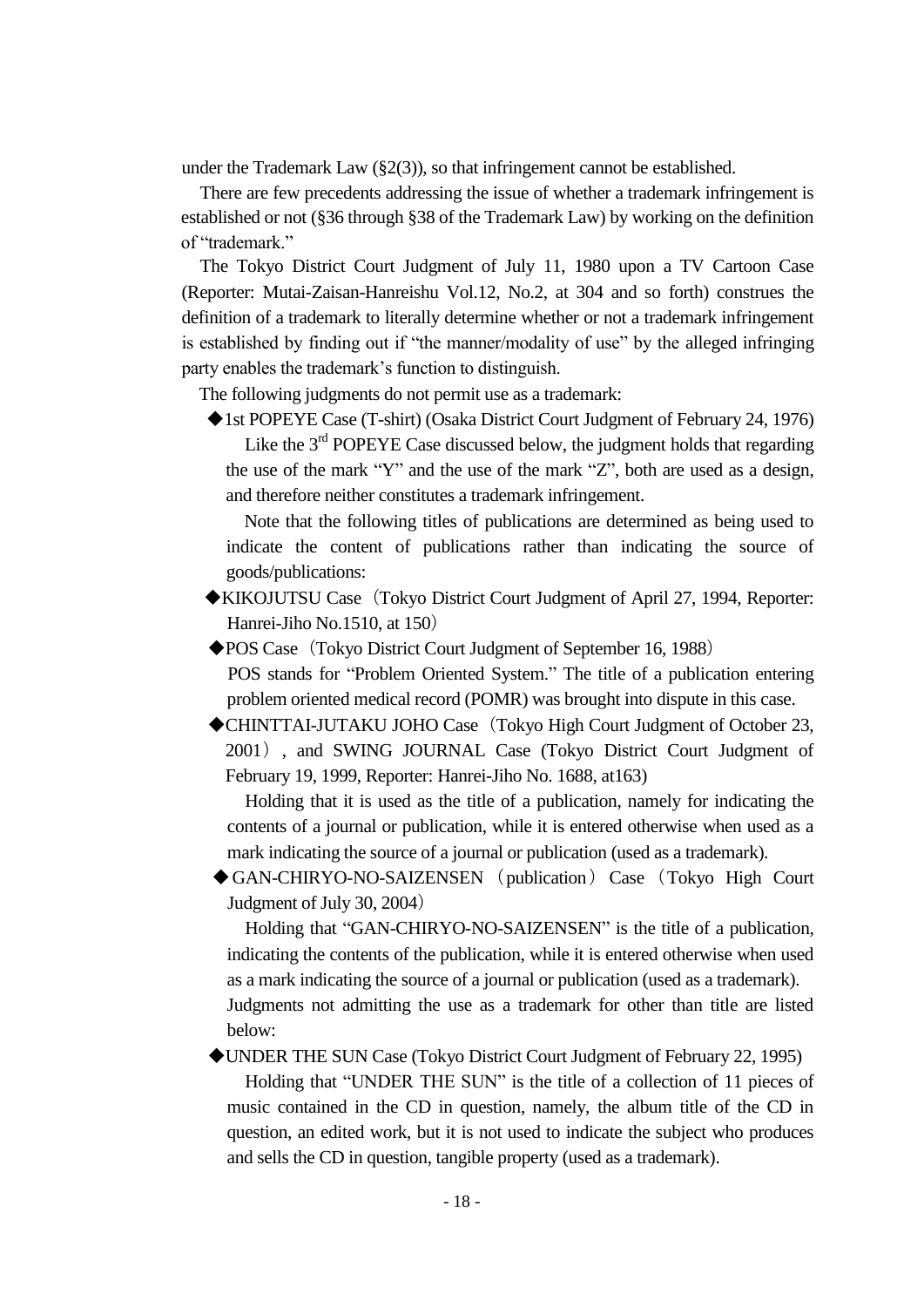◆ALWAYS Case (Tokyo District Court Judgment of July 22, 1998)

Holding that "ALWAYS" constitutes a part of a catch line, but is not used to indicate the subject who manufactures and sells Coca-Cola beverages (use as a trademark).

◆F1 MARLBORO Case (Tokyo District Court Judgment of November 19, 1933, Reporter: Hanrei-Times No.844, at 247)

Holding the defendant's goods uses the defendant's mark, which has been in use as a pattern on a sticker used by plastic model car fans to reproduce the defendant's mark affixed to a real F1 racing car, and moreover is placed along with stickers of many other famous company names and marks. Since the defendant"s mark has not been treated differently from other company names and marks in particular, it is obvious that the defendant"s mark is not used to indicate the source of the defendant"s goods, namely, not used as a trademark for the defendant's goods.

 ◆TAKARA-HONMIRIN-IRI Case(Tokyo District Court Judgment of January 22, 2001, Reporter: Hanrei-Jiho No. 1738, at 10)

The plaintiff (TAKARA SHOYU CO., LTD.) had used trademarks "宝" (takara) and "寶" for soy sauce for over 200 years. The plaintiff applied the trademarks (1) through (9) in question " $\exists$ ", " $\forall$   $\nexists$ ", "TAKARA" on June 13, 1975 in respect of the designated goods: Class 31-soy sauce, dry stock, sauce dip, condensed stock…mirin-flavored seasonings, ketchup. The plaintiff sought injunction to stop the defendant (TAKARA SHUZO CO., LTD.) to sell "煮魚お つゆ", "煮物万能だし", and "煮物白だし" in containers with the defendant"s marks (1) through (3) (タカラ本みりん入り) by reason of trademark infringement under  $\S2(1)(i)$  of the Unfair Competition Prevention Law and claimed damages of 20,000,000 yen. The court dismissed the plaintiff"s claim on the grounds that the alleged marks are indications of raw materials as set forth in  $\S 26(1)(ii)$  of the Trademark Law but is not used to indicate the source of goods.

2) Argument that the party obtained the trademark owner"s, etc. consent for use

In the case of the right to non-exclusive use, even implicit consent would give rise to the right. If the owner has overlooked an act of infringement knowingly, the alleged infringing party, etc. might enter defense by arguing that he has obtained permission for use. The trademark owner should be attentive.

3) Argument that the party is authorized for use

The right to use trademarks includes prior use (§32, §32-2 of the Trademark Law), non-voluntary license due to use prior to request for invalidation trial (§33 of the Trademark Law), right to use trademarks after expiration of tem of patent rights, etc. (§33-2, §33-3 of the Trademark Law).

4) Argument that the scope of use is beyond the effects of the trademark right as set forth in §26 of the Trademark Law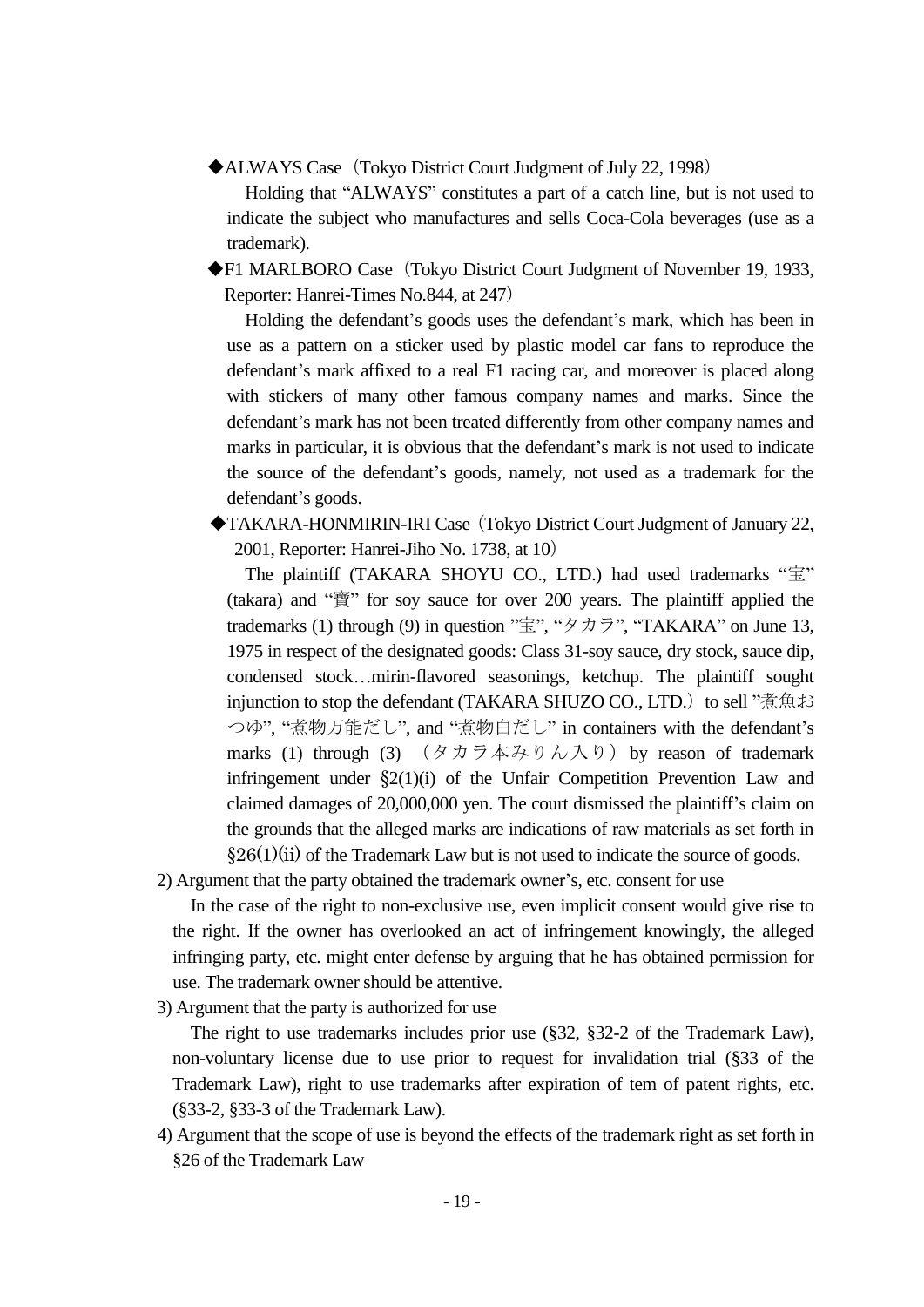5) Factors negating illegality

 For example, by arguing that it is parallel importation of the authentic goods, which is substantially justifiable.

- 6) Restriction on exercise of right by reason of abusing the right
	- ① Restriction on the exercise of the right where the registered trademark is considered to be invalidated (§104-3 of the Patent Law applicable mutatis mutandis under §39 of the Trademark Law39). Newly provided in accordance with the revision of the law in 2004.
	- ②Restriction on the exercise of the right conventionally under §1(3) of the Civil Code: No abusing of rights is permissible.
- 7) Expiration of the term of right

Where a request for renewal is not granted (§20 through §23).

8) Negative prescription to the right to claim damages

Except for the provision regarding presumption of damages under the Trademark Law, the Civil Code shall apply in all respects due to the special rules to the provisions on torts under the Civil Code. Accordingly, a tort is barred by prescription upon a lapse of 3 years from when such an act came to knowledge under the Civil Code. The same rule applies to the presumption regarding the amount of damages in a three-year period under §38(1) of the Trademark Law. For a time period exceeding three years, in practice, a claim is made for an amount of money corresponding to the use, which is construed as a gain of unfair profit, within the scope of a 10-year prescription to a general claim.

9) Restriction on exercise of trademark right by reason of conflict with another"s right (§29 of the Trademark Law)

§29 of the Trademark Law provides: Where the use in a given manner of a registered trademark in respect of the designated goods or designated services conflicts with another party"s patent, utility model or design right under its application filed prior to the filing date of the trademark application concerned, or with another party"s copyright taking effect prior to that date, the owner of the trademark right or of the right to exclusive or non-exclusive use shall not use the registered trademark in such manner or the part of the designated goods or designated services giving rise to the conflict. The provisions to the same effect are laid down under §72 of the Patent Law, §17 of the Utility Model Law, and §26 of the Design Law, to deal with the event of the relevant industrial property right in conflict with another party"s industrial property right/copyrights, in the respective industrial property context.

In the 3<sup>rd</sup> POPEYE Case (Supreme Court Judgment of July 20, 1990), the mark "Z" in the defendant"s use consists of a figure that visually represents the cartoon character and the corresponding name, and it constitutes a reproduction of the fictitious cartoon character in the original copyrighted work "THE THIMBLE THEATER". Therefore, it does not infringe the trademark right of the defendant, in accordance with §29 of the Trademark Law29. The outline of the case is as follows: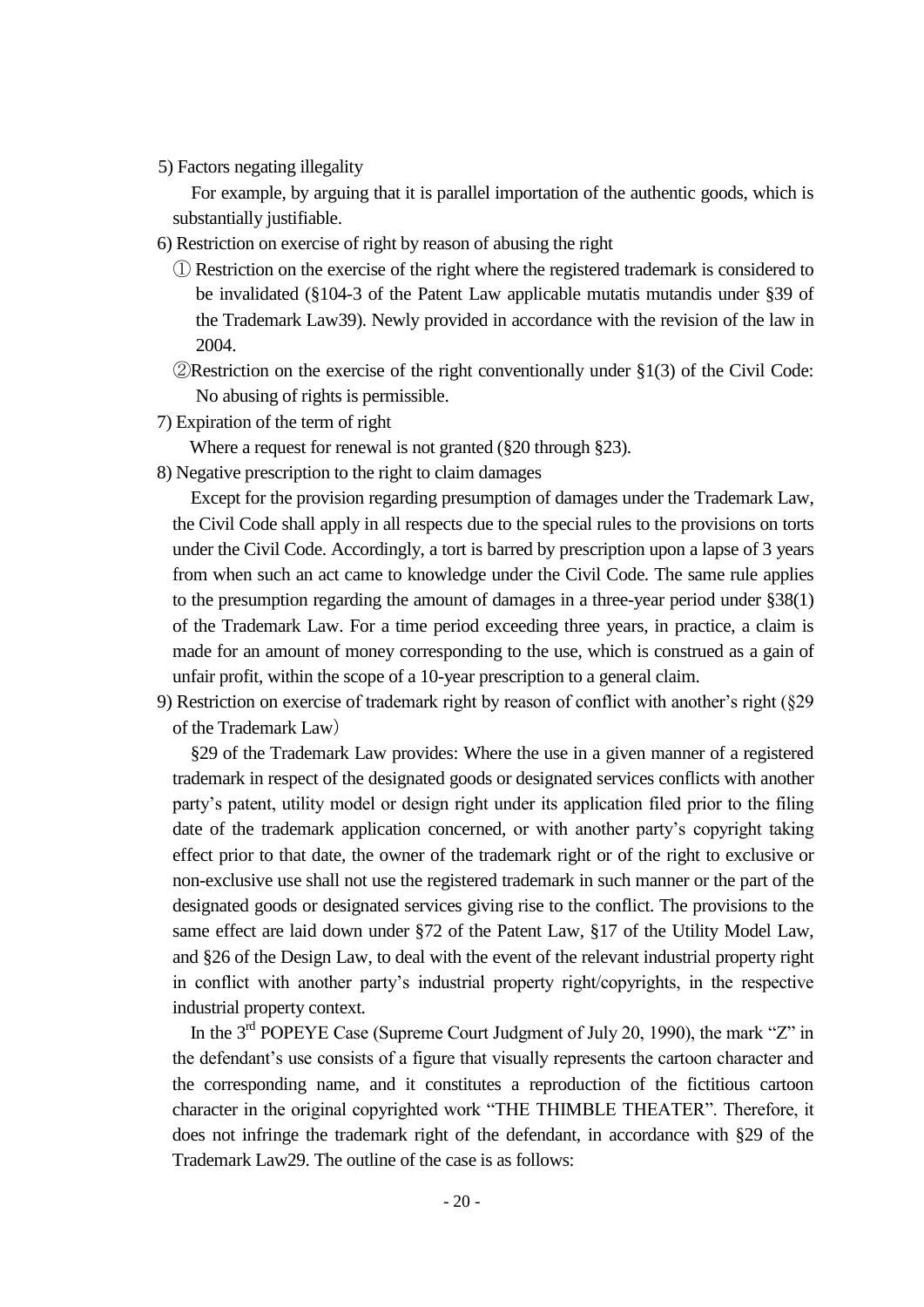The character POPEYE appeared in a cartoon film in 1932, and became popular around the world. The trademark in question was registered on June 12, 1959, the right to which was assigned to Osaka Mikei Inc. (the first-instance defendant). The appellant ALPS Kawamura (the licensee granted by the copyright holder) manufactured and sold the muffler with the marks "Y" and "Z" affixed from 1981 until December 1982.

The plaintiff filed a lawsuit by virtue of the trademark right in question seeking injunction to stop the sale of the defendant"s product, and claiming damages. The first-instance court issued an injunction to stop the said sale, and ordered the defendant to pay 1,400,000 yen as compensation for the damage. Before the Osaka High Court, the appellee Matsudera Inc. obtained by assignment the trademark right in question and participated as a party in place of Osaka Mikei Inc. (the first-instance defendant). The Osaka High Court partially modified the original judgment, upholding the district court"s judgment to the extent of payment of 1,085,100 yen as damages for trademark infringement regarding the mark "Y" plus delinquency charges thereon and dismissing the rest of the first-instance judgment.

5.Defense on right abuse (restriction on the exercise of right by reason of right abuse)

Restriction on exercise of right by reason of abuse of right as above-mentioned in  $4-(2)-6$  is discussed below:

 Defense on abuse of right is two-hold: (1) traditional defense under §1(3) of the Civil Code, and (2)defense for restriction on the exercise of trademark right under §104-3 of the Patent Law applicable mutatis mutandis under §39 of the Trademark Law, namely, "In a litigation relating to the infringement of trademark right, the owner of the trademark right or of the right to exclusive use shall not exercise the right to the other party, where the trademark in question is considered to be invalidated on a trademark registration invalidation appeal/trial. However, both approaches are not contradictory to each other.

 In the past, whether a registered trademark was valid or not was judged by the JPO, while the alleged infringement of the right was heard by the court. On the premise that the court should judge on the alleged infringement of the right, defense on invalidation of the trademark right was not allowed to enter in infringement litigation.

 Following the Kilby Patent Case (Supreme Court Judgment of April 11, 2000), however, the defense of trademark invalidation has been entered even in trademark infringement litigations. Thereafter, in accordance with the revision of the law, the provision for restriction on the exercise of right by reason of right abuse under §104-3 of the Patent Law became applicable mutatis mutandis under§39 of 1 the Trademark Law.

 Many litigations relating to the infringement of trademark rights discuss whether the right is valid or not by referring to substantial factors (such as  $\S3$ ,  $\S4(1)(x)$ ,  $(xi)$ ,  $(xv)$ ,  $(xix)$ , etc. of the Trademark Law). Rather, the traditional approach of defense under  $\S1(3)$  of the Civil Code has often been employed based on a right abuse of by reason of prescription to the right, inappropriate manner of enforcement, including these substantial factors. (Juventus Case,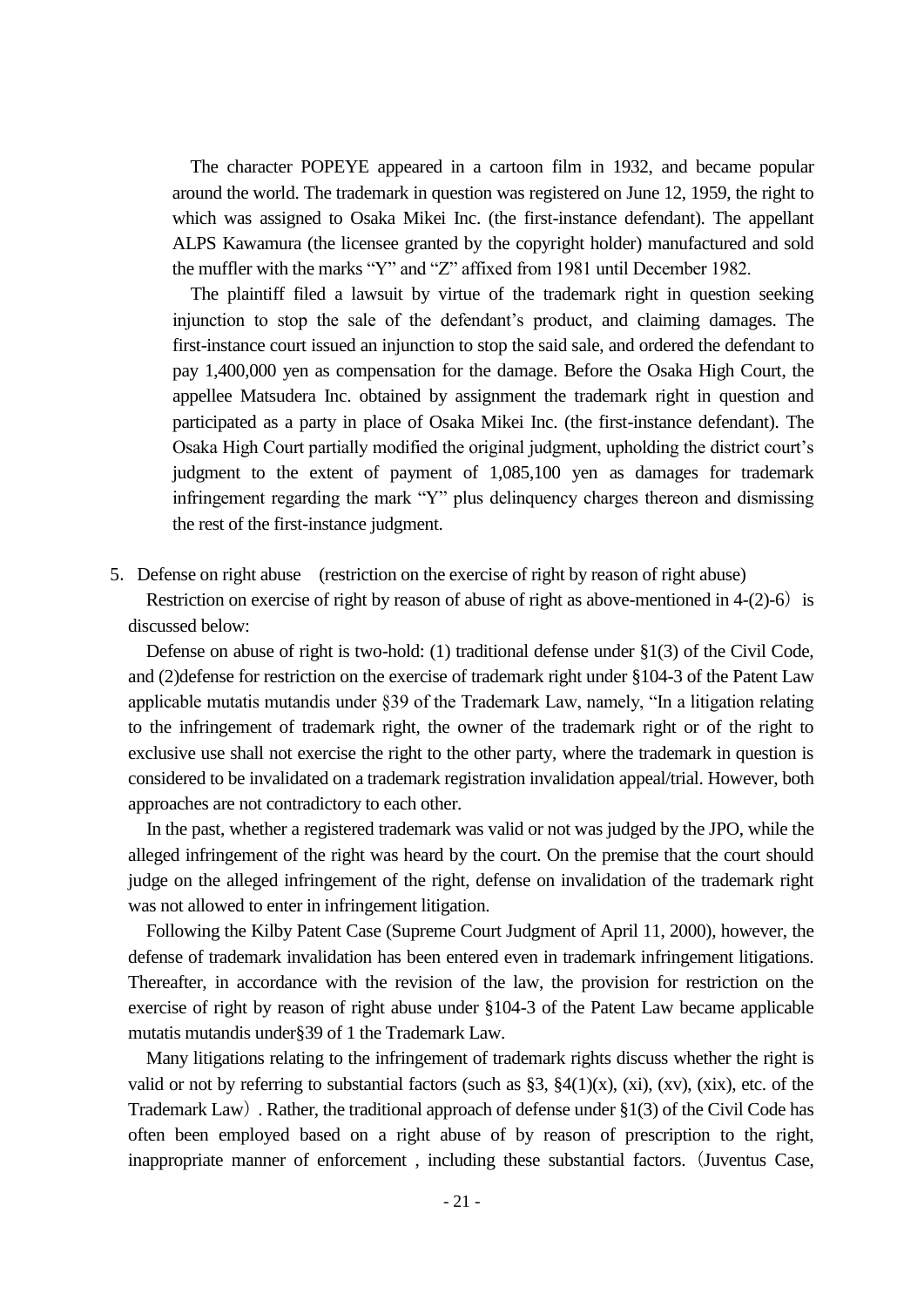Tokyo District Court Judgment of Mach 23, 2000, Reporter: Hanrei-Jiho No. 1717, at132)

The ADAMS Case (Tokyo High Court Judgment of July 16, 2003, Reporter: Hanrei-Jiho No. 1836, at  $112$ ) is an example of the court holding that the plaintiff's exercise of the trademark right is not permissible as an abuse of the right, obviously because it falls under the cause for invalidation via the stipulation of "trademarks liable to contravene public order or morality." For reference, the court below dismissed the plaintiff's claim by reason of right abuse under the Civil Code. By contrast, the court of appeal took the so-called Kilby approach (discussed below) to arrive at the same conclusion. In the ADAMS Case, a Japanese party visited a tradeshow in Florida, organized by PGA OF AMERICA, and about two months later, applied in Japan for registration of the ADAMS trademark in respect of a new product, which enjoyed popularity at the said tradeshow, without authorization. This was the plaintiff"s trademark right.

In the past, registration against international principles of faith and trust under  $\S4(1)(\n\tiii)$  used to be trademarks liable to contravene public order or morality, or that were obscene or offensive to a particular country and so on in terms of expression. Although the ADAMS Case was not problematic in terms of expression, the case paved the way for holding the act of registering a trademark, not well-known nor famous yet, but prospectively considered as promising, without authorization. Namely, the unjust act in the process of application for registration seriously undermines trade order.

 Along with the suggestion that the basis for judgment on cases involving §4(11)(vii) of the Trademark Law is not necessarily §4(11)(vii) alone but also (xi), and (xix) for detailed deliberation, A CONMER Case (IP High Court Judgment of June 26, 2008) excludes the application of §4(11)(vii) of the Trademark Law.

The following cases employ the conventional approach under §1(3) of the Civil Code:

◆AMANOGAWA Case (Tokyo High Court Judgment of June 28, 1955, Reporter: Hanrei-Jiho No.58, at 9)

A case of objection to provisional injunction. The appellant (the petitioner for provisional injunction) is not allowed to seek injunction to stop the appellee (the respondent for provisional injunction) to use an unregistered trademark " $\mathcal{F}\odot$   $||$ " by virtue of the assigned trademark "銀河", because it is an abuse of the right. The High Court Judgment upheld the original court cancelling the provisional injunction as proper, and dismissed the appeal.

- ◆KING COBRA Case (Tokyo District Court1 Judgment of May 31, 1999, Reporter: Hanrei-Jiho No. 1692, at 122)
- ◆JIMMY'S Case (Osaka District Court Judgment of February 25, 1993, Reporter: Chiteki-Saishu Vol 25, No.1, at 56)
- ◆POPEYE Case (Supreme Court Judgment of July 20, 1990, Reporter: Minshu Vol.44, No.5, at 876)

The first instance for this case is the Osaka District Court Judgment of February 24, 1976(see 4(2)-1 above). The said judgment holds that regarding the mark (Y), the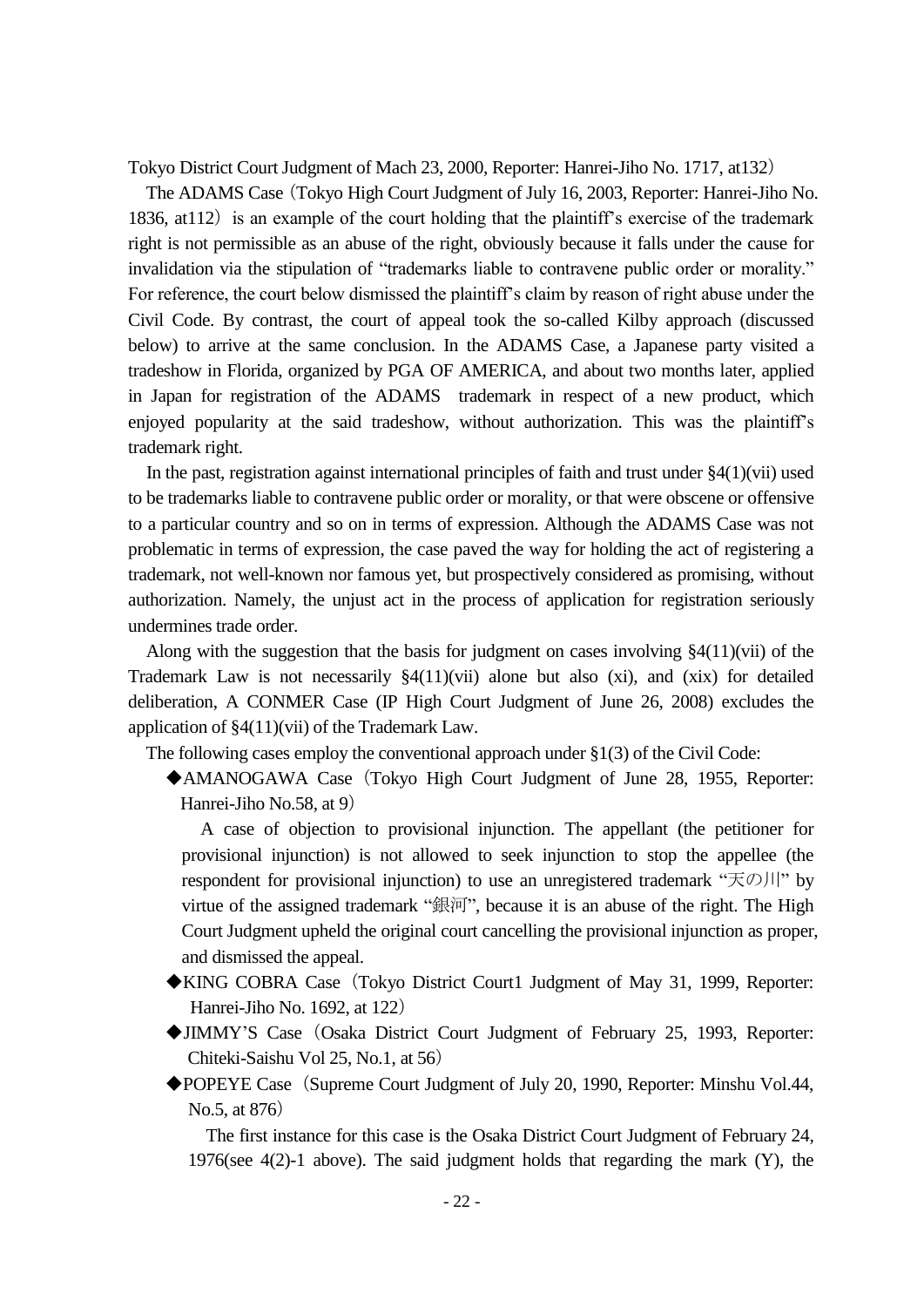trademark in question uses the reputation of the character POPEYE free of charge, which constitutes an abuse of trademark rights by disturbing well-ordered fair competition. Regarding the defendant's use of the mark  $(Z)$ , since it consists of a figure that visually represents the character and the corresponding name, which combines with the figure for the purpose of explanation, it is a reproduction of the fictitious cartoon character "POPEYE" in the original copyrighted work "THE THINBEL THEATER." Therefore, it constitutes a copyright infringement. As discussed above, the trademark owner"s claim was turned down on the ground that the trademark right is in conflict with the copyright (§29 of the Trademark Law) as described in 4(2)-9).

# 6.Three-dimensional Trademark and Design Right

The Trademark Law effective since April 1, 1997 provides for the registration of "three-dimensional trademarks." In order for a three-dimensional trademark to be registered under the Trademark Law, it needs to be equipped with distinctiveness, not novelty and creativeness which are required for design under the Design Law. If a single article satisfies the prescribed requirements for its registration under the two laws, there may be a possibility of two separate applications filed for the same thing. In this case, a conflict between a trademark right and a design right may arise as stipulated in Article 29 of the Trademark Law. In the past, there have been only a limited number of cases involving conflicts between a trademark right and a design right. The present Trademark Law allows the registration of a three-dimensional trademarks, and in the future there may be an increase in the number of cases between a trademark right and a design right.

# 7.Demand for Revocation of Trademark Registration Trial (Articles 50 and 51 of the Trademark Law)

In response to an alleged infringement, an alleged infringing party may demand a trial for the revocation of a trademark registration on the grounds of non-use (Articles 50 of the Trademark Law) or misuse (Articles 50 of the Trademark Law), provided that prescribed requirements are satisfied.

When a holder of a trademark right has licensed his/her trademark, it should be kept in mind that the licensee"s misuse of the trademark may lead to the revocation of registration of his/her trademark right as the licensor, and that the owner of the trademark as licensor should have control of use of his/her trademark by "using due care." This is stipulated in Article 53(1) of the Trademark Law, which reads as follows: "Where a holder of exclusive right to use or non-exclusive right to use uses a registered trademark in connection with the designated goods or services or in connection with goods or services or a trademark similar thereto, in a manner that misleads as to the quality of the goods or services or causes confusion in connection with the goods or services pertaining to the business of another party, any party may file a request for a trial for rescission of the trademark registration; provided, however, that this shall not apply to the case where the holder of trademark right was not aware of the fact and using due care."

Needless to say, the ultimate purpose of the trademark system is to promote the use of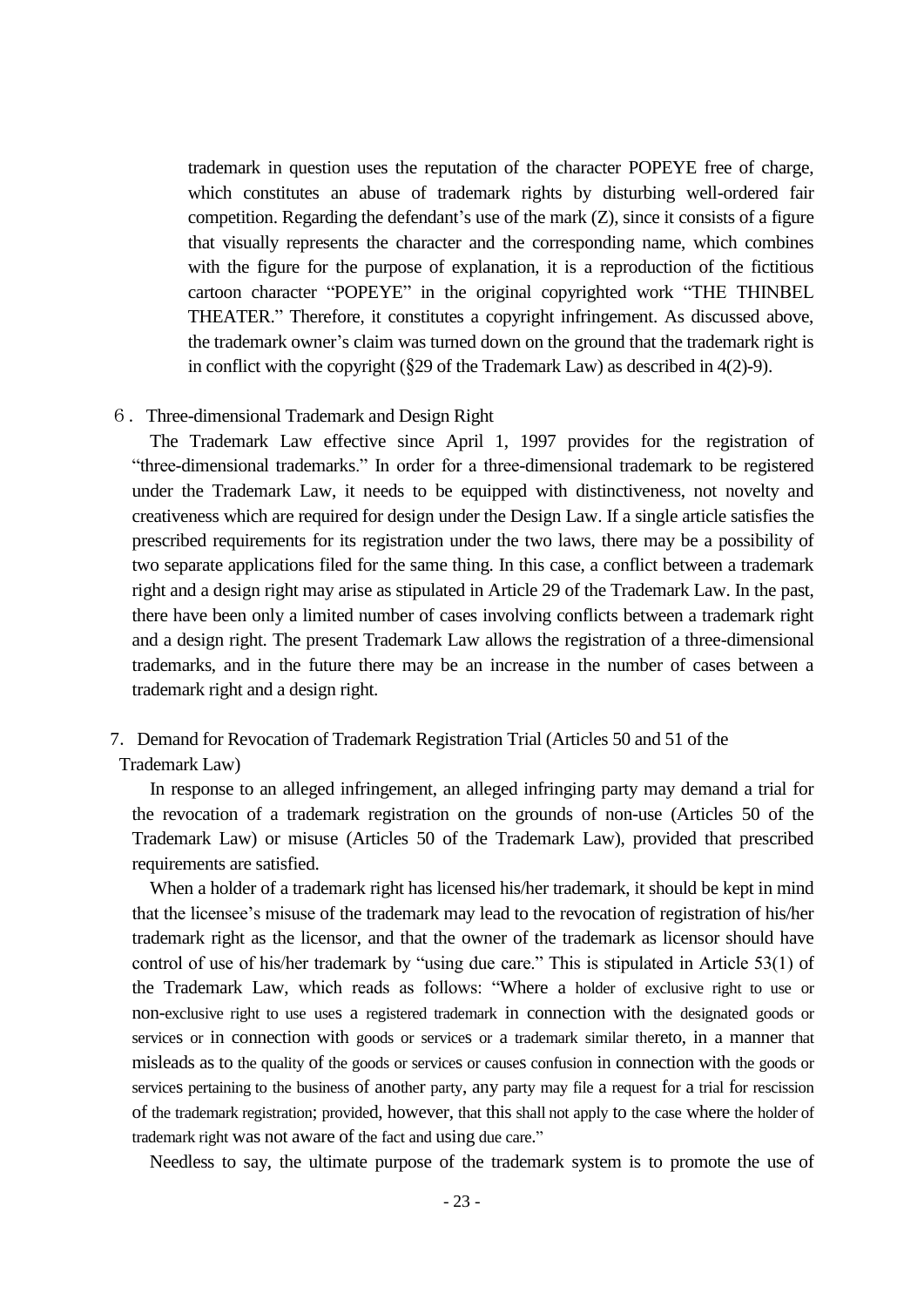trademarks. Any trademark registration not involving its use would turn out to be meaningless. The Trademark Law is based on the premise that a registered trademark is used, which is stipulated in Article 3 of the Trademark Law that reads as follows: "Any trademark to be used in connection with goods or services pertaining to the business of an applicant may be registered." This premise is universally embraced.

Apart from the U.S., which employs the "prior-use system" in which an applicant for trademark registration is required to prove the fact that he/she has used the trademark prior to his/her filing an application, the "first-to-file system" is employed in many countries. The latter only requires an applicant"s intention to use the trademark in the days ahead, and may therefore result in the birth of registered trademarks that have never been used. In fact, there are a large number of such registered trademarks. There are a variety of reasons for this, including industry"s asserted necessity of building their own stockpile of trademarks, and thus filing an application for registration of other trademarks than they actually intend to use. Whatever the reason, the existence of registered trademarks that have not been continuously used has, in some cases, resulted in refusal of a new application for trademark registration, thus producing an all-time headache concerning strategy to cope therewith. One measure against such a non-use issue involved the creation of a system where any party may demand a trial to revoke all trademark registration if the relevant trademark has not been used for three or more consecutive years in Japan.

In such a trial, the holder of a trademark right will be subject to the revocation of his/her trademark right registered in connection with the designated goods or designated services unless he/she can prove that any of the holders of the trademark right, his/her exclusive licensor or his/her non-exclusive licensor(s) used the registered trademark concerned in connection with the designated goods or designated services within three years prior to the trial getting registered. In this case, the owner of the trademark right is required to prove such use. One actual example is the Hertz case (Tokyo High Court Decision of February 27, 2001), whose court decision was sought on a suit against the Patent Office's trial decision for the revocation of a trademark registration on the ground of non-use. The court denied "use" and dismissed the suit against the trial decision. Details of the case are as follows:

In support of use of its registered trademark by Hertz Japan Ltd. as its master licensee, the plaintiff Hertz System Incorporated cited the fact that Hertz Japan Ltd. used the registered trademark in connection with promotional items (ballpoint pen and clip) to promote its car rental business, and transferred for value these items to its franchisees who, in turn, distributed the items to their customers. The designated goods pertaining to the registered trademark fell under Class 25 for paper and stationery under the old classification table, and registration of the trademark had been renewed twice.

Having expressed its view on trademark functions in general terms, the court found that the goods or services in connection with which a trademark was used should not necessarily have been transferred for value, but that with regard to promotional goods bearing a company"s name, the company"s name was solely used as a general rule for the purpose of promoting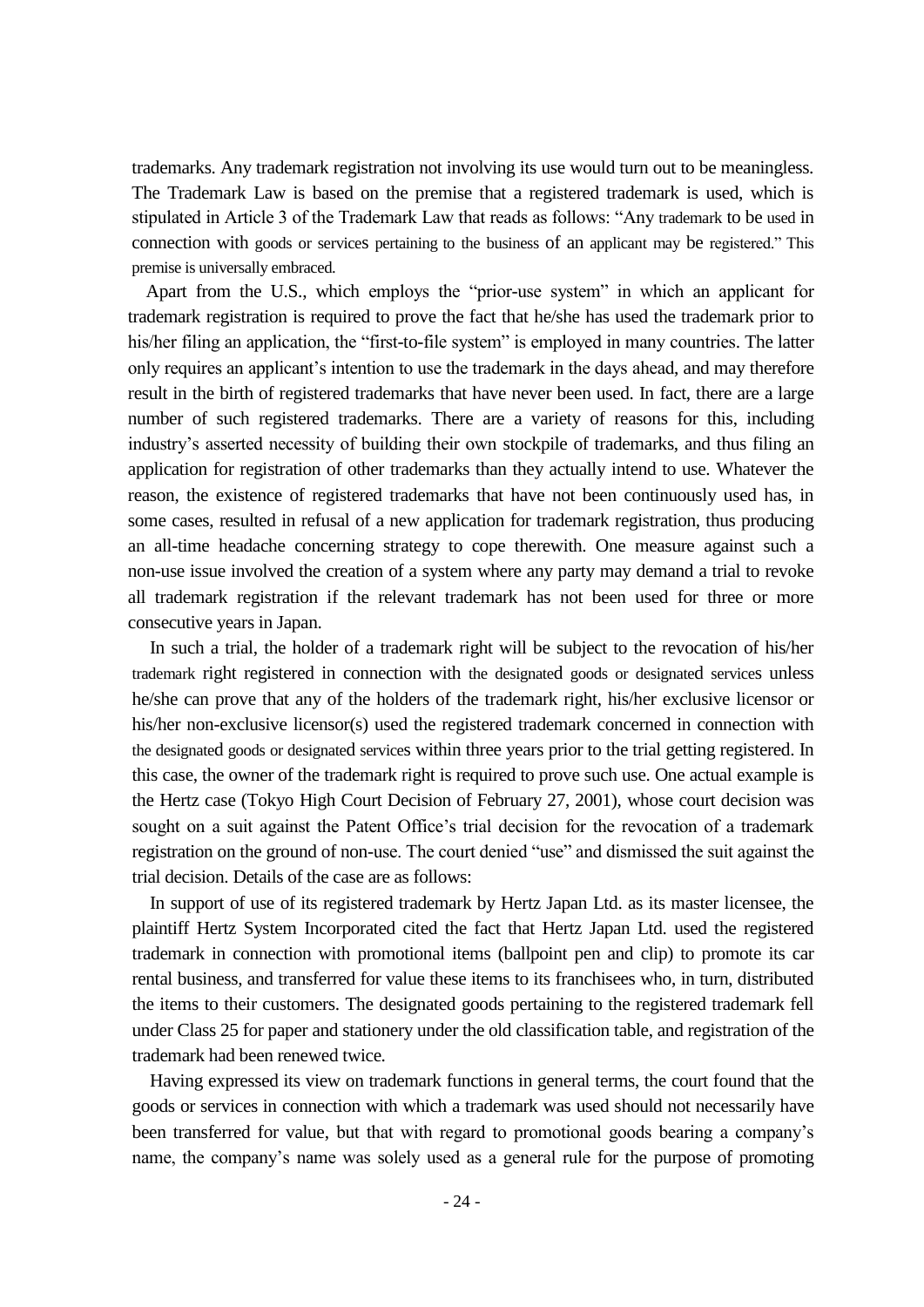other goods or services offered by the company. Given that the promotional items were regarded as the designated goods with respect to the registered trademark, the court ruled that the company"s name had no distinctiveness that was generally required for a trademark, which would have enabled traders or consumers who received such items bearing a trademark to distinguish goods or services in connection with which the trademark is used from other goods or services. The court decided that, essentially, the company"s name was neither used for the purpose of guaranteeing the quality of the promotional items, nor for the purpose of promotion thereof. The court denied "use" of the registered trademark and ruled that the trademark registration was to be revoked on the ground of non-use.

# 8.Demand for Trial for Invalidation of Trademark Registration (Articles 46 of the Trademark Law)

In response to a trademark dispute, an alleged infringing party may demand a trial for the invalidation of the registration of a trademark right holder. Causes of invalidation are stipulated in Article 46 of the Trademark Law. Meanwhile, an argument for limiting the exercise of a trademark holder"s rights under Article 104-3 as applied mutatis mutandis under Article 30 of the Trademark Law reads as follows: "In litigation concerning the infringement of a trademark right or an exclusive license, in a case where the said trademark is recognized as one that should be invalidated by a trial for trademark invalidation, the rights of the trademark right holder or exclusive licensee may not be exercised against the adverse party." The effect of this provision or the extent where the trademark registration is regarded as invalidated does not go beyond between the parties concerned, and the trademark registration still remains valid before the world. Therefore, these two provisions do not exclude each other. In some cases, facts underlying the cause of invalidation may be common or overlapping with those included in an argument for limiting the exercise of a trademark holder"s rights. Whether the alleged infringing party should state both or either of these sets of fact depends on the party"s strategy or policy regarding trademark disputes.

# 9. Preliminary Injunction and Permanent Injunction

A dispute arising from an infringement upon a trademark is usually settled by filing a suit and having a court decision made. If an infringement continues while a court decision is pending, the holder of the infringed trademark may suffer irrevocable damage. In such cases, the holder of the infringed trademark can demand a provisional disposition to suspend the act of infringement. An injunction by provisional disposition is called a "preliminary injunction" in contrast to a "permanent injunction" which is an injunction decided through a trial. The consequences of the two injunctions do not differ. In order to have a provisional disposition granted, however, the plaintiff is required to prove the necessity of urgency and deposit a certain sum of money in security for damages the other party may incur. As a result of a preliminary injunction, in spite of these measures, the other party may be greatly affected when its business is suspended, thus courts in general are cautious in granting a preliminary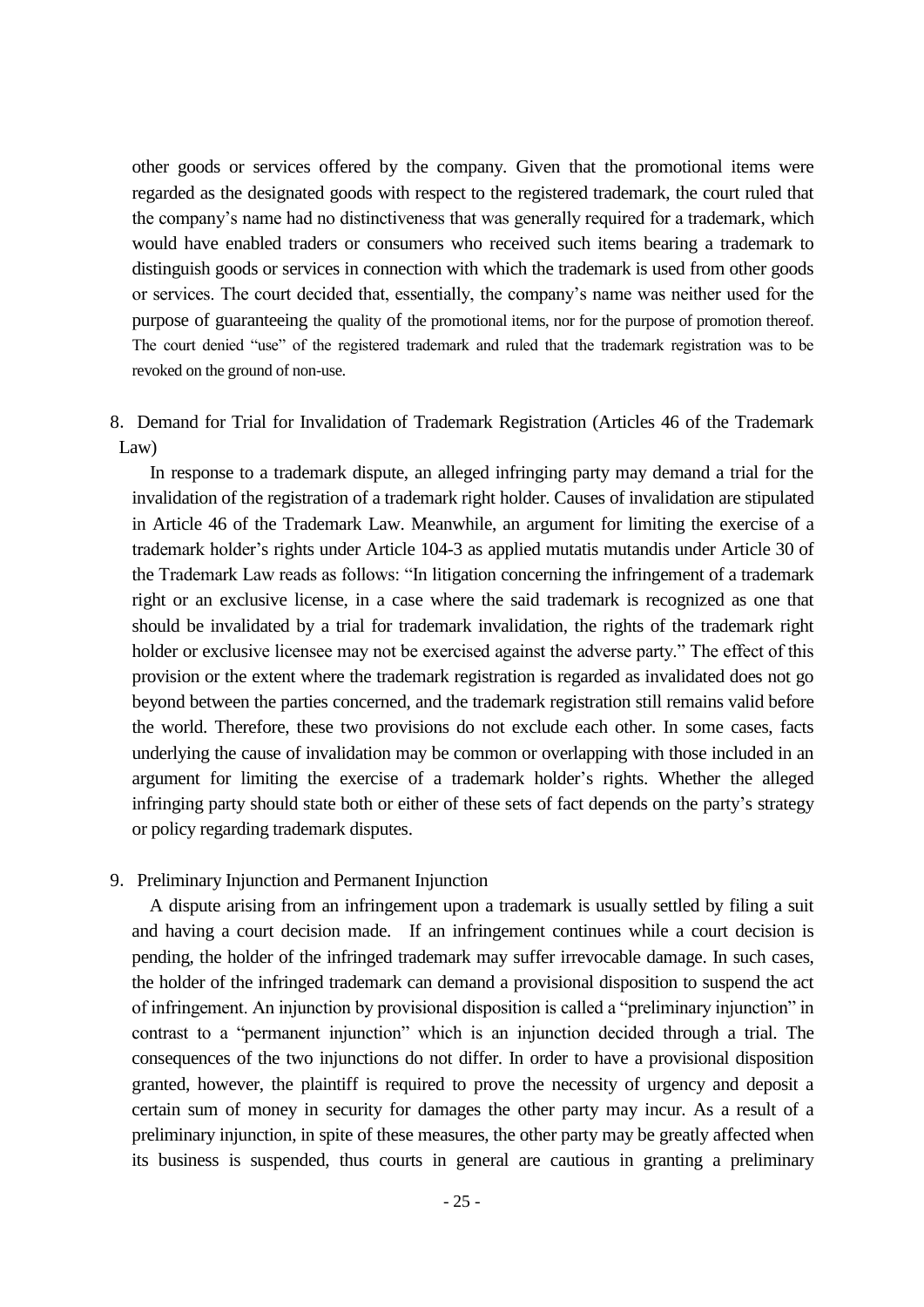injunction. In the case of other provisional dispositions, such as a "provisional disposition to prohibit disposition" which may, for example, involve real estate and the wish to prevent another party from selling the object in dispute, courts often grant an order of injunction relatively easily without notifying the other party.

In the case of preliminary injunctions involving intellectual property, however, such decisions are rarely made. When a preliminary injunction is demanded, a court notifies the other party and listens to its position before making its decision. In many cases, it takes some time to have a provisional disposition granted. Therefore, the process is called a provisional injunction procedure which is a quasi-trial. In other words, the procedure to have a preliminary injunction granted is almost equal to a trial process.

Unlike a trial, the procedure for a preliminary injunction is simple. In the preliminary injunction procedure, the parties concerned are informally invited for a hearing. Court room debates are not conducted in principle. In the preliminary injunction procedure, a system called "prima facie proof" is employed, handling only items of evidence which can be researched immediately. Unlike in a trial, no witnesses are invited. Thus, a decision in a preliminary injunction procedure is made based on prima facie evidence.

In many cases, the owner of the intellectual property right which is being infringed upon first sends a warning to the infringer and, only after that point, resorts to a trial. Therefore, there are many cases where infringing parties stop their infringing acts without court judgment and the focal point of a trial is limited to compensation for damages.

# 10. Protectability of Well-known Foreign Trademarks in Japan

If a Japanese company or individual applies for registration of a foreign registered trademark in Japan without consent of the owner of the trademark right and receives registration thereof, the foreign trademark is protectable in Japan as long as it is a well-known one.

# (1) The COMPUTERWORLD case

In the case a Japanese company acting as a business partner to a U.S. company files an application to register a trademark right owned by the U.S. Company under its name in Japan, which is the legitimate owner of the trademark right in Japan: the U.S. company or the Japanese company?

This issue will be discussed while looking at precedent cases, the first being the COMPUTERWORLD case. An American company, Company I, was the owner of the trademark COMPUTERWORLD registered in the United States. Company I agreed to establish a joint venture company with Denpa Shimbunsha in Japan to publish a Japanese-language magazine. Although the trademark right COMPUTERWORLD was owned in the U.S., Company I did not file a trademark application in Japan even after having established the joint venture company. In the course of time, the relations between the two companies soured. Realizing that Company I had not registered COMPUTERWORLD as a trademark, Denpa Shimbunsha filed a trademark application in its own name, and thus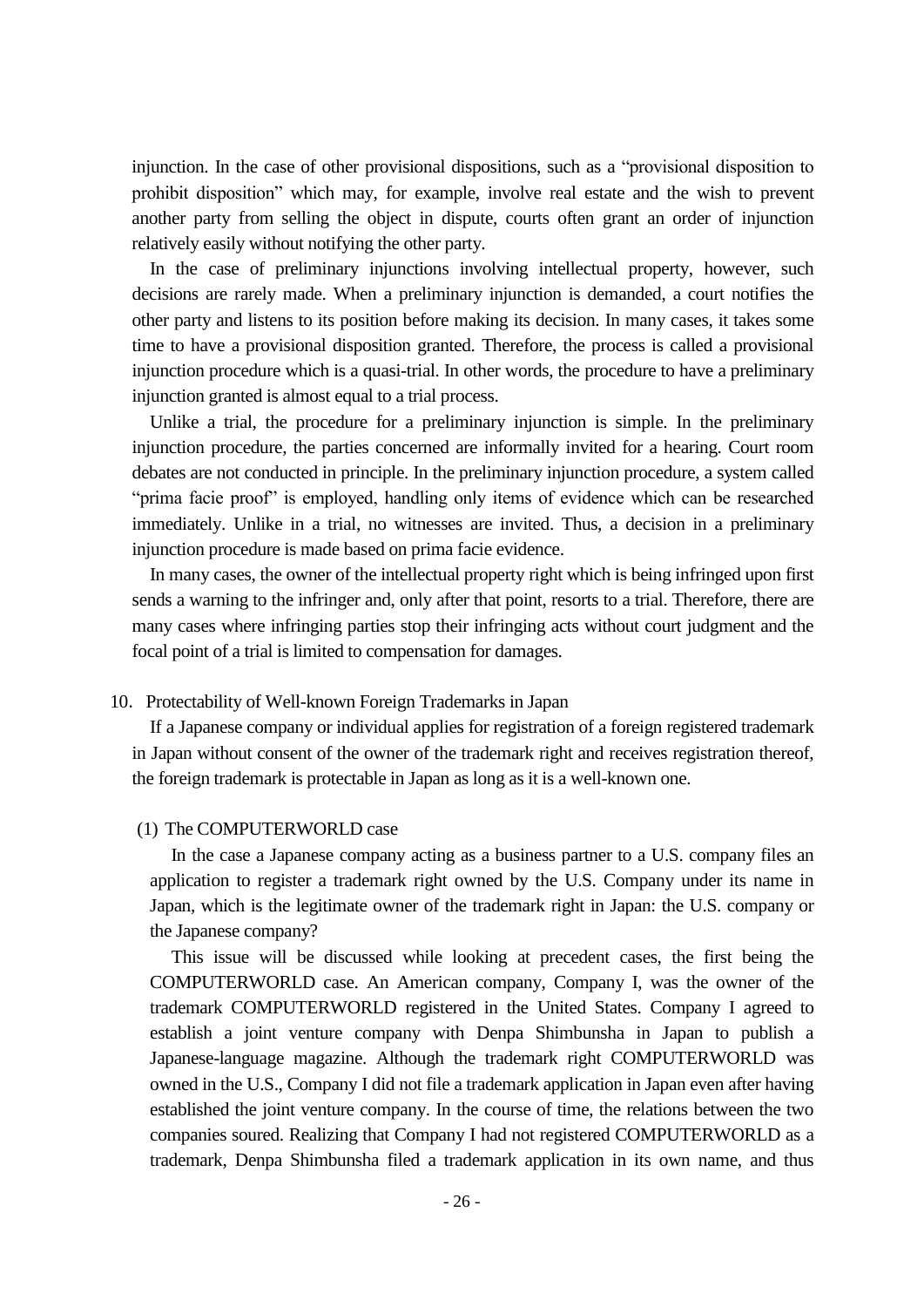became the owner of a trademark right in Japan. Later, Company I terminated its agreement with Denpa Shimbunsha and established a wholly-owned subsidiary in Japan which started the magazine that used to be published through the joint venture company. Company I demanded a trial for the invalidation of the trademark registered in the name of Denpa Shimbunsha on the grounds that COMPUTERWORLD is a famous trademark and its registration was invalid. However, the demand was denied and an appeal against the examiner's decision was filed with the Tokyo High Court. The court accepted Company I's demand and revoked the trial decision, confirming the invalidation of the trademark registration (Tokyo High Court decision of February 26, 1992, Page 116 of Precedents Bulletin No. 1,430). This was the first court decision to acknowledge that any well-known foreign registered trademark is protectable in Japan. Later, Company I filed a trademark application with respect to COMPUTERWORLD in Japan, which has been granted a trademark registration.

# (2) The COMPUTERLAND case

If a famous service mark in the U.S. was being used by a Japanese individual in Japan, can the Japanese individual claim a right to the mark based on earlier use?

This issue will be discussed with reference to another precedent case: the COMPUTERLAND case. In the U.S., the COMPUTERLAND brand business was growing rapidly as a franchise chain of retailers dealing in personal computer software. A Japanese businessman, "Mr. S", travelling to the U.S. learned of this business which he thought could be successful in Japan. Returning to Japan, he organized and developed a franchise chain of computer software retailers under the same name. UnderTrademark Law at that time, a service mark was not registerable. If a service mark had been registerable as a trademark right at that time, Mr. S may have wasted little time in filing a trademark registration.

At that time, the U.S. franchiser had established a joint venture company with a leading Japanese trading company to develop its franchise business in Japan. The U.S. franchiser, however, found that the business operated by Mr. S with the same name would likely mislead and confuse consumers and hence become a major impediment to expanding its own business in Japan. The U.S. franchiser took action in various parts of the country, seeking to exclude the business of Mr. S which it claimed participated in unfair competition. Mr. S refuted the claim based on "prior use." The court dismissed the refutation on the grounds that Mr. S"s infringement was in fact intentional and ruled in favor of the U.S. franchiser (Sapporo District Court Decision of March 28, 1984, Page 284 of Precedents Times No. 536). This was not the case under Trademark Law but a case under Unfair Competition Prevention Law which protects a well known or famous trademark in Japan from being used for unjust purposes, even if the trademark is not registered in Japan. Apart from Trademark Law, Unfair Competition Prevention Law is an important law relating to the protection of trademarks.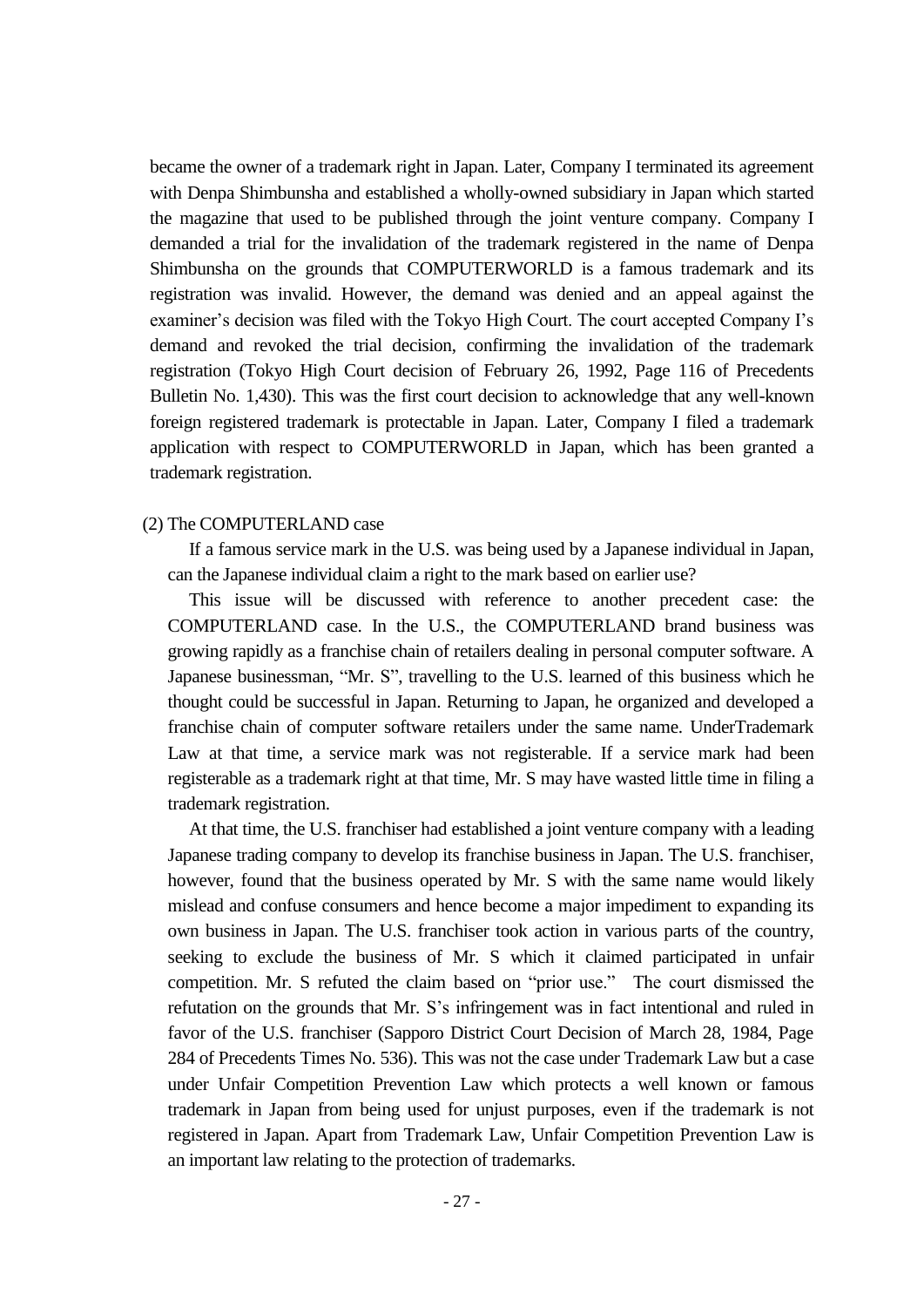(3) Case relating to the legitimacy of methods for obtaining trademark rights for the import and sale of products

If a Japanese company purchasing goods from the owner of a trademark right in the U.S. through the latter's sales agent has a Japanese trademark right to the same trademark assigned from a Hong Kong company, can the owner of the U.S. trademark right invalidate the trademark right of the Japanese company based on the grounds of its registration by the latter's agent?

This third case was contested in connection with the sales of imported goods and whether a trademark right was rightly obtained. On August 1, 1964, McDonald (Hong Kong) Limited, a Hong Kong company, filed a trademark application with respect to a trademark "CASTLE," designating "petroleum additives" (Class 1). The trademark was registered on February 21, 1966. The trademark was assigned to Company X on Nov. 7, 1968 with its transfer registered on May 19, 1969. Company X was a Japanese company. From early 1964 to 1966, Company X sold within Japan goods produced in the U.S. by Company Y with the trademark "CASTLE" by importing them through the American company Zeon. Company Y demanded a trial for the invalidation of Company X"s trademark registration, claiming that the trademark registration falls under Section 6-7 of the Paris Convention as amended in Lisbon which stipulates the registration of a trademark by a representative of its owner without the latter"s consent. A trial decision was made on January 16, 1971 that the trademark was to be invalidated. Against this, Company X filed an appeal with Tokyo High Court, seeking the revocation of the trial decision with Y as its defendant. The court ruled to revoke the trial decision (Tokyo High Court Decision of December 22, 1973, Page 121 of Precedents Bulletin No. 1,115). The court ruling, completely opposite to the trial decision, was based on the reasoning that McDonald was only a customer of Zeon which was nothing more than the sole exporter of goods "CASTLE" and had no legal or customary relationship with Zeon, unlike a general exporting agent. This ruling has been debated by scholars with most seeing it as adequate to not strictly apply the definition of an "agent" as stipulated in the Paris Convention to mean an official distributorship agreement. Among views, a majority favor the ruling because there was neither an agent relationship nor a direct relationship between Company X and Company Y.

# (4) TANINO CRISCI case

In the case that a Japanese company, Company Y, has registered in Japan the name of a famous shoemaker in Italy as its trademark for apparel, should such a right be considered legitimate?

Company Y is the holder of a registered trademark composed of the characters TANINO CRISCI registered in 1982 and renewed in 1992 with respect to "dresses, clothes, bedding, etc." In 1984, the famous Italian shoemaker "TANINO CRISCI S.R.I." filed with the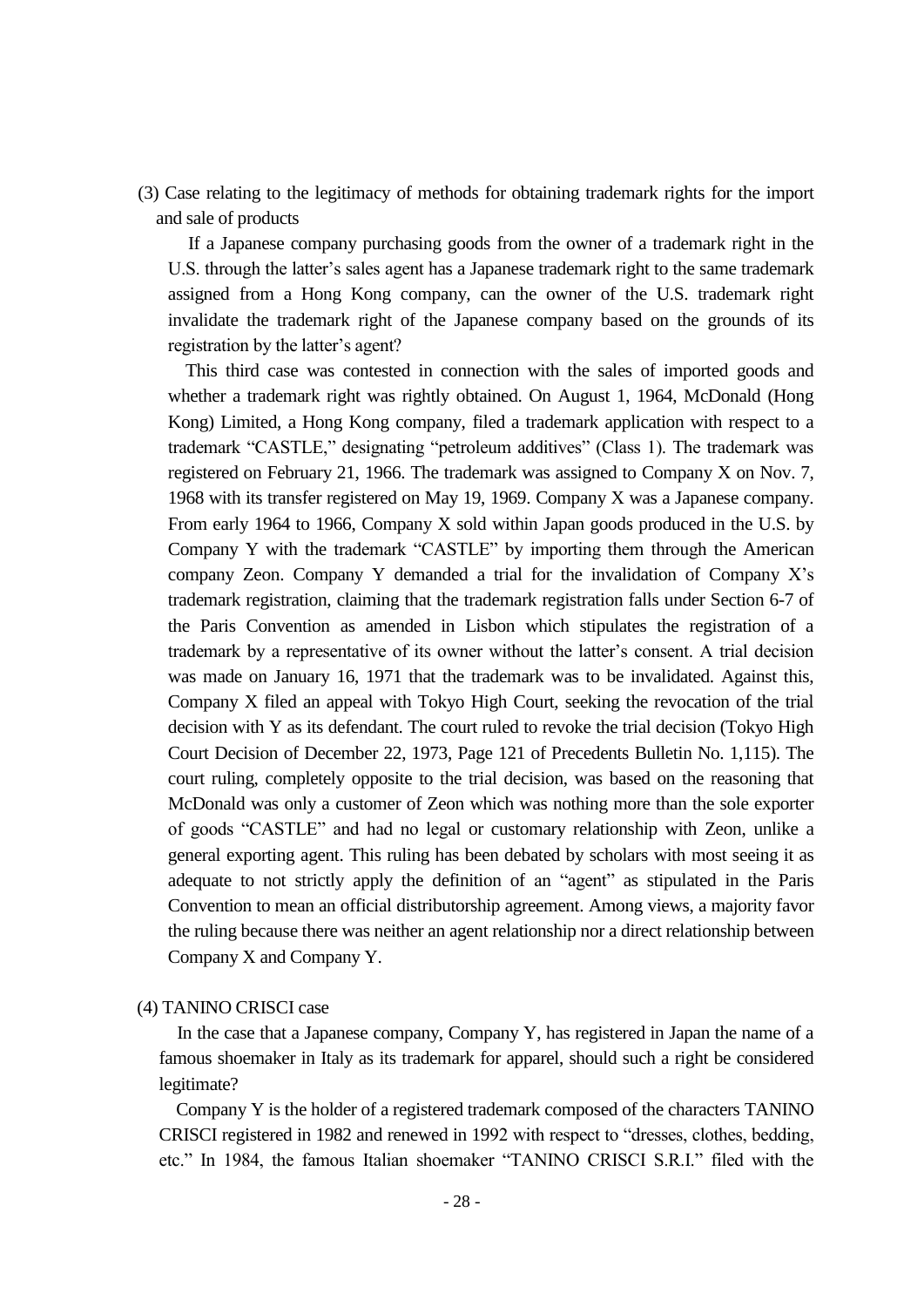Patent Office a demand for trial for the invalidation of the trademark registration. The demand was dismissed by the Patent Office and an appeal was filed with Tokyo High Court for the revocation of the trial decision. The demand by the Italian shoemaker was accepted with the trial decision by the Patent Office revoked (Tokyo High Court Decision of December 12, 1996, Page 102 of Precedents Bulletin No. 1,596).

 In its decision, the Tokyo High Court reasoned that at the time when Company Y filed a trademark application with respect to "TANINO CRISCI" in December 1973, "TANINO CRISCI" had become well known among traders of high-class shoes and customers using them as a trademark for shoes as goods of the Italian shoemaker. The court further said that "TANINO CRISCI," if used for dresses, was likely to give rise to confusion over the source, with the goods falsely recognized as goods connected to the business of the Italian shoemaker or a party that has an economic or organizational relationship with the Italian company. Thus, the court ruled that the registered trademark of Company Y fell under the provision of Article  $4(1)(xy)$  of Trademark Law defining "trademarks which are likely to give rise to confusion with goods or services connected with another party"s business" as not registerable.

# (5) Conclusion

All four of these cases involve foreign owners of trademark rights outside Japan. These cases show that a foreign trademark registered or used by a corporation or individual in Japan without the consent of its holder can receive legal protection in Japan if it is well known. Such rulings were uncommon until quite recently. With increased movement towards internationalization, the communication of information has also been rapidly increasing. Thus, a trademark once it becomes well known in other parts of the world immediately becomes well known in Japan. Well-known trademarks can no longer be judged within the boundaries of a single country. In this respect, Trademark Law in Japan needs to not only protect Japanese companies and Japanese people but provide equal protection for foreign companies and foreign individuals. To develop their respective businesses, companies in Japan and ASEAN countries need to establish trademarks well known throughout the world. Among Japanese companies, there are some that have achieved internationally well-known trademarks. Unlike in Europe and the U.S., however, there are only a few that do business on a small scale and that have become well known for their particular characters. Companies in Japan and ASEAN countries should strive to develop themselves not as sub-contractors of European and American counterparts but as independent, unique companies. To achieve this goal, it is essential to establish trademark rights.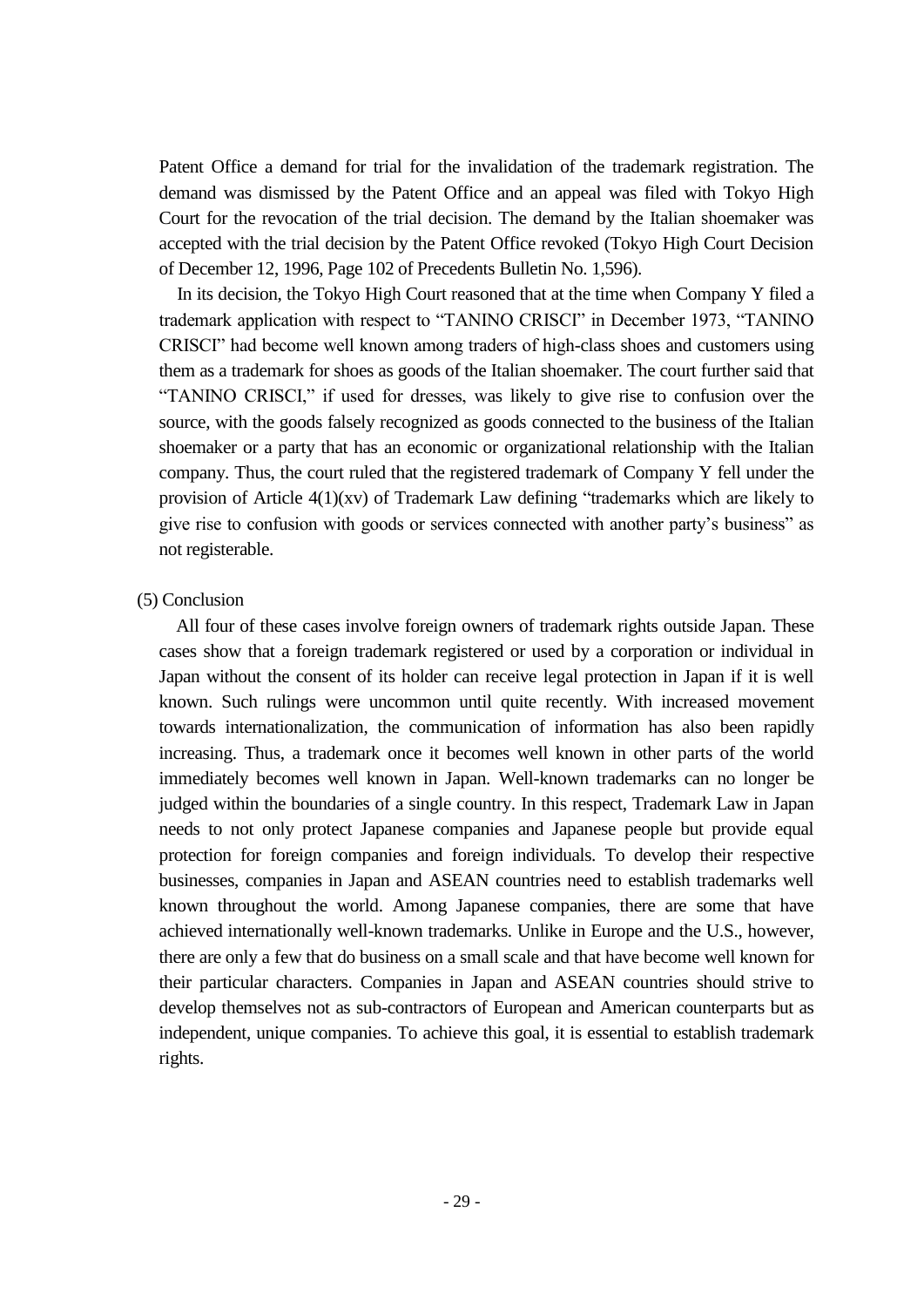- 11. Issues concerning License Agreements for the Use of Trademarks
	- (1) Non-exclusive license for use (Article 31 of the Trademark Law)

The old Trademark Law, effective until 1960, did not include a provision allowing the holder of a registered trademark to license to a third party the right to its use. The present Trademark Law, effective since 1960, stipulates in Article 31 that the owner of a trademark right can grant a right to non-exclusive use with respect to a trademark. Thus, under the present Trademark Law, the owner of a trademark right can freely, without any restriction, grant other parties the right to its use. Among scholars, however, there are many opposing views to the present non-restrictive grant system in favor of the protection of consumers. Furthermore, the present law allows for the right to exclusive use (Article 30 of the Trademark Law) to be granted. A right to exclusive use must be registered. The exclusive right system is unique in Japan, with its equivalent not found in any other country. A right to exclusive use, even if granted under a contract, only takes effect once registered at the Patent Office. Failure to register an exclusive use right will result in loss of the exclusive use right as provided under Trademark Law.

(2) Belongingness of a trademark after termination of a trademark licensing contract

In a case where a trademark licensing contract terminates, to whom does the trademark belong: its holder or the licensee?

A U.S. company, Company X, was manufacturing and selling sportswear under the trademark "TROY." The company concluded a trademark licensing contract with Company Y1 (Kabushiki Kaisha Toroi). In Section 1, the contract stipulated that "with respect to goods sold under the name of Company Y1, Company X shall license the company name, trade name and trademarks. Section 3 further stipulated that "Company Y1 shall take prescribed legal procedures to have trade names, designs and trademark registered." An executive Company Y2 of Company Y1 came up with four trademarks, "TROY BROS", "[a] mark composed of a smoking pipe and stream of smoke", "SUNFAIR", and "CASTA WAY". Trademark applications were filed in the name of Company Y2 with respect to the mark and in the name of Company Y1 with respect to the others. Later, a dispute developed between Company X and Company Y1. Company X terminated the trademark licensing contract with Company Y1 and filed a suit demanding Company Y1 to have the four trademarks transferred and registered. The Osaka District Court accepted Company X"s demand with respect to the three trademarks except for the mark. The ruling was upheld at the Osaka High Court where an appeal against the lower court ruling was filed (Osaka District Court Decision of November 28, 1980, Page 128 of Precedents Bulletin No. 1,184; Osaka High Court Decision of December 20, 1985, Page 114 of Precedents Bulletin No. 1,184).

The court reasoned that the three trademarks were modifications of the trademarks subject to the licensing contract and that they belonged to Company X as the contract terminated. The trademark composed of the pipe mark which had become well known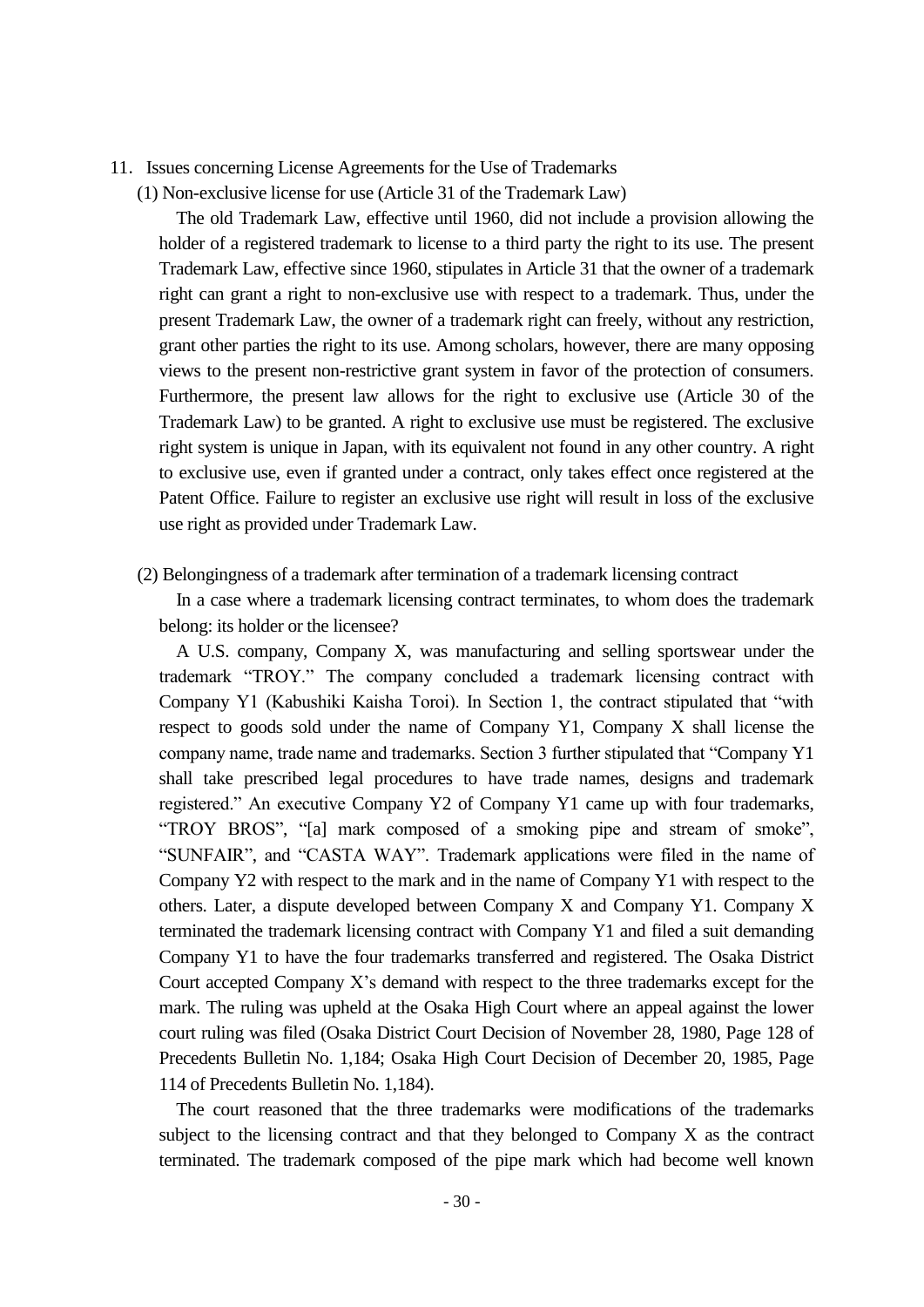through business efforts by Company Y1 despite Company X"s criticism of its use was not subject to the licensing contract. In this case, the licensing contract between Company X and Company Y1, which was not clear in content, could not be interpreted to cover such trademarks as the pipe trademark which were not similar to the trademarks of Company X. The court ruling seems adequate and reasonable.

The following is a discussion regarding another case similar to this precedent. Hummel (Company H), a German company, and Company X concluded a contract under which Company X was allowed to use in Japan a trademark owned by Company H in Germany and agreed to receive technical assistance from Company H. Based on this contract, Company X filed a trademark application in its name with respect to Company H"s trademark. After it was registered, Company X sub-licensed the trademark to Company Y. After the sub-licensing contract terminated, Company Y continued to use Hummel"s trademark. Company X sought a court injunction to suspend Company Y"s act and demanded compensation for damages. Claiming that the licensing contract between Company X and Company Y was terminated without Company Y"s knowledge and Hummel went bankrupt with its business right transferred to Pony Hummel of the U.S., Company Y refuted that Company X had no right to the demand. The court judged that as the licensing contract terminated on August 22, 1983, Company Y was required to pay Company X royalty fees pending for a period dating to August 22, 1983.

As for Hummel's trademark right, the court accepted Company X's demand against Company Y based on Hummel"s trademark right. The court reasoned that Company X, after the licensing agreement between Company H and Company X had terminated, owned all rights to Hummel"s trademark as did all companies in other countries to which Company H had assigned its trademark and thereby recognized Company X as the owner of Hummel"s trademark right in Japan (Osaka District Court Decision of December 9, 1987, Page 130 of Precedents Bulletin No. 1,268).

In concluding a trademark licensing contract, the owner of a trademark right needs to include therein safeguard provisions to avoid suffering damage due to a defective good. It is advisable to obligate a manufacturer as a licensee to guarantee the quality of its goods and compensate for damages sought by a third party.

# (3) Exclusion of Third Parties by a Franchisee

If a franchiser licenses the use of its trademark, trade name and service mark to a franchisee in business operations under a franchise contract, does the franchisee have the authority to exclude third parties that are not party to the contract?

As explained earlier, a trademark was inseparable from business rights under the old Trademark Law and, therefore, it was not possible for the holder of a trademark right to grant the right to use to a third party. Under the old system, a business allowing a certain trademark or trade name to be used by a third party in the latter"s operation like a franchise system was not admitted (Tokyo District Court decision of June 10, 1958, Page 1,038 of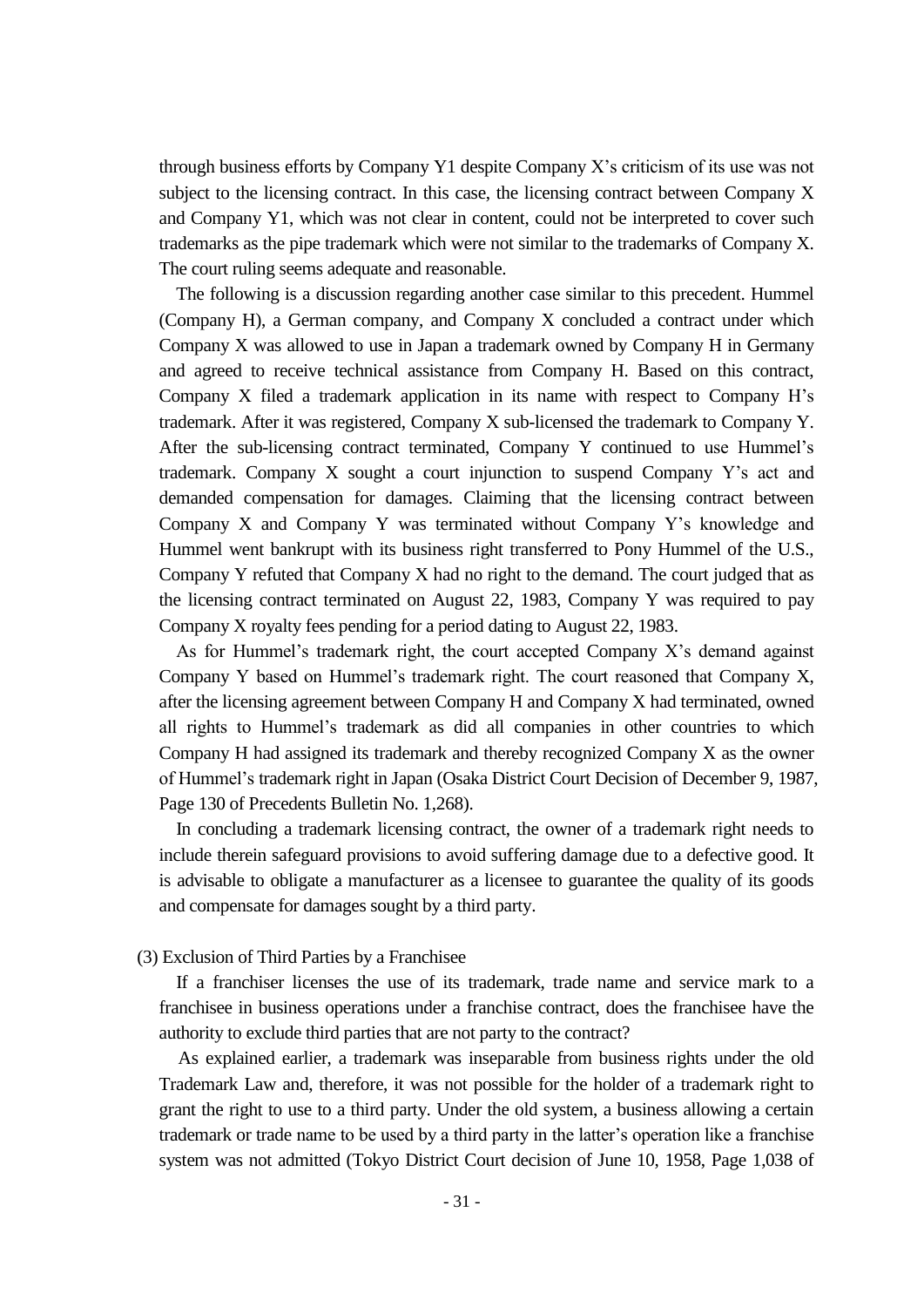Collection of Lower Court Precedents Vol. 9).

On April 1, 1960, however, it became legal to license trademarks, which gave rise to greater development in franchise businesses such as U.S.-based fast food restaurants. These franchise businesses have quickly developed not only in Japan but in many ASEAN countries as well. In a franchise business, the use of not only a trademark but a trade name plays a significant part in the contract.

#### 12. Conflict between Domain Names and Trademarks, etc.

Domain names are registered in order of application without examination as to whether they conflict with existing trademarks and trade names. The registerability of a domain name depends on the complete identity with prior registered domain names. Originally, a domain name was nothing more than an address on the Internet, without bearing the character of an intellectual property right or giving rise to a conflict with an intellectual property right. As a matter of practice, however, a domain name can carry out a similar function to that of a trademark by which products or services offered by its registrant can be identified. A domain name, once equipped with this function, may give rise to a conflict with another party's indications of the source of products such as trademarks and trade names. Such indications of the source of products must be protected from domain name registration aimed at obtaining a free ride on goodwill. The problem of dilution cannot be left unaddressed as it may diminish the distinctiveness of a famous trademark and, in some cases, give rise to the problem of name pollution.

#### (1) Cybersquatting

Disputes over the registration of domain names representing a trademark or trade name to a famous company and its use for the purpose of causing trouble or demanding purchase of the domain name thereof has markedly increased in number. Some people, called "domain artists," have a domain name registered and act in order to sell the domain name at an inflated price. Such an act is called "cybersquatting", an analogy to squatting unduly in cyberspace. Other people commit an act called "reverse cybersquatting." In contrast to cybersquatting, which involves the registration of a domain name targeted at a famous trademark, reverse cybersquatting involves the registration of a trademark targeting a famous domain name. In the latter case, the holder of the trademark right files a claim against the registrant of the domain name for an infringement on a trademark right and demands the cancellation of the registrant"s domain name or heavy compensation for damages. (Page 25, Domain Name Disputes, Yasuyuki Machimura, edited by Kazuko Matsuo and Keita Sato, Koubundo Publishers Inc., 2001)

Although the registration of a domain name that is not subsequently used is a disturbing act in itself, such acts have additional harmful effects which must be eliminated. This issue represents the unique character of domain name disputes.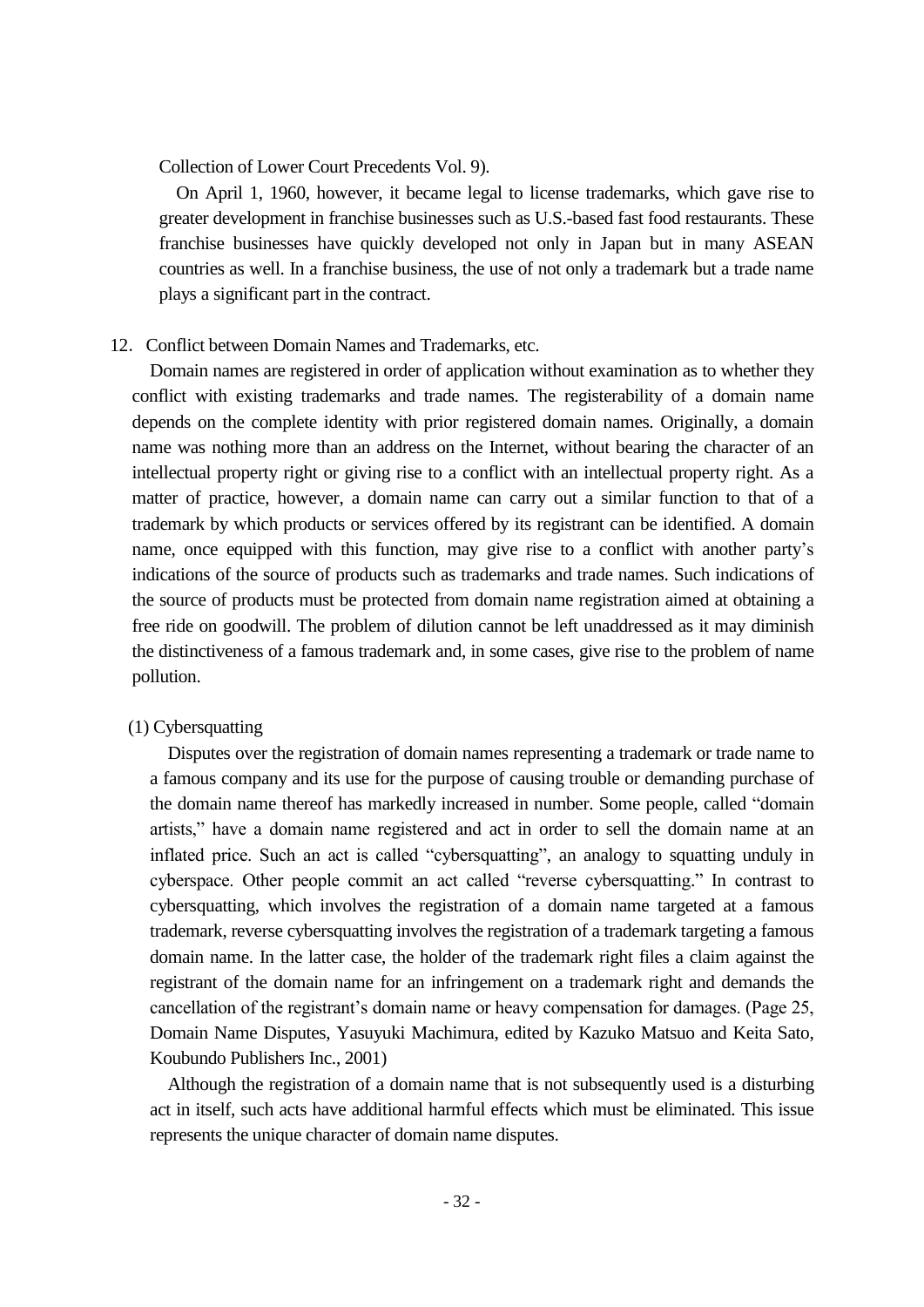# (2) Domain Name and Legal Protection

Under Trademark Law, in order for a right to a domain name to come into existence, the domain name must be registered as a trademark. If the registrant of the domain name uses it in connection with goods or services other than those designated, the legal effect of the law does not extend to such use, and therefore, the registrant may have a difficulty in using the domain name as a trademark. Although a trade name, shop name or an individual"s name, even if unregistered, is protectable under the Unfair Competition Prevention Law, both of Items (i) and (ii) of Article 2 (1) of the Unfair Competition Prevention Law require use of such indications of goods in order for such indications to be protectable.

Consequently, an arbitration system was instituted as an alternative dispute resolution system for commonly used top level domains in the .com, .net and .org fields, in conformity with the Uniform Domain Name Dispute Resolution Policy (UDRP) of ICANN (Internet Corporation for Assigned Names and Numbers).

An arbitration system was inaugurated as an alternative dispute resolution system in Japan, as well. As a positive law to underlie this system, the Unfair Competition Prevention Law was amended with the addition of Article 2 (1) (xii) which stipulates the act of acquiring a domain name registration for illicit purposes as an act of unfair competition.

The Japanese Domain Name Dispute Resolution Policy (JP-DRP) and the JP-DRP Rules, for the most part, follow the UDRP and the UDRP Rules in content except for provisions concerning communications, which were modified to match conditions of the Japanese system. The JP-DRP and the JP-DRP Rules do not constitute a law, but provide for the details of domain name registration agreements between JPNIC (Japan Network Information Center) and the registrant. The JP-DRP and the JP-DRP Rules can be found on the website of JPNIC.

The JP-DRP and the JP-DRP Rules established by JPNIC were revised in June 2007.

- (3) Information Materials Useful in Resolving Domain Name Disputes
	- 1) JP-DRP arbitration cases
	- 2) JP-DRP description
	- 3) Final Report on Examination of JP-DRP Arbitration Cases (covering arbitration cases up to 2006)
	- 4) WIPO Overview of WIPO Panel Views on Selected UDRP Questions

Information material prepared based on some 7,000 UDRP cases handled by the WIPO Arbitration and Mediation Center for five years up to February 2005. It includes views expressed in the past by the WIPO Panel on questions frequently asked during the course of proceedings in accordance with UDRP. It also includes arbitration cases so that the WIPO views can be understood realistically.

5) Explanatory material on the Unfair Competition Prevention Law (Ministry of Economy, Trade and Industry); "Case Report on Partial Revision of the Unfair Competition Prevention Law (relating to Domain Names)

Any of the above materials are retrievable through the Internet.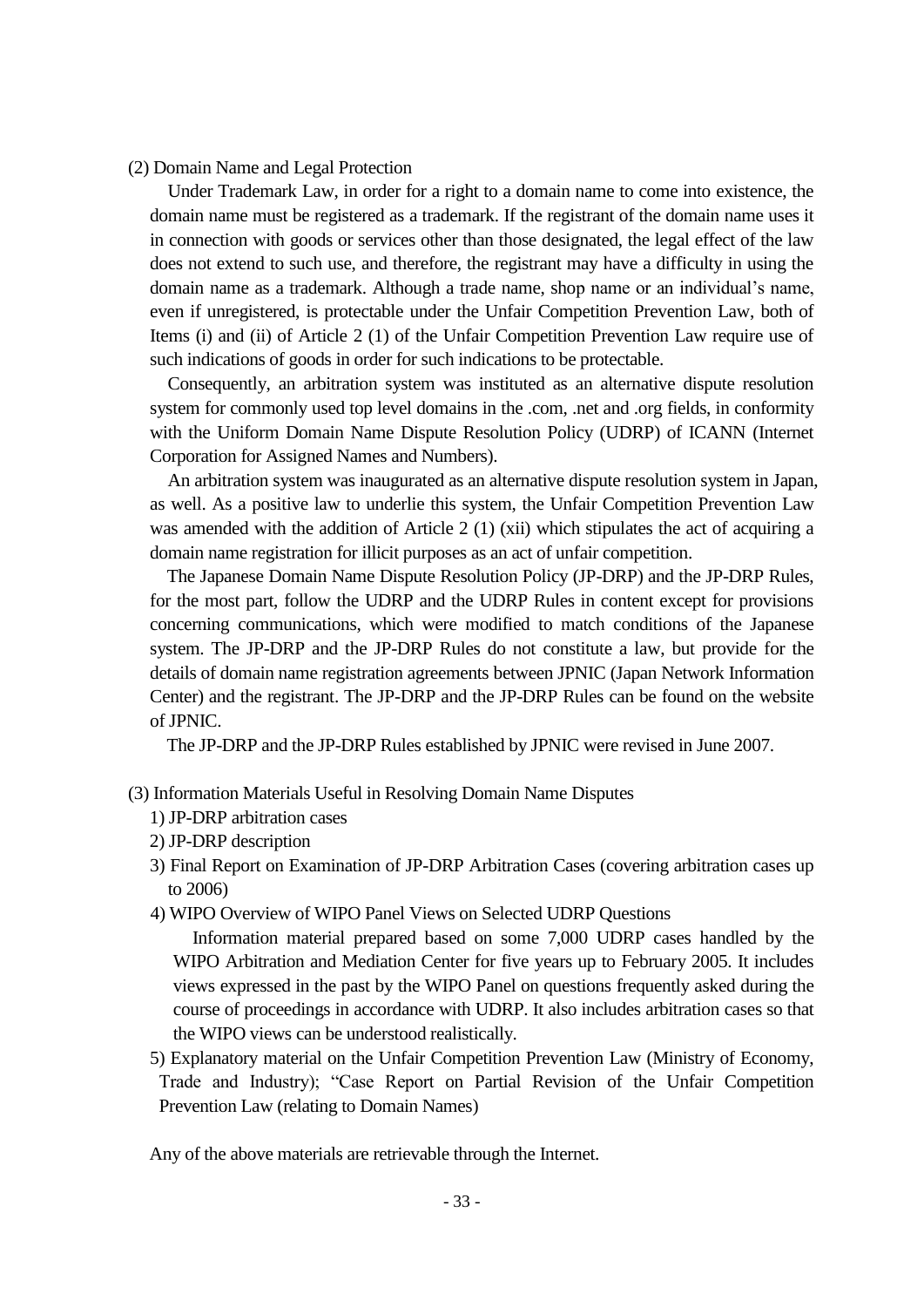(4) The actual status of the number of arbitration cases

As affairs stand now, the number of domain name disputes that go to arbitration has sharply decreased. This can be attributable to the availability of an abundance of arbitration cases and the easy accessibility to such arbitration cases and other analyses and studies thereof via the Internet. This seems to have allowed people to more easily anticipate the consequences of a domain name dispute and thereby settle claims from domain artist's for inordinate sums of money through negotiations in reference with the information material mentioned above.

As a substantive law to underlie the arbitration system acting as an alternative dispute resolution system with respect to domain names, the amendment of the Unfair Competition Prevention Law in 2001 added a provision which stipulates that the act of obtaining a domain name registration for illicit purposes is an act of unfair competition (Article 2 (1) (xii) of the Unfair Competition Prevention Law). The amendment became effective from December 25, 2001.

Article 2 (1) (xii) of the Unfair Competition Prevention Law stipulates, as act of unfair competition, "acts of acquiring or holding a right to use a domain name(s) that is identical or similar to another party's specific indication of goods or services (which means a name, trade name, trademark, mark, or any other indication of a party's goods or services), or acts of using any such domain name(s), for the purpose of acquiring an illicit gain or causing injury to another party." More specifically, this provision involves the act of acquiring or holding a right to use a domain name(s) that is identical or similar to another party's specific indication of goods or services, for the purpose of acquiring an illicit gain or causing injury (a subjective requirement). In the case where one has a domain name registered illegally with no website established or with a website established but no business operated thereon, the affected party can stop the former from continuing such an act provided that other requirements are satisfied. (Page 341 (Ono) of Horitsu Sodan, edited by Ono and Yamagami, Revised Edition). The provision allows the affected party to demand compensation for damages, but not the transfer of the domain name registration.

Future issues involve the territoriality of a trademark right under the Trademark Law and the Unfair Competition Prevention Law that may limit effective application to a domain name(s) as an address on the Internet which extends over cyberspace where no national borders exist. In addition, the Internet extending across the globe may give rise to a dispute over an infringement on a trademark right in unexpected places, thus forcing a response thereto. However, it is said that resolution of this issue by means of a worldwide convention is under consideration.

# 13. Parallel Importation of Authentic Goods

 With all goods bearing a trademark circulating beyond national borders, protection of a trademark does not extend beyond the country"s territory under the territoriality of trademark (Section 6-3 of the Paris Convention; Principle of Trademark Independence). A trademark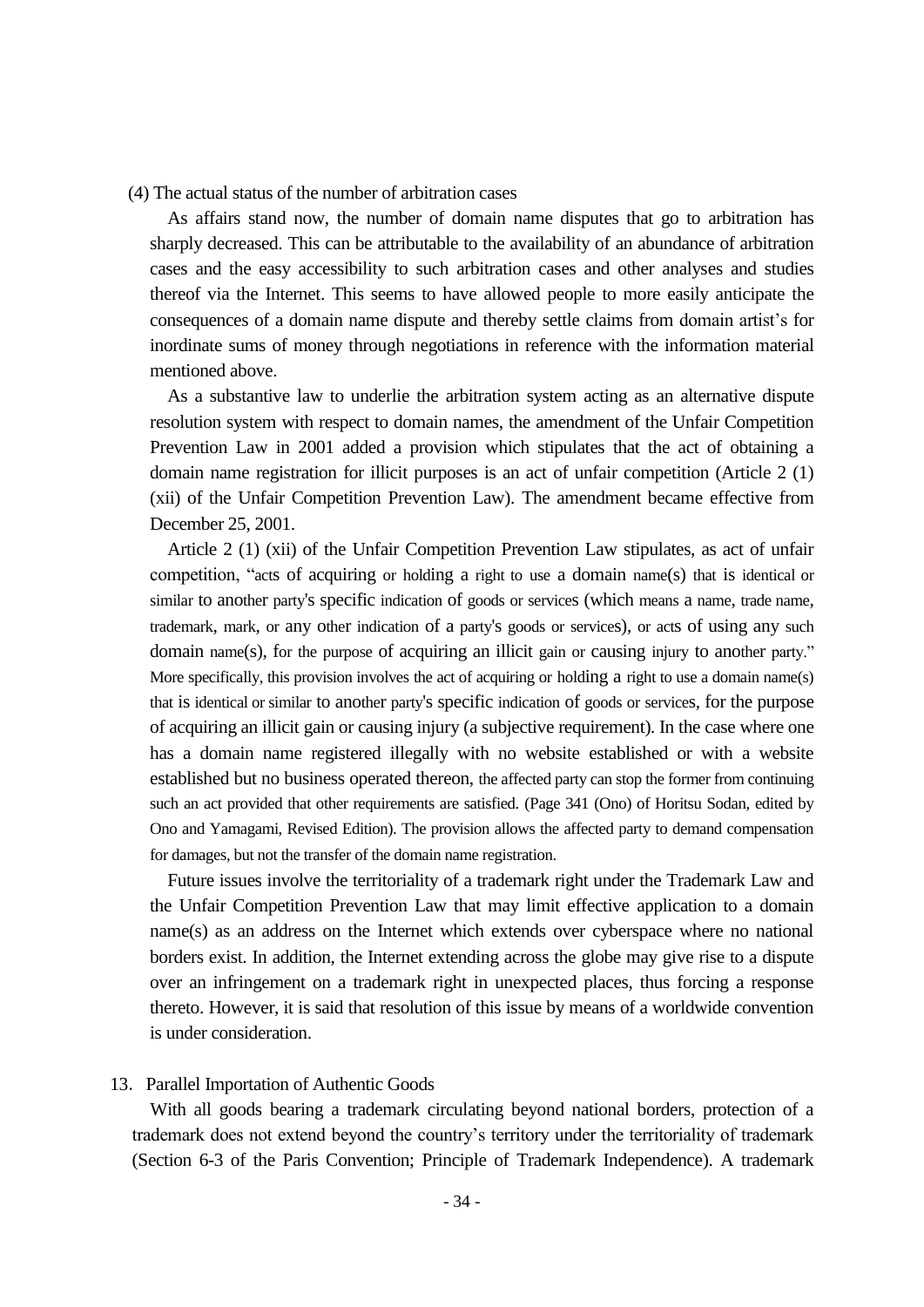right registered in Japan but not in a foreign country is not exercisable in that foreign country. On the other hand, a trademark right registered in a foreign country but not in Japan is not exercisable in Japan.

In this way, based on the principle of trademark independence, Trademark Law apparently provides the holder of a trademark right with the exclusive right to import goods bearing the trademark. In Article 25, Trademark Law stipulates that "The holder of a trademark right shall have an exclusive right to use the registered trademark in connection with the designated goods or designated services; provided, however, that where an exclusive right to use the trademark is established in connection with the trademark right, this provision shall not apply to the extent that the holder of exclusive right to use has an exclusive right to use the registered trademark." In Article  $2(3)(iii)$  that defines the use of a trademark that involves an exclusive right to its use, Trademark Law states "an act of importing goods which bear the mark on themselves or their package." These provisions together provide the holder of a trademark right with the exclusive right to import goods bearing the trademark.

As trade liberalization advanced, however, some people came to try to import trademark goods through channels other than exclusive agents, taking advantage of the differences between domestic and foreign prices of those goods. This was called parallel importation which was handled as an infringement on trademark right(s) registered in Japan in all cases. However, from the perspective of consumers, it is desirable to get authentic goods at a low price, and it is inappropriate for the territoriality of trademarks to result in the profit of only the exclusive agent. Against this, the Parker case (Osaka District Court Decision of February 27, 1970, Page 71 of Civil and Administrative Precedent Cases with respect to Intangible Property Rights Vol. 1, No. 1) marked a turning point. The precedent case clearly showed that parallel importation became a justification for an infringement on a trademark(s), reasoning, based on the principle of trademark functions, that parallel importation was practically not illegal, and hence did not constitute an infringement on a trademark right(s), under prescribed conditions in which parallel importation did not effectively prevent the fulfillment of the trademark functions of indicating the source of goods, advertising and guaranteeing the quality of goods, the establishment of a reputation thereon and the protection of consumers confidence. Given that it is similar to leaving parallel importation unregulated as being legal in exceptional circumstances and constituting a justification for infringement on a trademark(s), alleged infringing parties bears the burden to prove their claim.

Effective from 1972, the Customs and Tariff Bureau of the Ministry of Finance has altered the handling of parallel importation in adherence to the spirit of the court decision of the Parker case.

The court decision in the Parker case articulated the prescribed condition mentioned above as a case where the holder of a trademark in Japan is identical with the holder of trademark in a foreign country or a case where the former has a special relationship with the latter in which the former is identified with the latter. Such a relationship involves cases where: (i) The former is a parent company or a subsidiary of the latter; (ii) the former belongs to the same corporate group as that to which the latter belongs; (iii) the former is the latter"s licensee to use the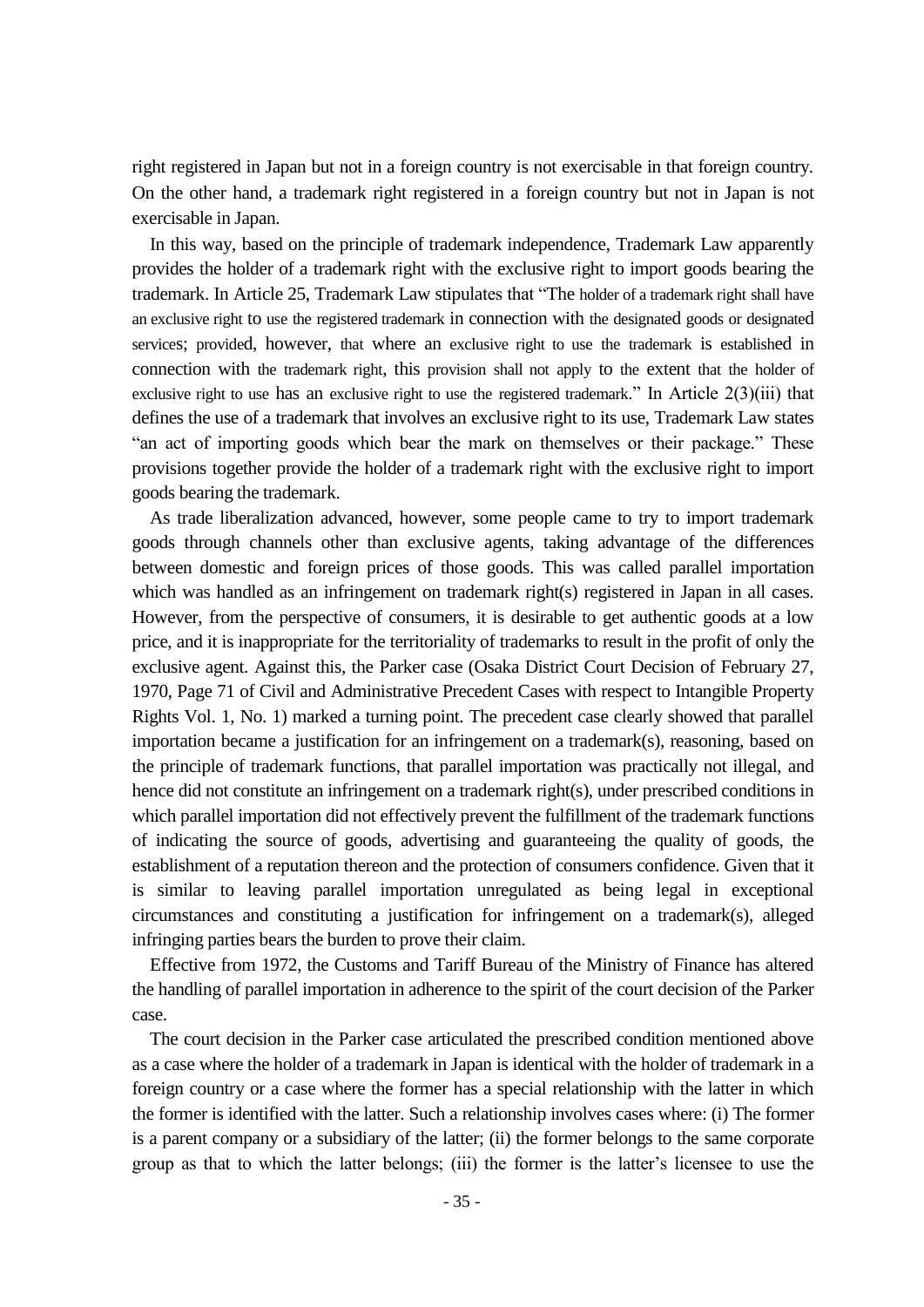trademark in Japan; and (iv) the former is the exclusive general agent of goods produced by the latter. Needless to say, as far as parallel importation of counterfeit goods or controlled goods through illegal channels is concerned, parallel importation by a former licensee to use the trademark or a former exclusive general agency is not justified and constitutes an infringement on a trademark right(s) if such a relationship has terminated.

 After the court decision in the Parker case, a stockpile of precedent cases grew with respect to infringement on a trademark right(s) and parallel importation. On February 27, 2003, a Supreme Court decision was given in the FRED PERRY case.

The Supreme Court Decision in the FRED PERRY case, which was also based on the theory of trademark functions, reads as follows: In view of the fulfillment of the quality guarantee and the protection of consumer confidence, among other things, as well as the function of indicating the source of goods, parallel importation lacks illegality as an infringement on a trademark(s) if the following three requirements are satisfied:

(a) Requirement of authenticity

 The trademark shall have been lawfully applied to the goods by the holder of the trademark in a foreign country or another party who has been licensed to use it by the holder of the trademark.

(b) Requirement of substantial identity with domestic and foreign holders of a trademark

 As evidence of the identity of the holder of a trademark right in the relevant foreign country with the holder of the trademark right in Japan or the existence of a relationship in which the former is identified with the latter, the relevant trademark shall indicate the same source of goods as the trademark registered in Japan does.

(c) Requirement of being in the position to be able to conduct quality control of goods

 As evidence of the fact that the holder of a trademark right in Japan is in the position to be able to conduct, directly or indirectly, quality control of the relevant goods, it shall be recognized that there is no substantial difference in the quality guaranteed by the relevant trademark between the relevant goods and those goods in connection with which the holder of the trademark in Japan uses its registered trademark.

In this precedent case, relating to the terms and conditions of a licensing agreement, the clauses limiting the place of manufacturing were violated. These clauses were included in the licensing agreement because an unstable supply of electricity would have an effect on the quality of products, and, therefore, it was deemed crucially important to have stable supply of electricity assured by limiting the place of manufacturing so that the holder of the trademark can oversee the quality of the goods in order to achieve perfect quality control. The court decided that a polo shirt bearing the FRED PERRY mark manufactured in violation of these limitation clauses stood outside the reach of the trademark right holder's quality control. The court ruled that the goods concerned and the goods bearing the concerned registered trademark placed on the market by the appellee Hit Union Co., Ltd. are likely to make a substantial difference in the quality as guaranteed by the registered trademark concerned and that there is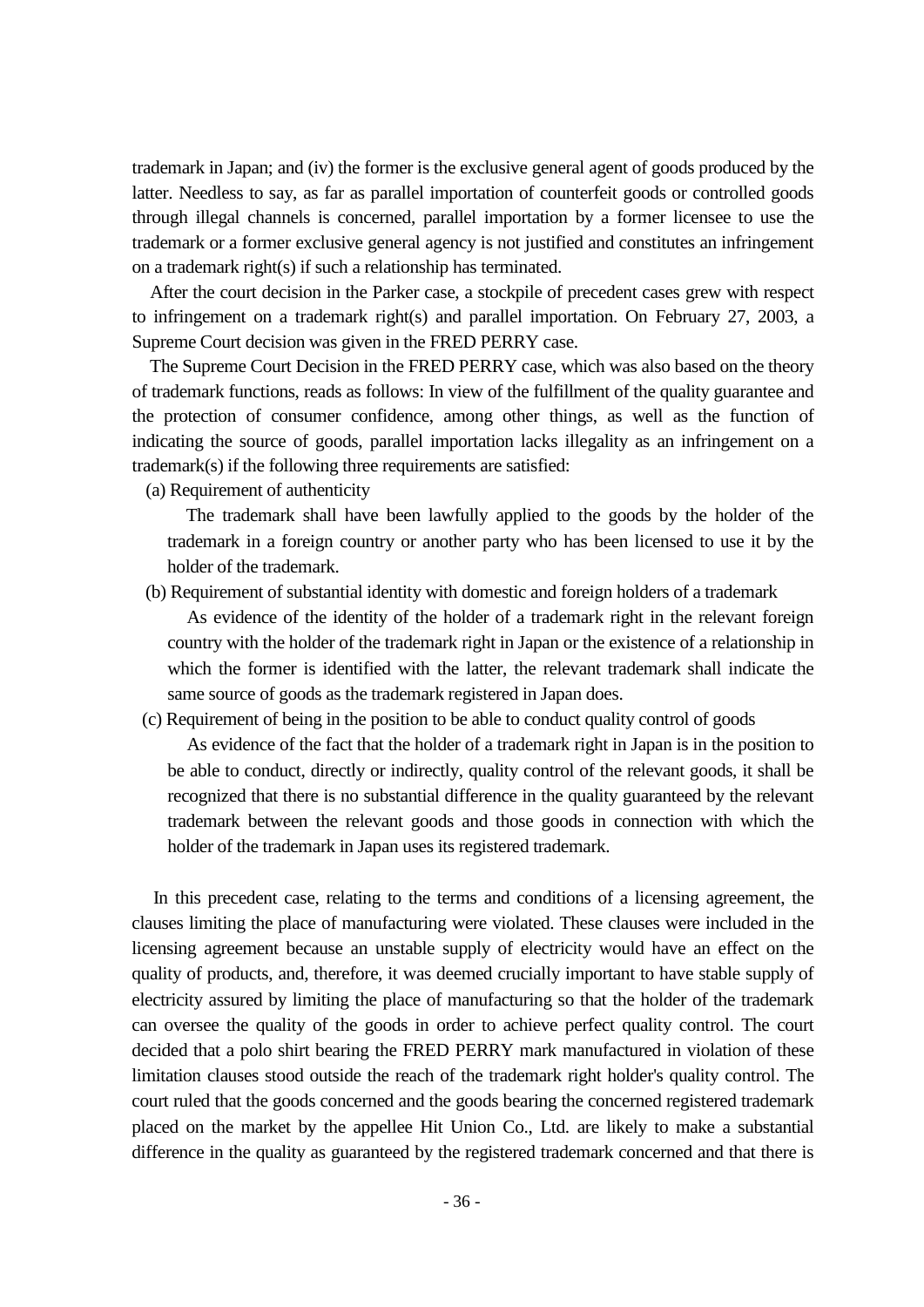the possibility that a trademark's function of guaranteeing the quality of goods may be injured, confirming that the concerned trademark right was infringed.

Later, in the Body Glove case (Tokyo District Court Decision of June 20, 2003, Page 149 of Precedents Bulletin No. 1831), the court weighed the importance of a limitation clause of a license agreement and ruled that a violation of a clause limiting sales territory was not materially illegal and that parallel importation did not constitute an infringement of a trademark right(s). The court reasoned that the clause concerning the limitation of sales territory was only included in the license agreement for reasons that the licensor's sales policy and that sales of the goods in violation of the clause would not cripple a trademark"s function to indicate the source of goods or impede maintenance of the quality of or customer confidence in the goods. Although, at a glance, the conclusion of the Body Glove case differs from that of the Supreme Court decision mentioned above, the grounds for the decision of these two cases are both consistent and reasonable. As explained earlier, parallel importation of authentic goods can constitute a justification for an infringement on a trademark right(s), and a matter of parallel importation depends upon whether it involves material illegality or not. A violation of a clause of a license agreement does not automatically lead to a finding an infringement on a trademark right(s), taking no account of the importance of such clause.

The Customs and Tariff Bureau of the Ministry of Finance handles parallel importation at customs in accordance with standards as stated in guidelines issued by the Ministry of Finance under Customs Law which reads as follows: "In a case where an article bearing the same mark as a trademark involving a trademark right is imported by any other party than either of the holder of the trademark right or another party who has the right to import the article, the article shall be handled as a parallel imported article that shall not constitute an infringement on a trademark right if the article was lawfully applied with the mark and distributed and if the party who lawfully applied the mark on the article and distributed it is the same party as the holder of the trademark right or has a special relationship with the holder of the trademark right in which the former can be identified with the latter, except for a case where the mark applied on the distributed article indicates a different source of goods or guarantee a different level of quality of good from that the mark involving the holder of a trademark right in Japan does or a case where these marks thus used are recognized as distinct one from each other." (MOF-Customs Document No. 0100, Guideline concerning Customs Law, Chapter 6 Customs Clearance, Section 8 Intellectual Property-Infringing Goods (Importation) 69.11-7).

#### 14. Port Border Control by Customs

Intellectual property-infringing goods are export- and import-prohibited goods. More specifically, such goods are prohibited from export under Article 69.2 (1)(iii) and (iv) of Customs Law and from import under Article 69.11 (1)(ix) and (x) of the same law. Violators of the law are to face a criminal punishment comprised of a maximum seven years of imprisonment or a fine of up to seven million yen or a combination thereof (Article 108.4 (2) and Article 109 (2) of Customs Law). Would-be violators are also to face a punishment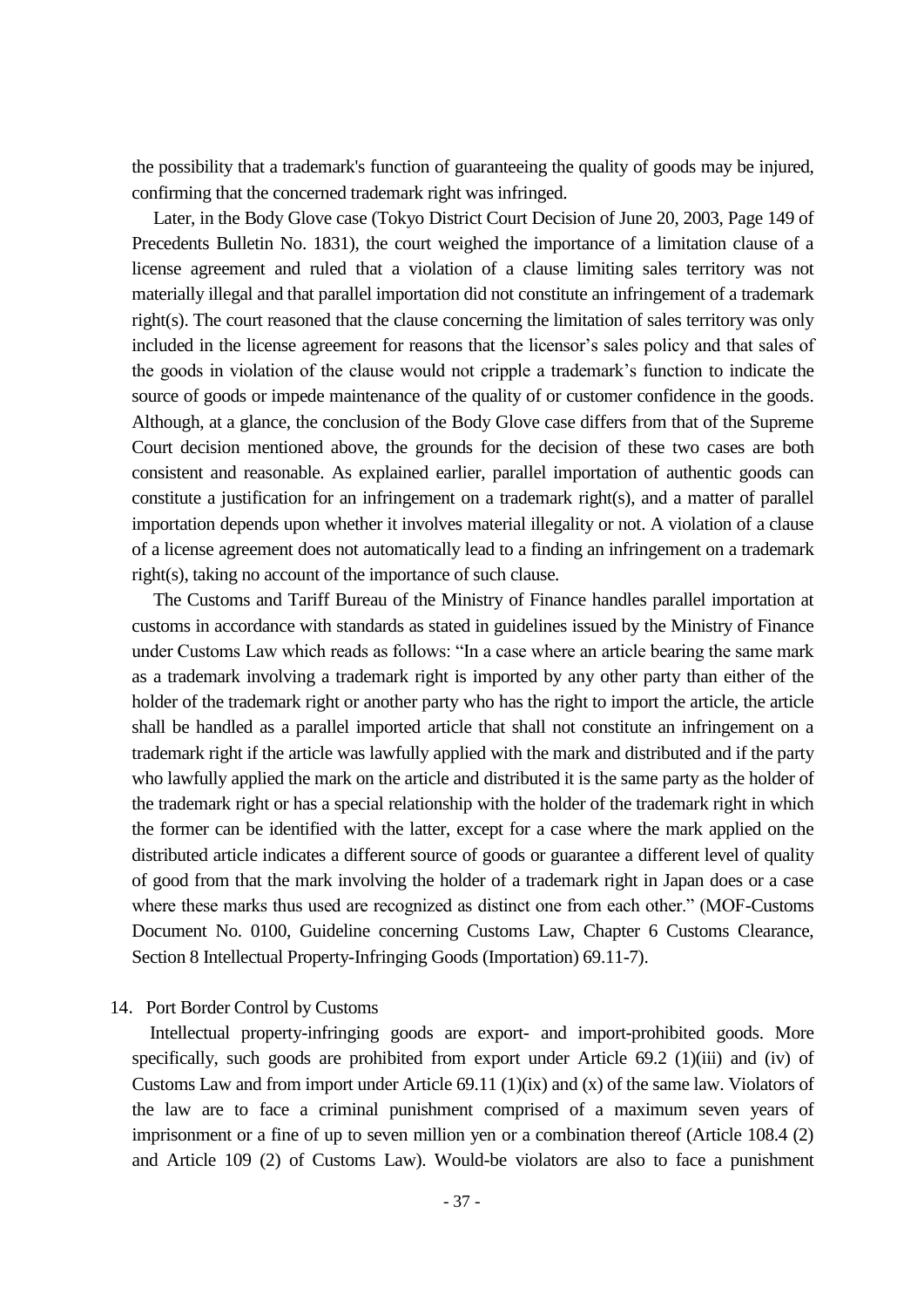(Article 108.4 (3) and Article 109 (3) of Customs Law).

On March 12, 2009, Tokyo Customs Headquarters announced that "Tokyo Customs brought an accusation, on March 13, 2009, against four suspected violators to the Saitama District Public Prosecutors" Office due to suspected violation of Customs Law in an attempt to smuggle counterfeit goods from China into Japan for the purpose of marketing. The suspected violators attempted to smuggle 99 purses and wallets that infringed upon the Gucci trademark by sending 43 out by Express Mail Service to 32 locations in Saitama Prefecture, but failed in the attempt when an official of Tokyo Overseas Mail Sub-Branch detected the plot. This represents port control by customs. If the public prosecutors" office brings charges against suspected violators to the court and they are found guilty, they are to face the above mentioned criminal punishment, which will follow a separate procedure from that of port border control by customs as administrative control.

In 2006, the law underlying port border control by Customs changed from Customs Tariff Law to Customs Law as illustrated by the latter's stipulation in Chapter 6, Section 4 which reads as "Goods prohibited from export or import" (Article 69.2 or Article 69.21). Following this change, Chapter 6, Section 7 Intellectual Property-Infringing Goods (Exports) and Chapter 6, Section 8 Intellectual Property-Infringing Goods (Imports) of Guideline concerning Customs Law were issued (MOF-Customs Document No. 0100 issued on March 1, 1972 and last revised on October 29, 2009. An amendment to Trademark Law in 2006 (enacted on January 1, 2007) added to "use" of a trademark(s) an "act to export," thereby making an act of exporting trademark-infringing goods from Japan to a foreign country an infringement of a trademark right(s). To prevent the export of trademark-infringing goods to a foreign country, Customs Law was amended to subject the exports of trademark-infringing goods to port border control by customs and include a provision for a system allowing demands for an injunction to suspend the export of trademark-infringing goods (Article 69.2 or Article 69.10 of Customs Law). As the system allowing demands for an injunction to suspend the export of intellectual property-infringing goods is essentially equivalent to the system allowing demands for an injunction to suspend the import of intellectual property-infringing goods, a brief overview of the latter is provided below.

A holder of a trademark right(s) who files a demand for injunction under the above mentioned system can draw not only on details of the guidelines discussed above but also on information posted on the websites of the Finance Ministry and customs, including descriptions of procedures for filing a demand for injunction, required accompanying documents and the paperwork for a demand for injunction.

(1) The status of intellectual property-infringing goods suspended from import by customs as of 2008 (The Ministry of Finance"s press release of March 6, 2009 as accessed through the Finance Ministry"s website)

In 2008, there were 26,415 cases in which customs suspended intellectual property-infringing goods from import, an increase of 16.6% from the previous year, setting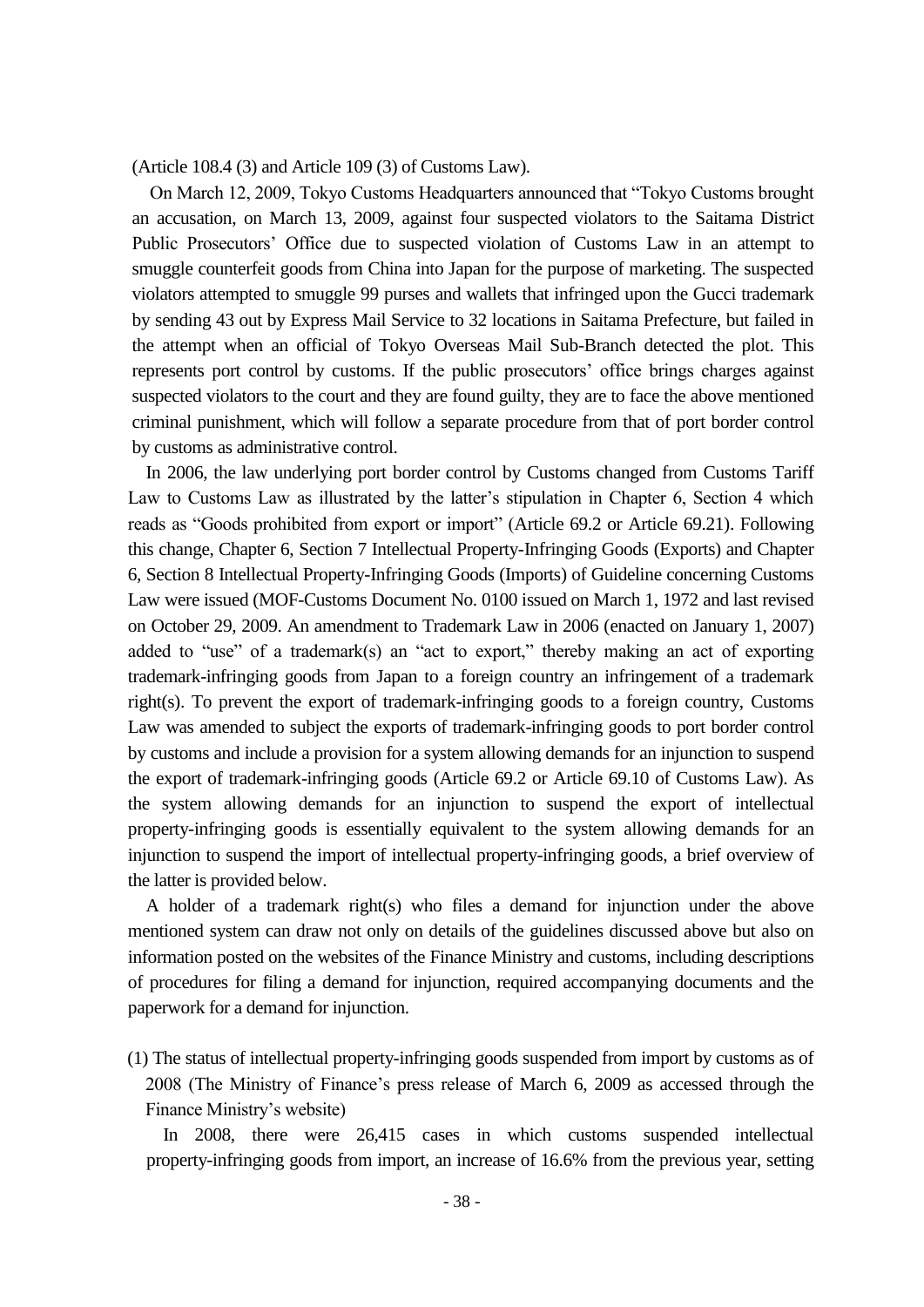a new high record over the past eight consecutive years.

The number of articles suspended from import by customs was approximately 940,000, which represents a decrease of 9.2% from the previous year.

This increase in the number of cases involving a decrease in the number of articles suspended, which averages approximately 36 articles suspended per case, shows a stronger tendency toward a smaller lot size as compared to 46 in the previous year and 50 in the year before.

Factors behind this include heavier use of Internet-based methods in which the manufacturer of counterfeit goods in a foreign country receives an order through its website and sends out counterfeit goods to Japan in small lots via international mail.

In 2008, there were four cases in which customs suspended intellectual property-infringing goods from export, with 5,691 articles suspended from export.

◆Past record by the type of intellectual property rights

 In terms of the types of intellectual property rights, no major changes were observed in trends from the previous year, with trademark-infringing goods, such as brand-name-bearing handbags, involved in 26,140 cases accounting for the largest share of cases, 98.7%. Next came copyright-infringing goods, such as pirated DVDs and fake character goods, which were involved in 226 cases and accounted for a 0.9% share.

 In terms of the number of articles suspended from import, 685,529 pieces of trademark-infringing goods, 97,487 pieces of copyright-infringing goods and 91,472 pieces of design right-infringing goods were involved, accounting for 72.6%, 10.3% and 9.7% of all shares, respectively.

 In 2008, the first case took place in which goods violating Unfair Competition Law, as added to the target of port border control in 2006, were suspended from import.

(2) Outline of the system allowing demands for injunction to suspend the import of intellectual property-infringing goods

1) Procedure for finding the existence of an infringement (Article 69.12 of Customs Law)

The procedure for finding the existence of an infringement refers to a procedure in which the superintendent of customs finds whether the goods to be imported infringe on a trademark right(s) or not under the provision of Article 69.12 of Customs Law. The superintendent of customs can only subject such goods to disposition such as condemnation, destruction or reshipment after procedures for finding the existence of an infringement have been completed (Article 69.12, Item 4 of Customs Law).

The superintendent of customs shall notify the holder of the trademark right(s) concerned and the party importing the relevant goods of the commencement of the procedure (Article 69.12, Item 1 of Customs Law; Article 69.16 of Regulations for Enforcement of Customs Law), while also providing them with an opportunity to produce evidence and state an opinion (Article 69.12, Item 1 of Customs Law; Article 69.16, Item 2 of Regulations for Enforcement of Customs Law), notifying them of the results of the procedure to find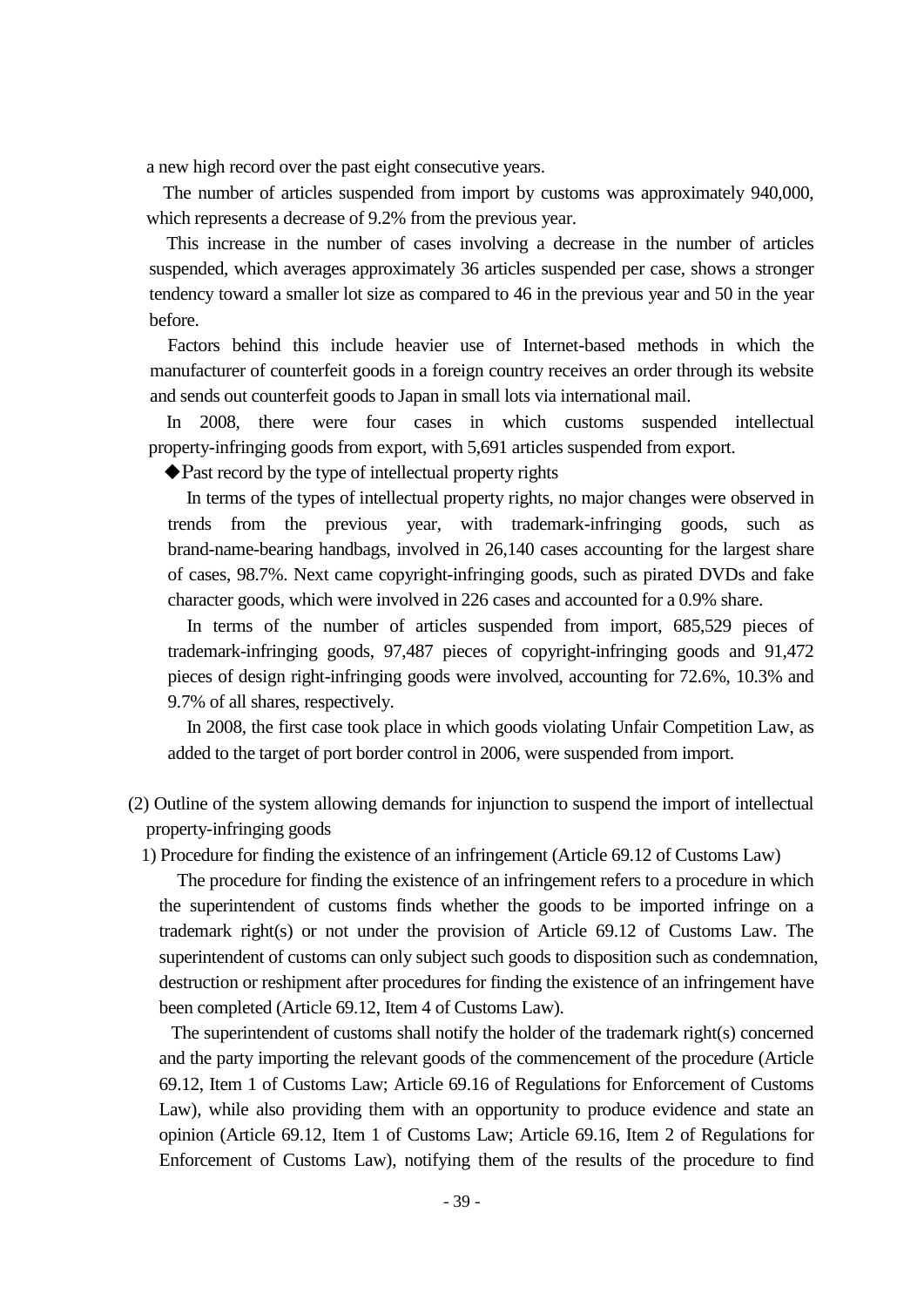existence of an infringement (Article 69.12, Item 5 of Customs Law) and decide on the disposition of the goods concerned such as condemnation, destruction, etc. (Article 69.11, Item 2 of Customs Law). It is left to the discretion of the superintendent of customs which disposition the relevant goods shall be subject to.

2) The procedure for finding the existence of an infringement enacted by the superintendent of customs and the procedure in which the trademark right holder files a demand with the superintendent of customs

Since these procedures are detailed on the websites of the Finance Ministry and Customs, only an outline is given below.

◆A demand filed by the trademark right holder (Article 69.13, Item 1 of Customs Law) Notification of receipt or refusal of receipt of the demand (Article 69.13, Items 2 and 3 of Customs Law)

◆Documents required in accompaniment of a written demand for injunction to suspend the import of intellectual property-infringing goods (Article 69.13-(3) of Guideline concerning Customs Law)

 The following documents must accompany a "written demand for an injunction to suspend the import of intellectual property-infringing goods":

- (i) Documents certifying the substance of the intellectual property right concerned A copy of a register (not need to be a certified copy) and the relevant official gazette; or else facts showing that requirements for indication of goods provided in Article 2, Paragraph 1, Items 1, 2 and 3 of the Unfair Completion Prevention Law are satisfied if the relevant demand for injunction is filed under the said law
- (ii) Written material to substantiate the fact of infringement

Written material substantiating the fact that the goods found to be infringing on an intellectual property right(s) with respect to the demand for injunction to suspend imports thereof fall under intellectual property-infringing goods, which can be disclosed to all parties concerned including the importer in the procedure for finding the existence of an infringement or in a referral to an expert in response to a demand for injunction to suspend imports of intellectual property-infringing goods; or else written material showing the mode of use of the mark applied on the goods intended for a finding the existence of an infringement if the intellectual property right concerned is a trademark right; a written judgment confirming that the relevant goods constitute an infringement on the intellectual property right concerned, a notice of determination of a provisional disposition to suspend the act of an infringement, a written advisory opinion (Hantei) or a written expert testimony prepared by an attorney can serve as the written material mentioned above.

(iii)Written material describing features that can serve as key to distinguishing alleged infringing goods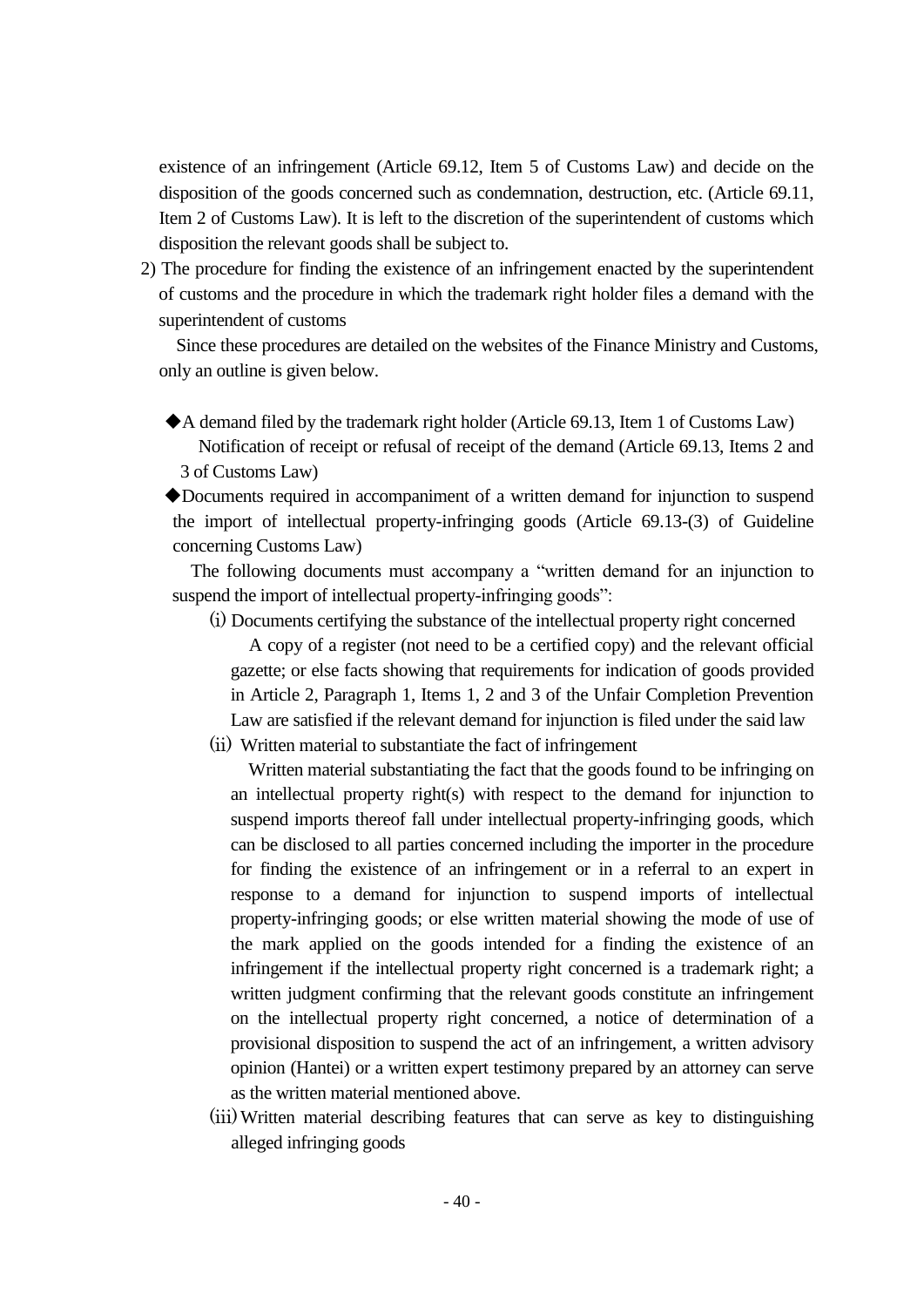Written material describing features that can serve as a key to or method of detecting alleged intellectual property-infringing goods when customs carries out the procedure for finding the existence of an infringement based on the relevant demand for injunction or distinguishing between authentic goods and the goods intended for finding the existence of an infringement, the said features including an indication(s), configuration, packaging, etc. that are unique to authentic goods or the goods intended for finding the existence of an infringement. The party filing a demand for injunction to suspend importation may produce additional written material when the demand is received or at any time thereafter (Guideline concerning Customs Law, 69-4-4).

◆The procedure for finding the existence of an infringement

The superintendent of customs shall enact the procedure for finding the existence of an infringement for the goods concerned.

◆Opportunity to inspect the goods concerned (Article 69.13, Item 4 of Customs Law)

The superintendent of customs shall provide the party filing the demand for an injunction to suspend importation of the goods concerned or the importer of the goods concerned with an opportunity to inspect the goods concerned at its respective request.

◆Upon receipt of a demand for an injunction to suspend import, the party filing the demand for an injunction to suspend import of the goods concerned can make an inspection of a sample(s) of the alleged infringing goods (Article 69.16, Item 1 of Customs Law).

◆Deposit, etc. involved in a demand for injection to suspend imports of goods (Article 69.15 of Customs Law)

This measure is designed to cover damages that the party who is to import the goods concerned may incur from or in connection with the goods concerned being suspended from import pending the completion of the procedure for finding the existence of an infringement with respect to the goods concerned if a demand for an injunction to suspend the goods concerned from import is accepted. The measure is not designed to determine whether or not the holder of the trademark concerned has a right to file a demand for an injunction to suspend import by virtue of the effect of a trademark right under a positive law, and if it is determined that the holder of the trademark right has such a right, to have the right enforced. This is why the measure involves a different coverage for damages from that involved in a security deposit set aside as preservative measures under a civil procedure.

◆Appeal (Article 89 or Article 91 of Customs Law)

A party who is not satisfied with the disposition decided on by the superintendent of customs can file an opposition thereto (Article 89 of Customs Law). In Article 90, Customs Law stipulates the period within which a request for examination can be filed with respect to the disposition thus challenged. Or else, the party can directly file a suit against the Government (the superintendent of customs) for the revocation of the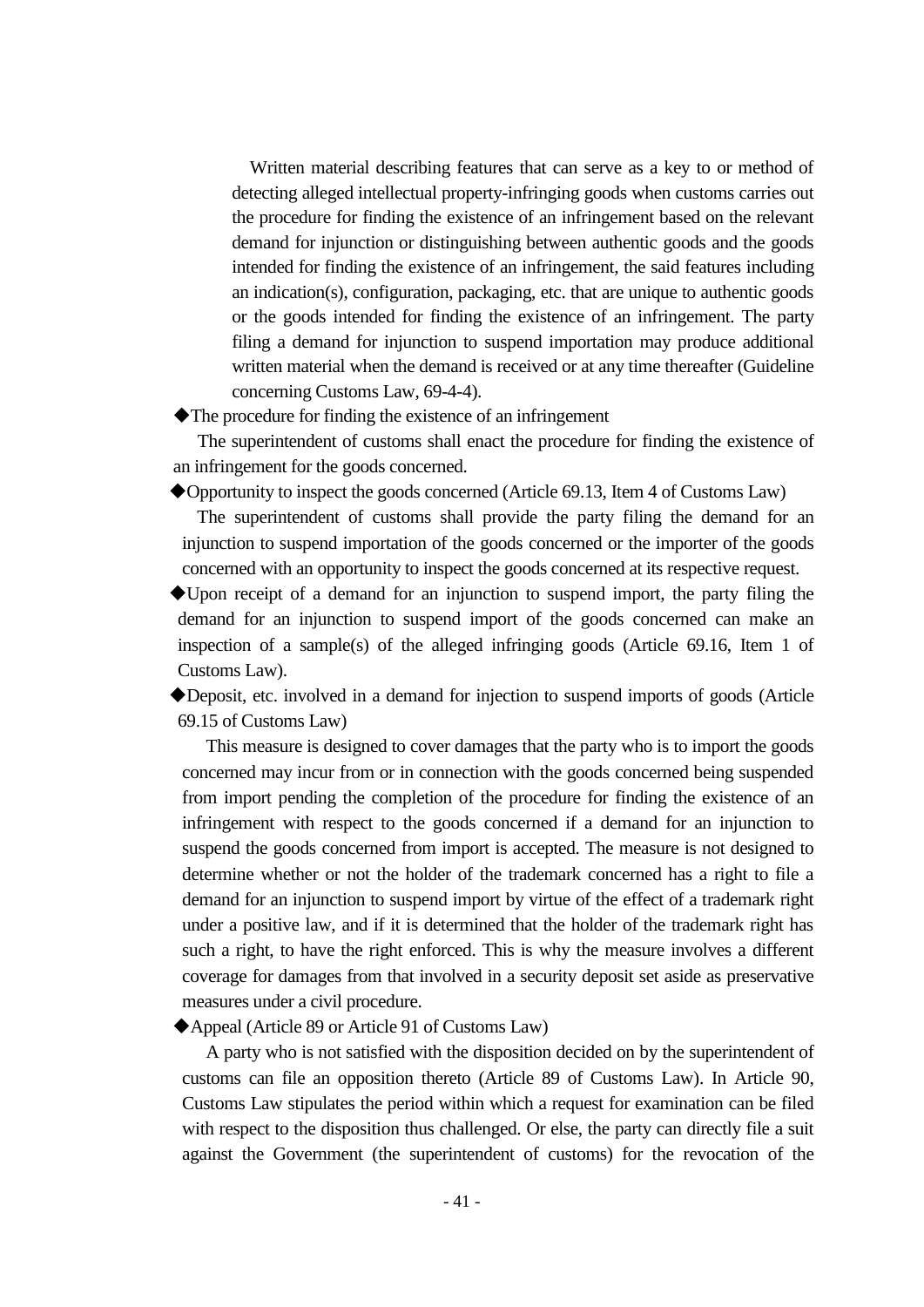disposition with regard to receipt or refusal of receipt of a demand for an injunction to suspend imports of the goods concerned under the Administrative Case Litigation Law without filing an opposition thereto or a request for examination.

Filing an opposition or a suit for the revocation of a disposition does not automatically cease and desist the effect of the disposition decided as a result of the procedure for finding the existence of an infringement. The importer concerned needs to take the procedure for suspension of execution in accordance with provisions of Article 34 of Administrative Appeal Law or Article 25 of the Administrative Case Litigation Law.

A party who is to import the goods concerned is not entitled to commence opposition to the disposition decided on by the superintendent of customs with regard to receipt or refusal of receipt of a demand for an injunction to suspend imports of the goods concerned. This is because the opposition system is designed to detain the goods concerned as allegedly infringing goods at customs for a fixed period of time (usually extending for two years of the receipt of a demand for an injunction to suspend imports) to prevent importation thereof, and the system is directed for an "article" as represented by the goods concerned, thus making the party who is to import the goods concerned nothing more than an interested party. Consequently, there would be no problem if the holder of the trademark right concerned states "unknown" in the relevant space of a written demand where he/she is supposed to state "the party who is to import the goods concerned" at the time he/she files a demand for an injunction to suspend import of the goods concerned. This is quite different from the situation with a civil case such as a trademark infringing case where a demand for an injunction, in itself, shall not be received unless the debtor subject to the preservative measure is identified. In the latter case, from the perspective of the relevant alleged infringing party, it matters whether or not the holder of a trademark right, as the plaintiff, has a right to file a demand for an injunction to suspend imports by virtue of the effect of a trademark right under a positive law, and, therefore, the identification of the party against whom the right is enforced, as the defendant, is required.

In contrast, the subject system as port border control by customs is designed to seize and hold an "article" or "import-prohibited" goods,"" irrespective of whether or not the holder of a trademark right has a right to file a demand for an injunction to suspend imports by virtue of the effect of a trademark right under a positive law.

15. Needs for Trademark Management (in light of preventing a trademark from becoming a common name)

 When a third party uses a famous indication without any authorization for an extended period of time, the indication loses its strong distinctive feature thus preventing its exclusive right from being claimed. This phenomenon is called "dilution." In the U.S., the Anti-Dilution Act prevents acts that result in dilution or free rides on famous indications. A right holder needs to make efforts to prevent dilution caused by free rides.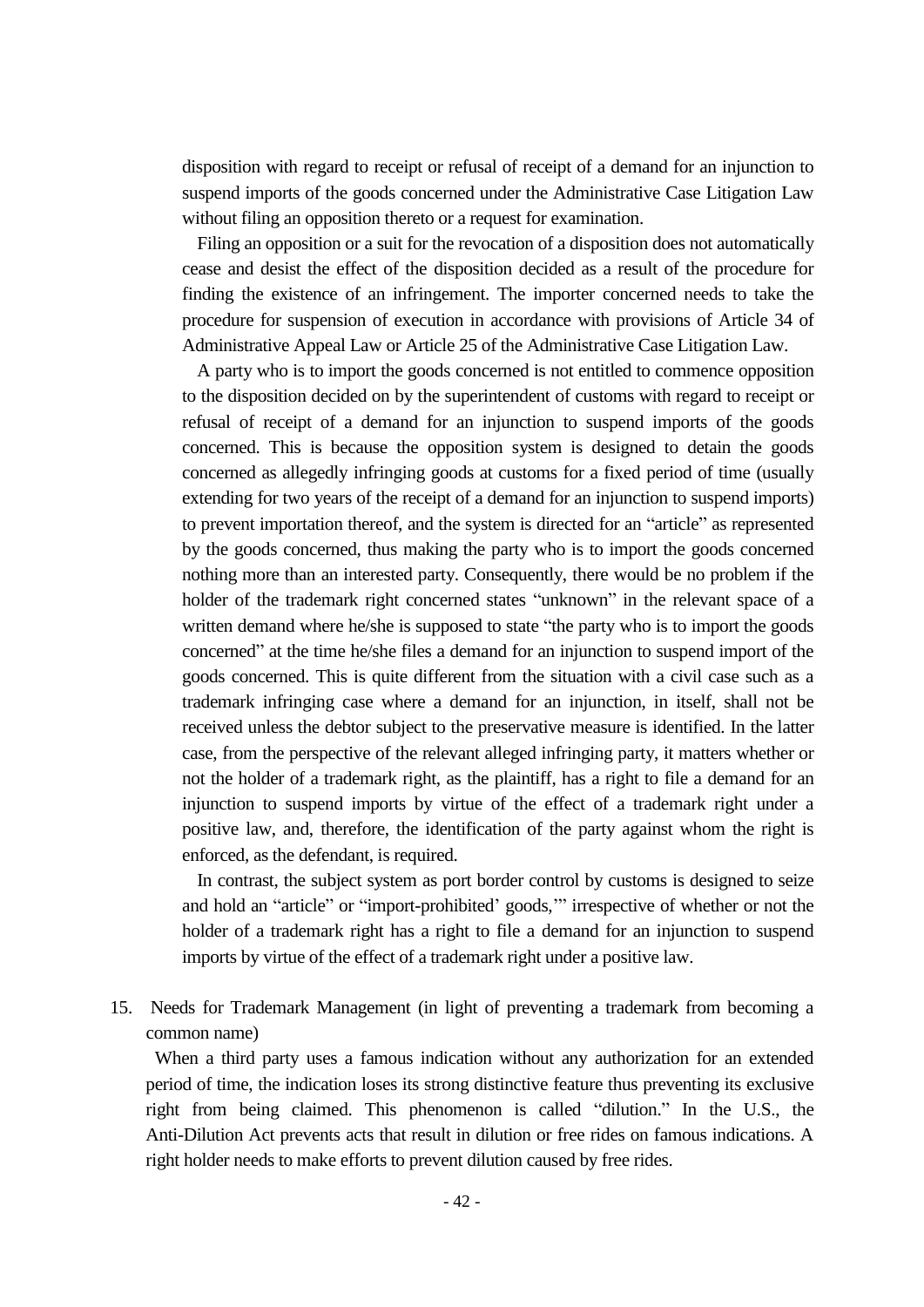Here is one example. Kabushiki Kaisha Mimiu, with a trademark right to "うどんすき (Udonsuki)", demanded a trial for invalidation against 株式会社グルメ杵屋 (Kabushiki Kaisha Gourmet Kineya) with a registered trademark right to "杵屋うどんすき(Kineya Udonsuki)," but their demand was rejected. Therefore, they filed a suit against appeal/trial decision. The court rejected the claim of Kabushiki Kaisha Mimiu (Tokyo High Court Decision of November 27, 1997, Page 146 of Precedents Bulletin No. 1,638).

In this case, the court judged that the term " $\tilde{2} \nleftrightarrow \tilde{5}$ " (Udonsuki)" had become a common name at the time of the decision to register "杵屋うどんすき(Kineya Udonsuki)" and it did not have the capability of distinguish itself. If the term " $\delta \angle \angle \angle \angle \angle \angle \angle \angle$ " had had a strong distinctive feature, any additional words to this term would have caused confusion and other words could not have co-existed. The court decided that it did not have such a strong distinctive feature; it had already become a common name.

#### 16. Regulation on Indications

 The protection of indications, including trademarks, is provided under Trademark Law and Unfair Competition Prevention Law. These laws, however, are not designed to directly protect consumers.

 Under the current system in Japan, indications are regulated under the Act against Unjustifiable Premiums and Misleading Representations. In earlier times, the Fair Trade Commission had the jurisdiction over the regulation of indications, which was transferred to the Representation Division of the Consumer Affairs Agency on September 1, 2009. An amendment was made to Article 6 of this law to allow the Consumer Affairs Agency to order (a) measure(s) in place of the Fair Trade Commission"s issuing a cease and desist order. Another amendment was made to Article 1 of the act stating the purpose as follows: "Article 1. The purpose of this Act is, in order to prevent inducement of customers by means of unjustifiable premiums and misleading representations in connection with transactions of goods and services, by establishing provisions that limit or prohibit an act which is likely to impede free and rational choice of general consumers, to protect the interests of general consumers."

 The Act against Unjustifiable Premiums and Misleading Representations stipulates in Article 10 that a qualified consumers" group has the right to file a demand for an injunction against any entrepreneurs making superior or advantageous representation with respect to goods or services it provides. More specifically, in cases where an entrepreneur is actually making or is likely to make any of such representations as provided for in the said clause, as cited below, to a large number of general consumers, a qualified consumers' organization as defined in Article 2, Paragraph 4 of the Consumer Contract Act may demand that (a) measure(s) be taken to suspend or prevent the entrepreneur from making the representation: "(i) Any representation by which the quality, standard or any other matter relating to the substance of goods or services are shown to general consumers to be much better than the actual one or much better than that of other entrepreneurs who are in a competitive relationship with the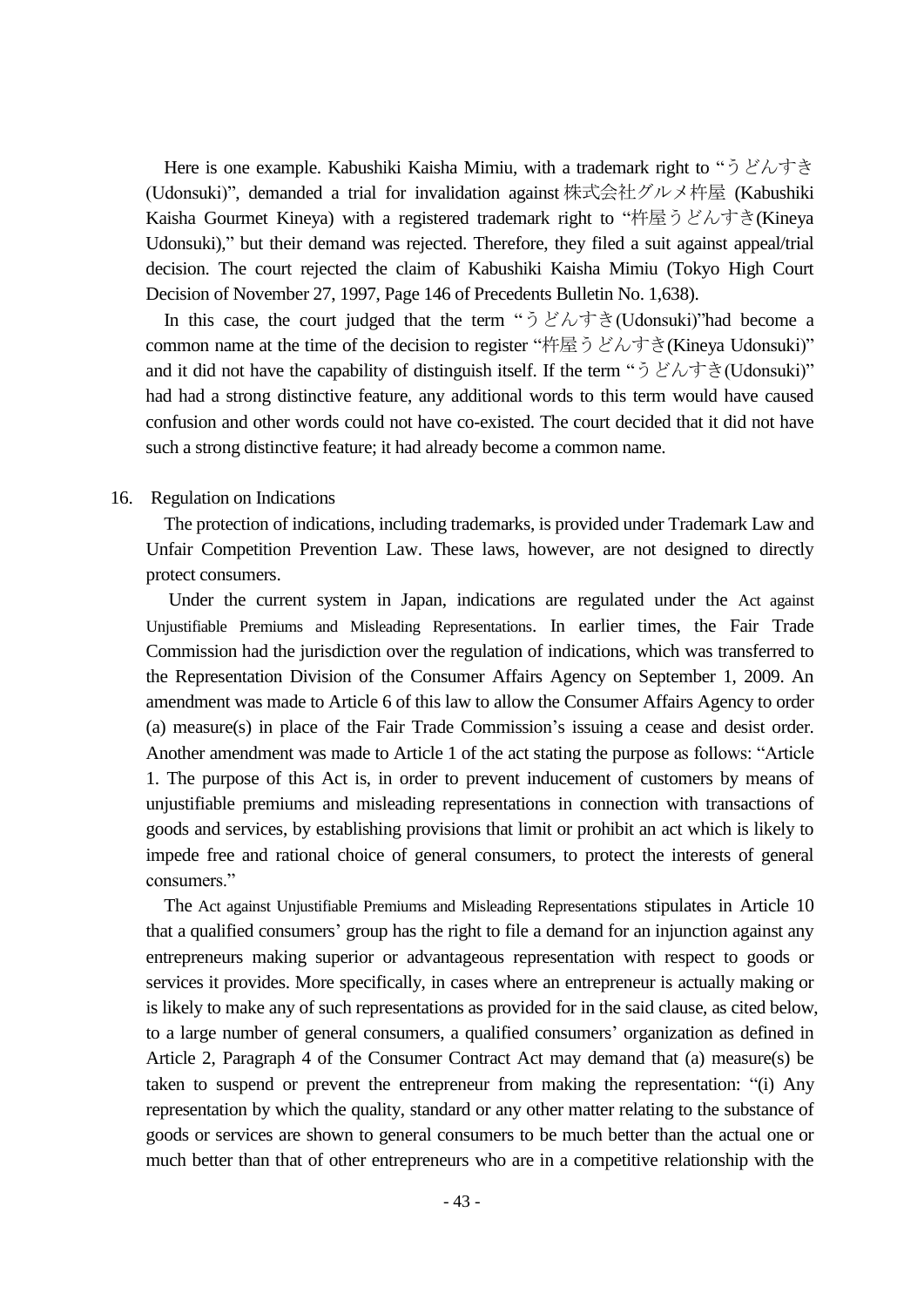entrepreneur concerned contrary to the fact. (ii) Any representation by which price or any other trade terms of goods or services will be misunderstood by general consumers to be much more favorable to the general consumers than the actual one or than those of other entrepreneurs who are in a competitive relationship with the entrepreneur concerned." With respect to accreditation and supervision of qualified consumer organizations, a guideline was established by the Social Policy Bureau of the Cabinet Office, Government of Japan on February 16, 2007 and enforced on June 7 of that year.

 The Act against Unjustifiable Premiums and Misleading Representations was enacted on August 15, 1962, due to a case involving the sale of false canned beef in 1960. Canned horse meat falsely indicated as beef was sold, cheating consumers. This brings up a famous old Chinese proverb that reads "selling dog meat as mutton." That false indication is the same as a signboard reading "mutton" in order to sell dog meat. Although its appearance and substance are different, false and unfair indication still finds its place in society today. Thus, the law was created as an administrative method of protecting the interests of general consumers. Before the enactment of this law, unfair indications had been regulated under the Unfair Competition Prevention Law with "acts of unfair competition" individually specified. The Act against Unjustifiable Premiums and Misleading Representations was enacted to regulate unfair indications more effectively.

 Article 4, Paragraph 1 of the law, prohibiting any entrepreneur from making unjustifiable representations, stipulates that: "No entrepreneur shall make such representation as provided for in any one of the following items in connection with transactions of goods or services supplied:

- (i) Any representation by which the quality, standard or any other matter relating to the substance of goods or services are shown to the general public to be materially better than the actual one or better than that of other entrepreneurs who supply goods or services of the same or similar kind as that of the entrepreneur concerned contrary to the fact, and thereby which tends to induce customers unjustly and to impede free and rational choice of general consumers.
- (ii) Any representation which misleads general consumers to believe price or any other trade terms of goods or services to be much more favorable to the general consumers than the actual one or than those of other entrepreneurs who supply goods or services of the same or similar kind as that of the entrepreneur concerned, and thereby which tends to induce customers unjustly and to impede free and rational choice of general consumers.
- (iii) In addition to that listed in the preceding two items, any representation by which any matter relating to transactions of goods or services is likely to be misunderstood by general consumers and which is designated by the Prime Minister as such, finding it likely to induce customers unjustly and to impede free and rational choice of general consumers."

The underlined portions of Article 4, Paragraph 1 of the law as cited above represent amendments to the clause. Item (i) relates to a so-call representation of excellence and Item (ii) a so-called representation of advantages. In seeing whether or not a representation of